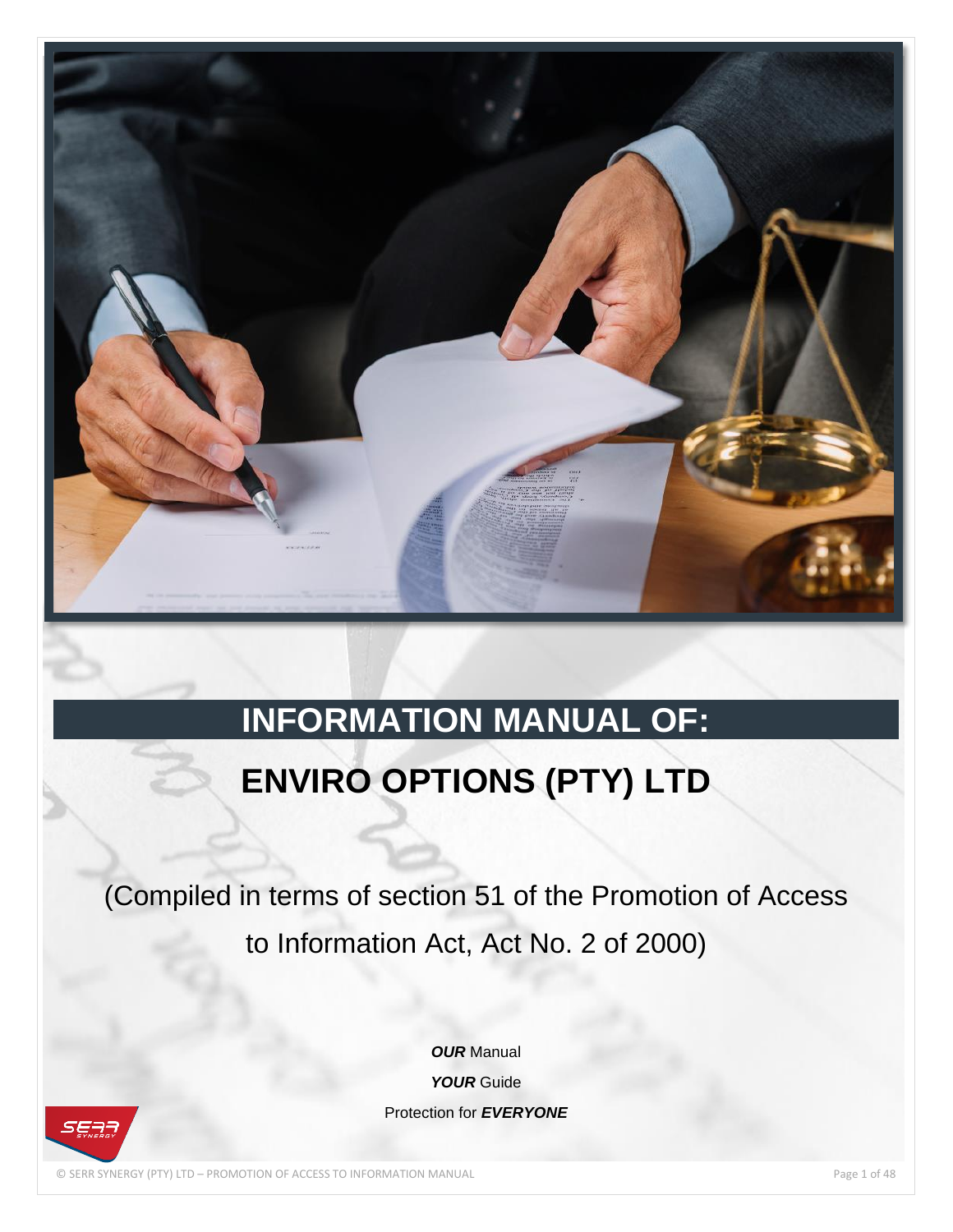## TABLE OF CONTENTS

| 1.  |                                                                            |  |
|-----|----------------------------------------------------------------------------|--|
| 2.  |                                                                            |  |
| 3.  |                                                                            |  |
| 4.  |                                                                            |  |
| 5.  |                                                                            |  |
| 6.  |                                                                            |  |
| 7.  | VOLUNTARY DISCLOSURE AND AUTOMATIC AVAILABILITY OF CERTAIN RECORDS:  10    |  |
| 8.  |                                                                            |  |
| 9.  |                                                                            |  |
| 10. |                                                                            |  |
| 11. |                                                                            |  |
| 12  |                                                                            |  |
| 13. |                                                                            |  |
| 14. |                                                                            |  |
| 15. |                                                                            |  |
| 16. |                                                                            |  |
| 17. |                                                                            |  |
| 18. | REFUSAL OF REQUEST FOR ACCESS TO A RECORD IN TERMS OF OTHER LEGISLATION IN |  |
| 19. |                                                                            |  |
| 20. | CLASSIFICATION AND CATEGORIES OF SENSITIVE AND PROTECTED RECORDS  19       |  |
| 21. |                                                                            |  |
| 22. |                                                                            |  |
| 23. |                                                                            |  |
| 24. |                                                                            |  |
| 25. |                                                                            |  |
|     |                                                                            |  |
|     |                                                                            |  |
|     |                                                                            |  |
|     |                                                                            |  |
|     |                                                                            |  |
|     |                                                                            |  |
|     |                                                                            |  |
|     |                                                                            |  |
|     |                                                                            |  |
|     |                                                                            |  |
|     |                                                                            |  |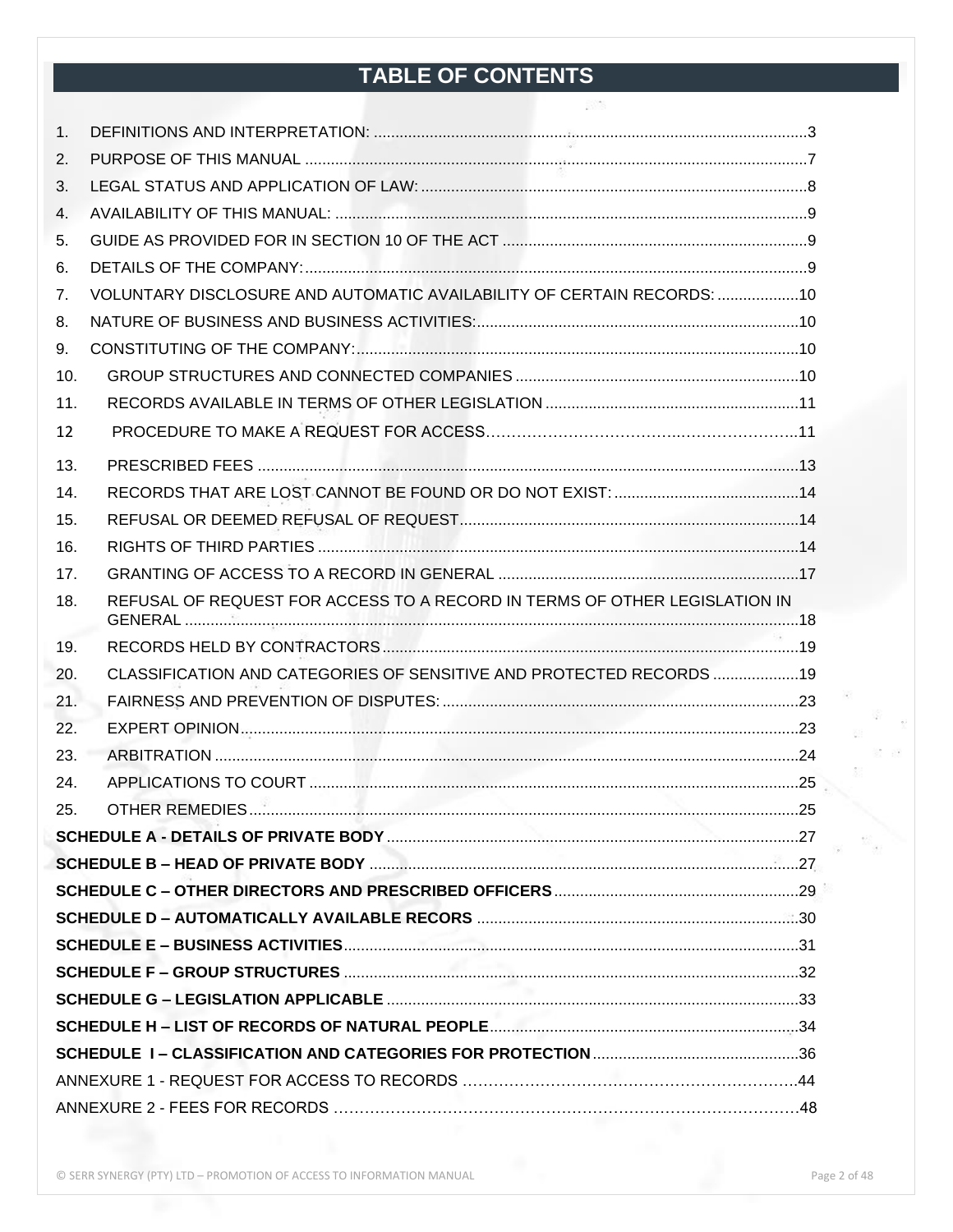## <span id="page-2-0"></span>**1. DEFINITIONS AND INTERPRETATION:**

Unless the context clearly indicates otherwise, the following terms shall have the meanings assigned to them hereunder, namely-

- 1.1 **"Access fee"** or **"request fee"** means a fee prescribed in terms of section 54 of PAIA and Part III of the Regulations for the purposes of access and reproduction as per **Annexure 2**.
- 1.2 **"Act" or "PAIA"** means the Promotion of Access to Information Act, 2000 (Act No. 2 of 2000), and the Regulations regarding the Promotion of Access to Information, published in *Government Gazette* Notice 187 of 15 February 2002, and *Government Gazette* No. 45057 dated 27 Augustus 2021 respectively*.*
- 1.3 **"Application"** means an Application to a Court in terms of the Act (Section 78).
- 1.4 **"Biometrics"** means a technique of personal identification that is based on physical, physiological or behavioural characterisation, including blood typing, fingerprinting, DNA analysis, retinal scanning and voice recognition;
- 1.5 **"Complainant"** means a Requester or a third party;
- 1.6 **"Consent"** means any voluntary, specific and informed expression agreeing to the Processing of Personal Information.
- 1.7 **"Constitution"** means the Constitution of the Republic of South Africa, 1996 (Act No. 1088 of 1996).
- 1.8 **"Court"** means-
	- 1.8.1 the Constitutional Court acting in terms of section 167(6)(a) of the Constitution; or
	- 1.8.2 a High Court or another Court of similar status; or
	- 1.8.3 a Magistrate's Court, either generally or in respect of a specified class of decisions in terms of this Act, designated by the Minister, by notice in the *Government Gazette*, and presided over by a Magistrate designated in writing by the Minister, after consultation with the Magistrates Commission, within whose area of jurisdiction –
		- 1.8.3.1 the decision of the Information Officer or relevant authority of a Public Body or the Head of a Private Body has been taken;
		- 1.8.3.2 the Public Body or Private Body concerned has its principal place of administration or business; or
		- 1.8.3.3 the Requester or Third Party concerned is domiciled or ordinarily resident.
- 1.9 **"Data subject**" means the Person to whom the Personal Information relates, including a Third Party.
- 1.10 **"Guide"** means the Guide contemplated in section 10 of the Act published and made available in terms of Regulation 2 of the Regulations;

#### 1.11 **"Information Officer" of, or in relation to, a–**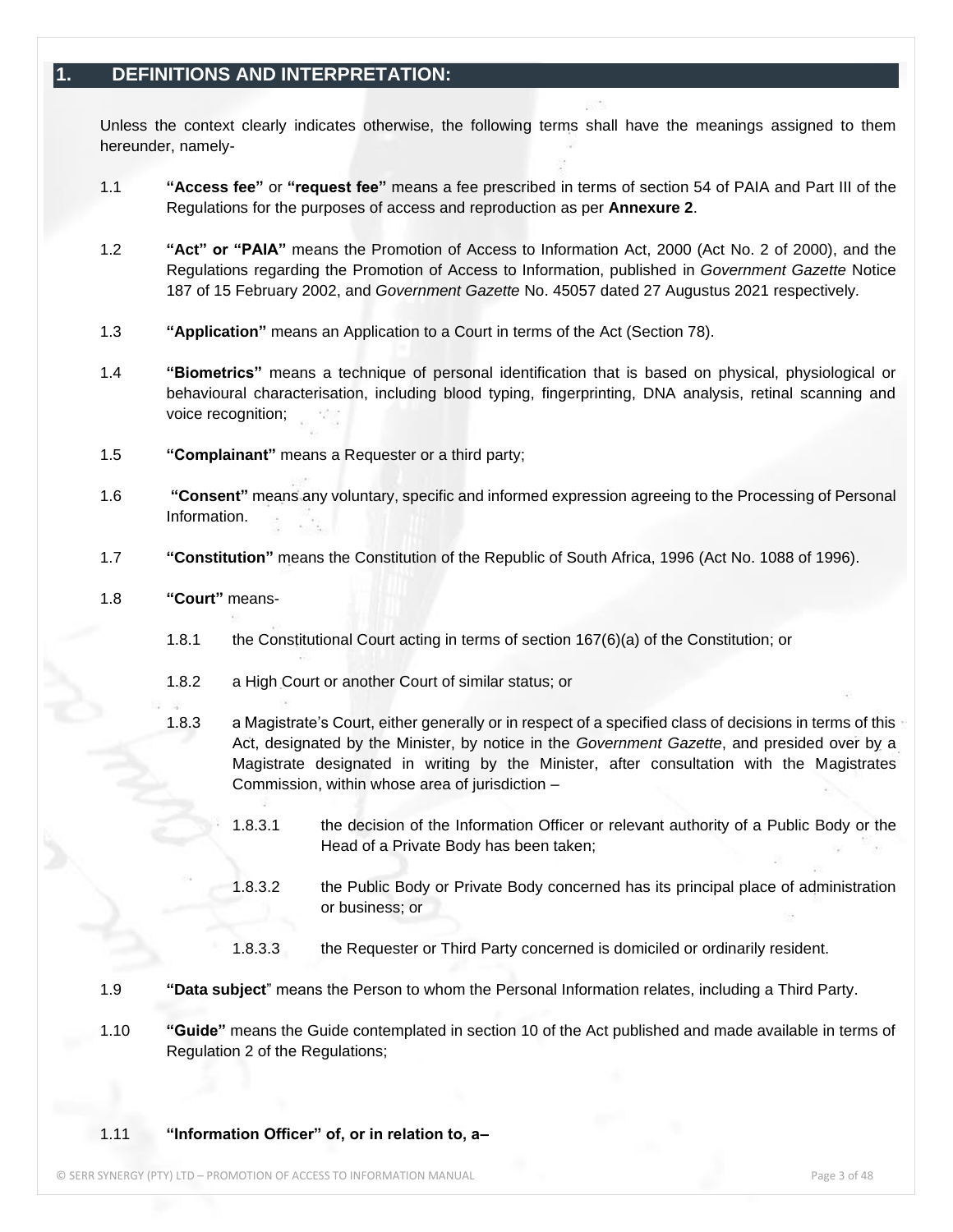- 1.11.1 public body, means an information officer or deputy information officer as contemplated in terms of section 1 or 17 of POPIA; or
- 1.11.2 private body, means the head of a private body as contemplated in section 1 of PAIA;
- 1.12 **"In writing"** includes in the form of a data message and accessible in a manner usable for subsequent reference, as contemplated in section 12 of the Electronic Communications and Transactions Act, 2002 (Act No. 25 of 2002);
- 1.13 **"Information Regulator"** means the Information Regulator established in terms of Section 39 of POPIA;
- 1.14 **"Manual"** means this Manual, compiled and published in terms of Section 51 of the Act and Regulation 9, also referred to as the Information Manual.
- 1.15 **"Official"** means any Person who works for or provides services to or on behalf of the Company, whether permanently or temporarily, full time or part time, and who receives or is entitled to receive any remuneration or payment. This includes, without limitation, directors (both executive and non-executive) and all permanent, temporary and part-time staff, contract workers as well as the Head of the Private Body as defined in the Act.
- 1.16 **"PAIA"** means the "**Act"**
- 1.17 **"Person"** means a natural Person or a juristic Person.
- 1.18 **"Personal information"** means information relating to an identifiable, living, natural person and, where applicable, an identifiable, existing juristic person, including, but not limited to —
	- 1.18.1 information relating to the race, gender, sex, pregnancy, marital status, national, ethnic or social origin, colour, sexual orientation, age, physical or mental health, well-being, disability, religion, conscience, belief, culture, language and birth of the person;
	- 1.18.2 information relating to the education or the medical, financial, criminal or employment history of the person;
	- 1.18.3 any identification number, symbol, e-mail address, physical address, telephone number, location information, online identifier or other particular assignment to the person;
	- 1.18.4 the biometric information of the person;
	- 1.18.5 the personal opinions, views or preferences of the person;
	- 1.18.6 correspondence sent by the person which is implicitly or explicitly of a private or confidential nature, or further correspondence that would reveal the contents of the original correspondence;
	- 1.18.7 the views or opinions of another individual about the person; and
	- 1.18.8 the name of the person if it appears with other personal information relating to the person or if the disclosure of the name itself would reveal information about the person;
- 1.19 **"Personal Requester"** means a Requester seeking access to a Record containing Personal Information about the Requester himself/herself.
- 1.20 **"POAJA"** means the Promotion of Administrative Justice Act (Act No. 20 of 2000) as amended;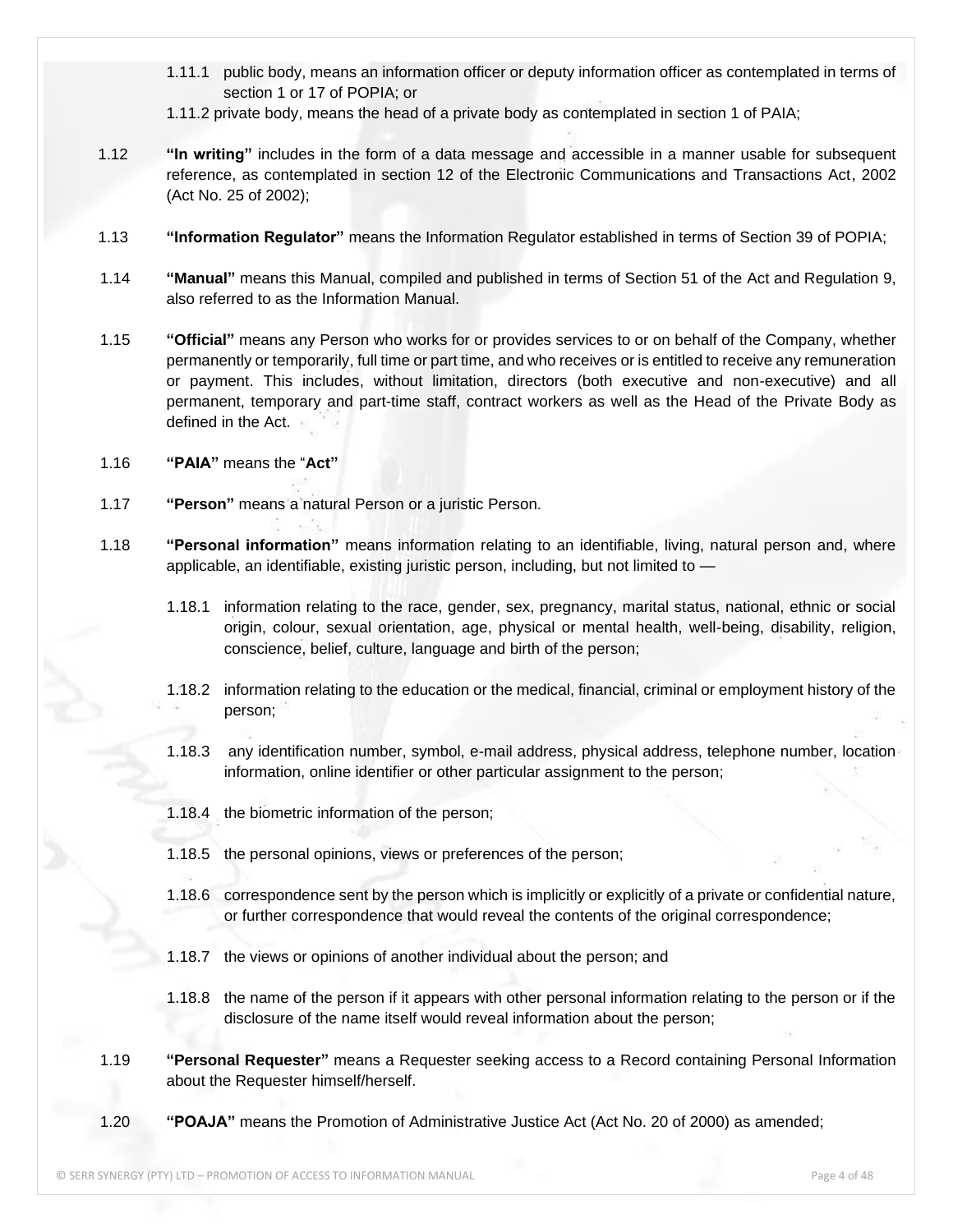- 1.21 **"POPI" or "POPIA"** means the Protection of Personal Information Act (Act No. 4 of 2013);
- 1.22 **"Prescribed Form"** means any of the forms prescribed by the Act and the Regulations respectively;

#### 1.23 **"Private Body"** means –

- 1.23.1 a natural Person who conducts or has conducted on any trade, business or profession, but only in such capacity;
- 1.23.2 a partnership which conducts or has conducted any trade, business or profession; or
- 1.23.3 any former or existing juristic Person but excluding a Public Body.
- 1.24 **"Processing"** means any operational activity or any set of operations, whether or not by automatic means, concerning personal information, including –
	- 1.24.1 the collection, receipt, recording, storage, updating or modification, retrieval; or
	- 1.24.2 dissemination by means of transmission, distribution or disclosure in any other form; or
	- 1.24.3 merging, linking as well as restriction, erasure or destruction of information;

#### 1.25 **"Public Body"** means –

- 1.25.1 any department of state or administration in the national or provincial sphere of government or any municipality in the local sphere of government; or
- 1.25.2 any other functionary or institution when-
	- 1.25.2.1 exercising a power or performing a duty in terms of the Constitution or a provincial Constitution; or
	- 1.25.2.2 exercising a public power or performing a public function in terms of any legislation.
- 1.26 **"Record"** means any recorded information, regardless of form or medium, including written, electronic information, label, marketing, image, film, map, graph, drawing or tape which is in the possession or under the control of the Company, irrespective of whether it was created by the Company and regardless of when it came into existence;
- 1.27 **"Regulations"** means the Regulations relating to the Promotion of Access to Information, 2021 published in Government Gazette No. 45057 dated 07 August 2021;
- 1.28 **"Request"** means a request for access to a Record or information of the Company.
- 1.29 **"Requester"** means any Person, including a Public Body or an Official thereof, making a Request for access to a Record of the Company, including any Person acting on behalf of that Person or a "Complainant";
- 1.30 **"SAHRC"** means the South African Human Rights Commission.
- 1.31 **"Signature"** means a signature contemplated in section 13 of the Electronic Communications and Transactions Act, 2002;
- 1.32 **"The Company"** means **ENVIRO OPTIONS (PTY) LTD T/A ENVIRO LOO,** a private company (**reg. no. 1995/001387/07)** incorporated in the Republic of South Africa.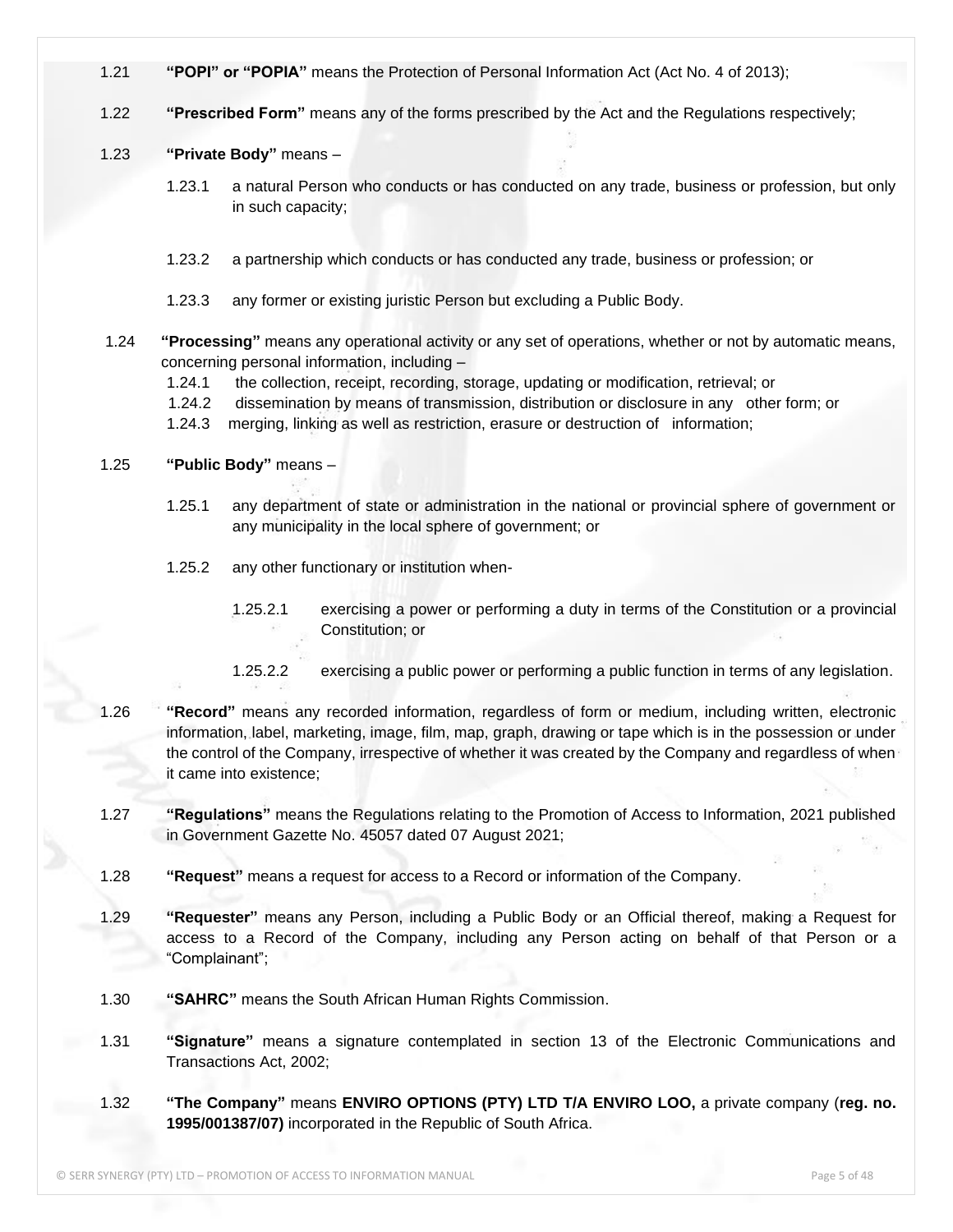- 1.33 **"Third Party",** in relation to a Request for access, means any Person, excluding the Company or a Personal Requester.
- 1.34 In this Manual **paragraph headings** are for convenience only and are not to be used in its interpretation.
- 1.35 An **expression** which denotes
	- 1.35.1 any gender, includes the other gender;
	- 1.35.2 the singular, includes the plural and *vice versa*; and
	- 1.35.3 an Official includes a reference to that Official's successors in title and assignees allowed in law.
- 1.36 Any reference in this Manual to
	- 1.36.1 "**business hours**" shall be construed as being the hours between 08h30 and 17h00 on any business day. Any reference to time shall be based upon South African Standard Time;
	- 1.36.2 "**days**" shall be construed as calendar days unless qualified by the word "business", in which instance a "**business day**" and **"working days"** shall be any day other than a Saturday, Sunday or public holiday as gazetted by the government of the Republic of South Africa from time to time;
	- 1.36.3 "**law**" means any law of general application and includes common law and any statute, constitution, decree, treaty, regulation, directive, ordinance, by-law, order or any other enactment of legislative measure of government (including local and provincial government) or statutory or regulatory body which has the force of law;
	- 1.36.4 **"person"** apart from the statutory definition<sup>1</sup> shall also in the normal sense mean any Person, company, close corporation, trust, partnership or other entity, whether or not having separate legal personality; and
	- 1.36.5 "**writing**" means legible writing, in English, including any form of electronic communication contemplated in the Electronic Communications and Transactions Act, Act No. 25 of 2002.
- 1.37 The words "**include**" and "**including**" mean "include without limitation" and "including without limitation". The use of the words "**include**" and "**including**" followed by a specific example or examples shall not be construed as limiting the meaning of the general wording preceding it.
- 1.38 The words "**will**" and "**must**" used in the context of any obligation or restriction imposed on a Person have the same meaning as the word "**shall**".
- 1.39 Any substantive provision, conferring **rights** or **imposing obligations** on a Person and appearing in any of the definitions in paragraph 1 or elsewhere in this Manual, shall be given effect to as if it were a substantive provision in the body of the Manual.
- 1.40 **Words and expressions** defined in any paragraph shall, unless the application of any such word or expression is specifically limited to that paragraph, bear the meaning assigned to such word or expression throughout this Manual.
- 1.41 Unless otherwise provided, defined terms appearing in this Manual **in title case** shall be given their meaning as defined, while the same terms appearing in lower case shall be interpreted in accordance with their plain English meaning.
- 1.42 A reference to any **statutory enactment** shall be construed as a reference to that enactment as at the

© SERR SYNERGY (PTY) LTD – PROMOTION OF ACCESS TO INFORMATION MANUAL Page 6 of 48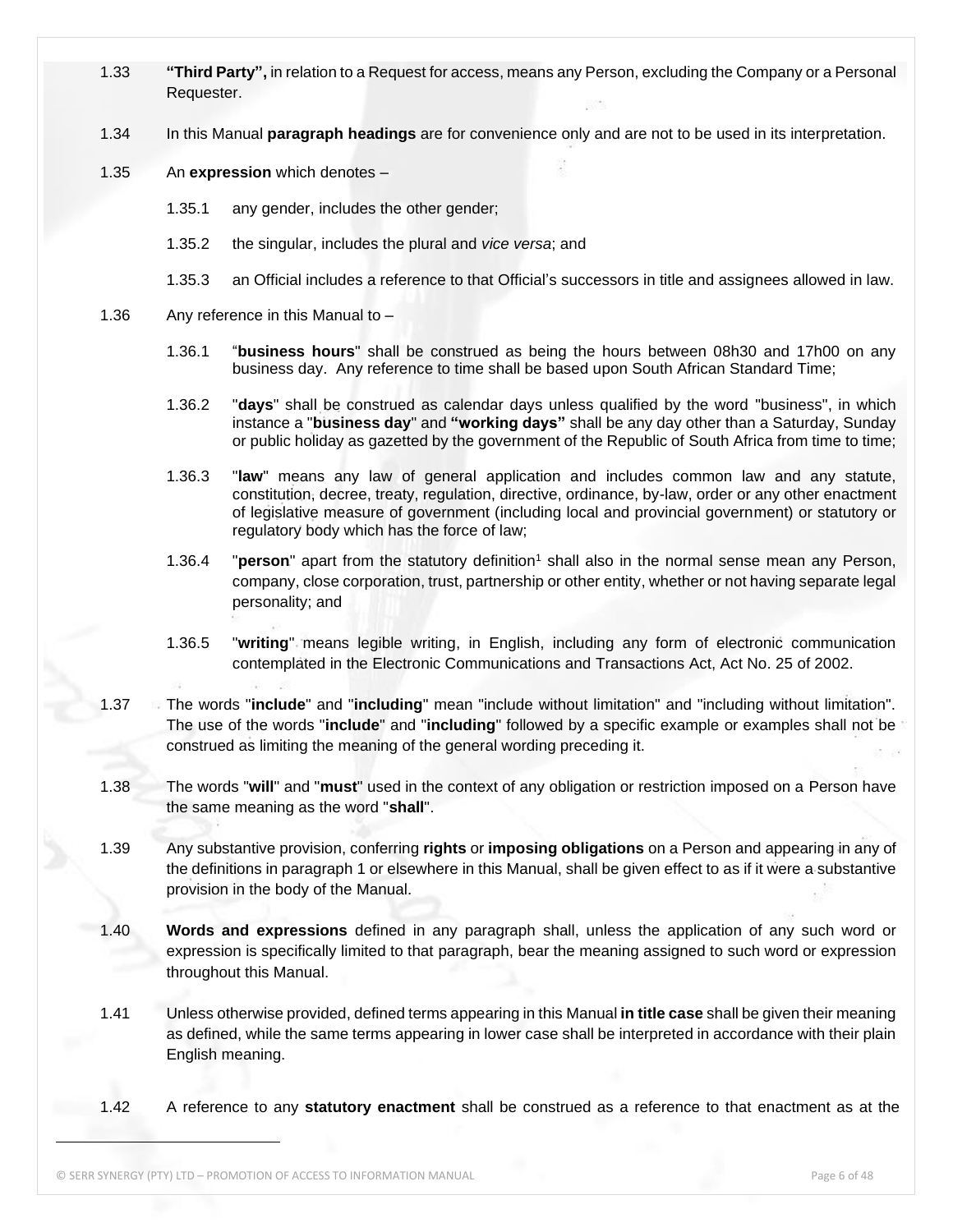Signature Date, and as amended or substituted from time to time.

- 1.43 Any reference in this Manual to "**this Manual**" or in any other agreement or document shall be construed as a reference to this Manual.
- 1.44 Unless specifically otherwise provided, any **number of days** prescribed shall be determined by excluding the first and including the last day or, where the last day falls on a day that is not a business day, the next succeeding business day.
- 1.45 If the due date for performance of any obligation in terms of this Manual is a day which is not a business day, then (unless otherwise stipulated) the due date for performance of the relevant obligation shall be the immediately preceding business day.
- 1.46 Where **figures** are referred to in **numerals** and in **words,** and there is any conflict between the two, the words shall prevail, unless the context indicates a contrary intention.
- 1.47 The use of any expression in this Manual covering a **process** available under South African law shall be construed as including any equivalent or analogous proceedings under the law of any other jurisdiction.
- 1.48 In this Manual the words "**paragraph**", "**schedule**", **"annexure"** or "**appendix**" refer to a paragraph, schedule, annexure or an appendix to this Manual.

## <span id="page-6-0"></span>**2. PURPOSE OF THIS MANUAL**

Section 32 of the Constitution provides for the right of access to information held by another Person when that information is required for the exercise or protection of any right. To give effect to this Constitutional right, the Promotion of Access to Information Act (PAIA) was enacted by Parliament in 2000 and regulations promulgated by the Minister of Justice in 2001. As no right is absolute, the right of access to information held by a Public or Private Body may be limited to the extent that the limitation is reasonable and justifiable in an open and democratic society based on human dignity, equality and freedom. POPIA, on the other hand explicitly protects Personal Information. Consideration of access to information is a process of balancing of rights.

Other legislation has also impacted on the flow of information and the restriction applicable in this regard.

The Company not only wishes to comply with this legislation but also wishes to promote an internal culture and business environment compatible with these values and principles. **This Manual** will provide for procedures and policies to enhance access to information held by the Company and matters connected therewith. The policies and procedures are designed to:

- expedite any Request for access
- provide clarity regarding the Officials to be approached in this regard
- set a standard for consideration of Requests for access
- align all internal policies to information compliance in general
- ensure that mandatory protection of information provided by PAIA is complied with in conjunction with the peremptory provisions of POPIA to protect Personal Information.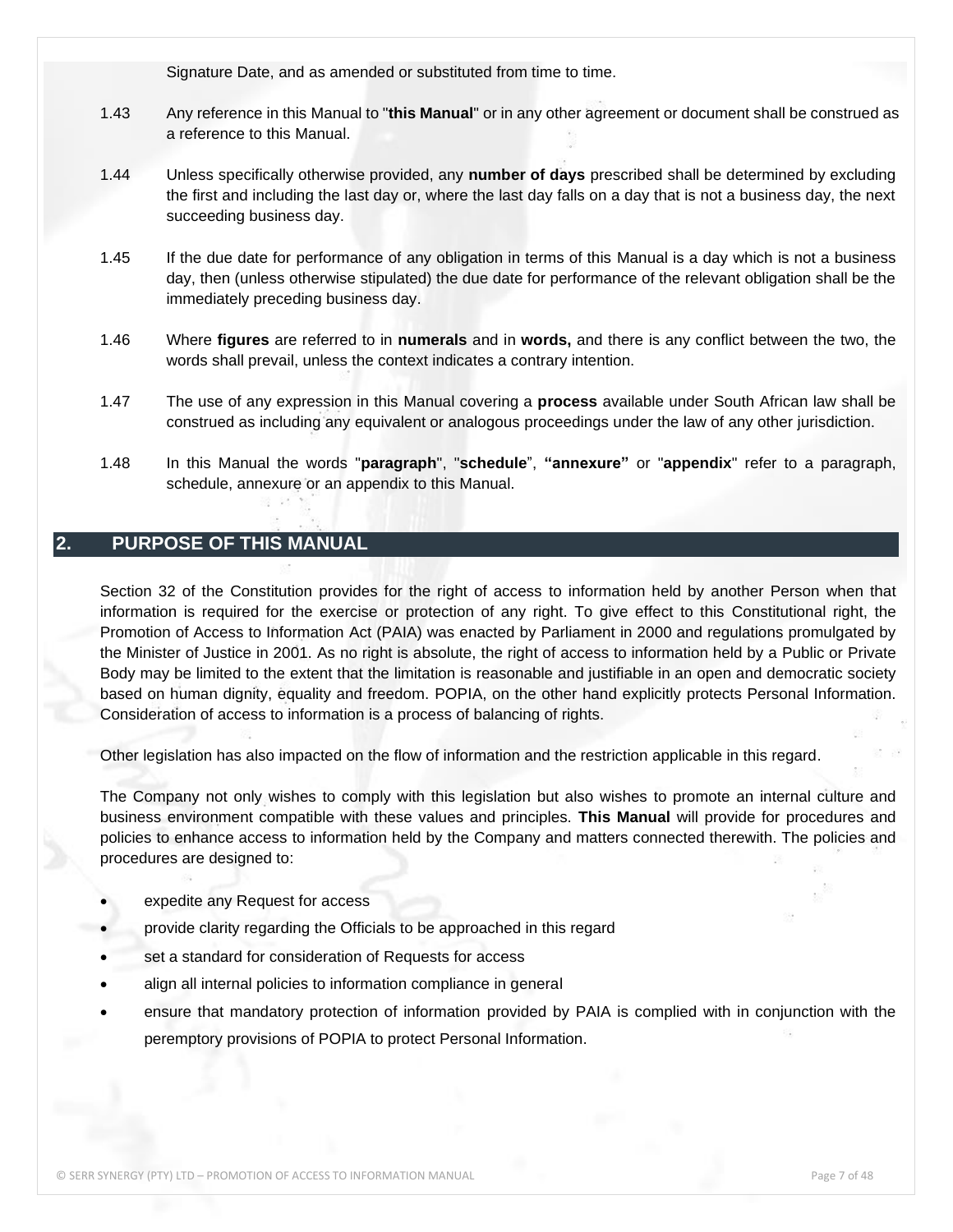**This Manual** is not an isolated or stand-alone document. The Company endeavours to align all commercial and internal Records and policies to be fully information compliant. The Manual will refer to such policies where applicable and guide any Requester through the internal processes of the Company.

The aim of **this Manual** is to deal with Requests for access to information and Records in the most cost-effective and efficient way, with due consideration of the rights of the Requester, the Company and any Third Party.

**This Manual** must be read in conjunction with the Guide.

## <span id="page-7-0"></span>**3. LEGAL STATUS AND APPLICATION OF LAW:**

- 3.1 Should any provision of this Manual be in contradiction to the Act, the Guide, or any other legislation, then the provisions of the Act, the Guide, or other legislation shall apply.
- 3.2 Nothing in this Manual prevents the Company from providing access to Personal Information or Records in the possession of the Company in a manner which is materially less onerous in terms of any legislation other than provided for in this Manual or in the Act.
- 3.3 The Act and this Manual do not apply to Personal Information requested for criminal or civil proceedings.
- 3.4 The Act and this Manual apply to the exclusion of any provision or other legislation that prohibits or restricts the disclosure of a Record of the Company and that is materially inconsistent with the object or a provision of the Act or this Manual.
- 3.5 Unless specifically provided for in any commercial or other agreements, this Manual does not *per se* create any contractual relationship with any Requester or Person.
- 3.6 The Company shall be bound by the correctness of the information provided herein.
- 3.7 Failure to follow the procedures and comply with the conditions contained in this Manual may lead to the refusal of a Request for access to information.
- 3.8 When considering protection of Personal Information, the provisions of POPIA shall be applied. If other legislation provides for more extensive conditions for processing Personal Information, such other legislation shall prevail.
- 3.9 No provision in this Manual creates a right, interest or legitimate expectation to be provided with any Record or Personal Information. Each Request for access shall be considered on merit and shall not be refused without good reason.
- 3.10 By publishing this Manual and making it available as contemplated below, the Manual is placed in the public domain and becomes a public document.
- 3.11 The provisions of the Electronic Communications and Transactions Act, 2002, are applicable to all forms, records, documents or any information which are electronically communicated.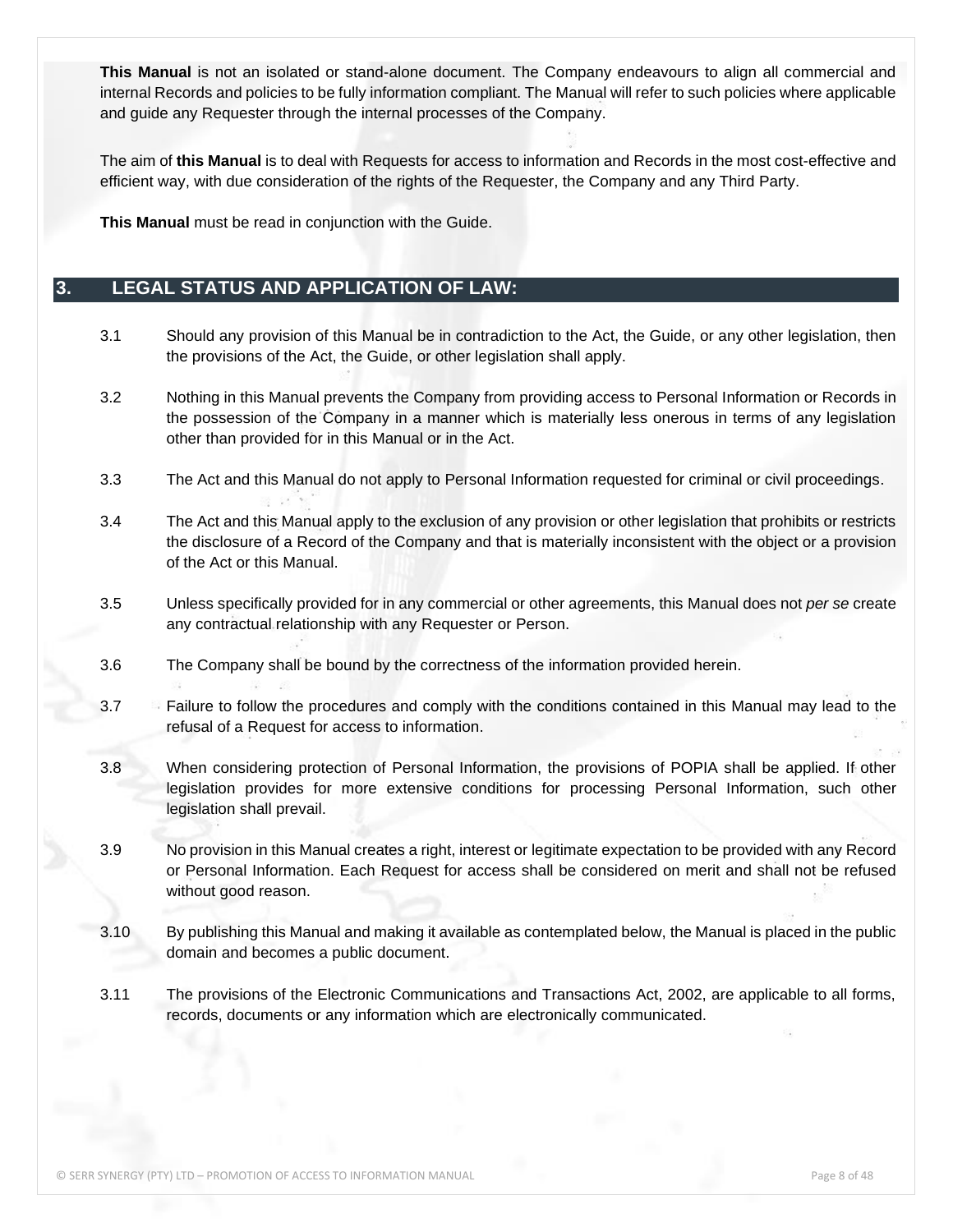## <span id="page-8-0"></span>**4. AVAILABILITY OF THIS MANUAL:**

This Manual as well as the Guide (in Afrikaans and English) shall be available:

- 4.1 on the Company's website [\(www.enviro-loo.com\)](http://www.enviro-loo.com/), or as a summary in the event of a lengthy Manual with adequate information to obtain a complete version if required;
- 4.2 at the Head Office or main place of business as per **Schedule A***;*
- 4.3 from the Information Officer of the Company (contact details as per **Schedule B)**:

## <span id="page-8-1"></span>**5. GUIDE AS PROVIDED FOR IN SECTION 10 OF THE ACT:**

- 5.1 The Information Regulator has compiled a Guide to the Act to assist members of the public as well as private and Public Bodies to access information and Records more effectively.
- 5.2 This Guide can be obtained from the Information Officer as per paragraph 4.2 and 4.3 above or from the Information Regulator at:

Postal address: PO BOX 31533

**BRAAMFONTFIN** 2017

Physical address: 33 HOOFD STREET FORUM III 3 RD FLOOR BRAAMPARK **JOHANNESBURG** 2017

Website: www.justice.gov.za E-mail: inforeg@justice.gov.za

### <span id="page-8-2"></span>**6. DETAILS OF THE COMPANY:**

- 6.1 The details of the Company are provided in **Schedule A***.*
- 6.2 Only the details required in relation to this Manual are provided. Any other details are available from the Company Intelligence Property Commission (CIPC).
- 6.3 As required by the Act, details of the Head of the Company and the Information Officer (optional) are provided in **Schedule B**.
- 6.4 Although also available from CIPC, the details of the other directors and prescribed officers and top senior management are provided in **Schedule C***.*
- 6.5 The Company has appointed an Information Officer as per **Schedule B** to fulfil the obligations in terms of PAIA and POPIA.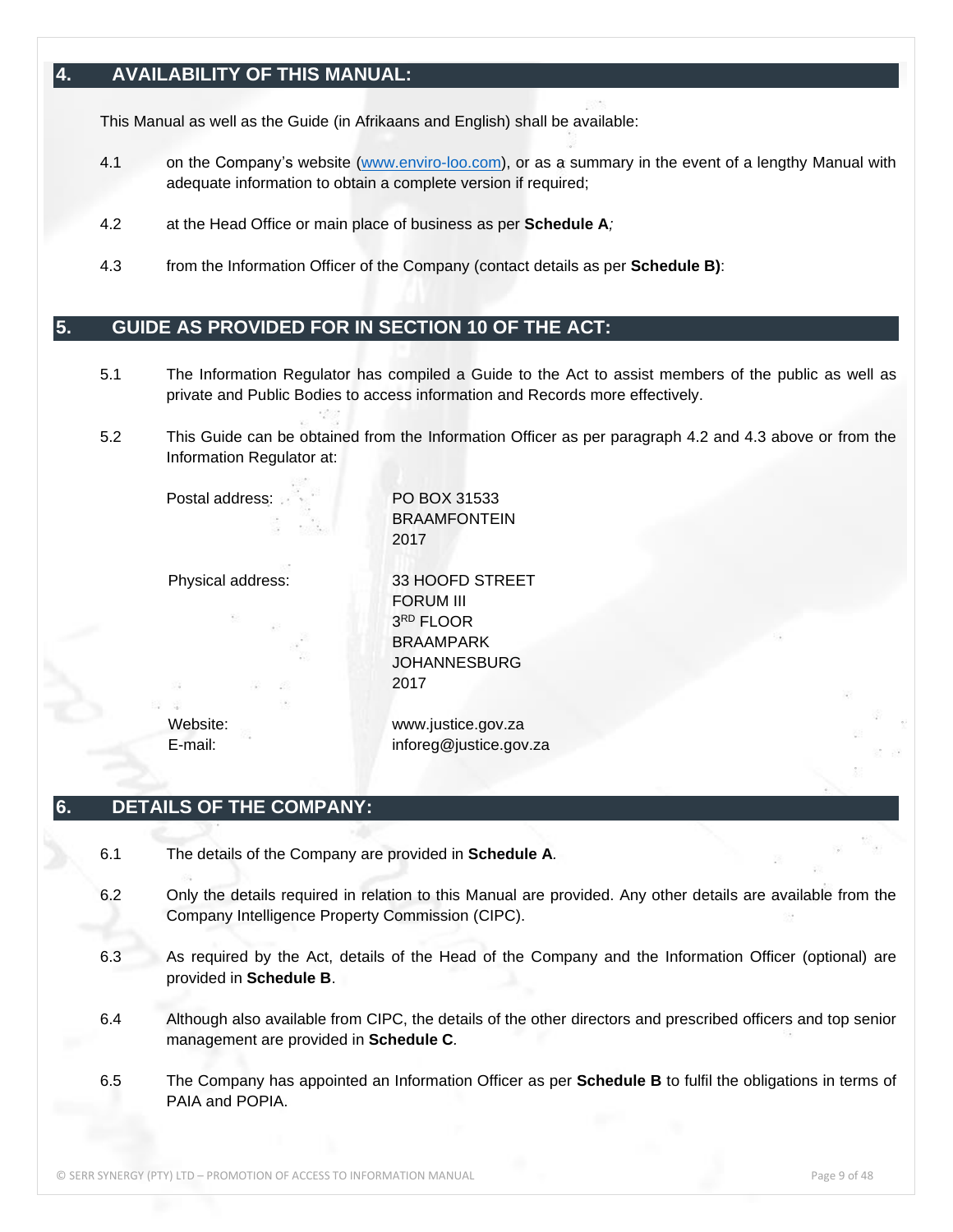## <span id="page-9-0"></span>**7. VOLUNTARY DISCLOSURE AND AUTOMATIC AVAILABILITY OF CERTAIN RECORDS:**

- 7.1 The following Records are already in the public domain or are intended to be placed in the public domain. Access to such Records can be obtained without following the steps contained in this Manual. These Records can be categorised as those which:
	- 7.1.1 the Company is compelled in terms of legislation to reveal to statutory officials so that they can perform their duties;
	- 7.1.2 can be purchased from the Company; or
	- 7.1.3 provided free of charge.
- 7.2 A more comprehensive list of these categories of information is provided in **Schedule D**. A Request for access to information and Records under this paragraph can be made to any Person contemplated in **Schedule C** and does not have to be directed to those stipulated in **Schedule B**.

#### <span id="page-9-1"></span>**8. NATURE OF BUSINESS AND BUSINESS ACTIVITIES:**

The Company manufactures dry sanitizing systems. In order to understand the management of information, trade secrets and other information that the Company needs to protect, a more comprehensive list of business activities is provided in **Schedule E**. The Company must be affiliated with the following controlling/ regulatory/ statutory bodies:

- Manufacturing, Engineering and Related Services Sector Education and Training Authority (MERSETA)
- Metal and Engineering Industries Bargaining Council (MEIBC)
- Energy Sector Education and Training Authority (ESETA).

#### <span id="page-9-2"></span>**9. CONSTITUTING OF THE COMPANY:**

- 9.1 The Company's MOI (Memorandum of Incorporation) is available from the CIPC.
- 9.2 The Company utilises the standard MOI provided by CIPC.

#### <span id="page-9-3"></span>**10. GROUP STRUCTURES AND CONNECTED COMPANIES***:*

- 10.1 The Company is part of holding/subsidiary structure or any associated companies via cross directorship or shareholding at this point in time, as per **Schedule F**.
- 10.2 In the event of a holding/subsidiary relationship or an association via cross-directorship or shareholding in the future, the procedure provided for in this Manual may be used to access information of those connected or related entities. The Information Officer as per **Schedule B** would guide the Requester in this regard.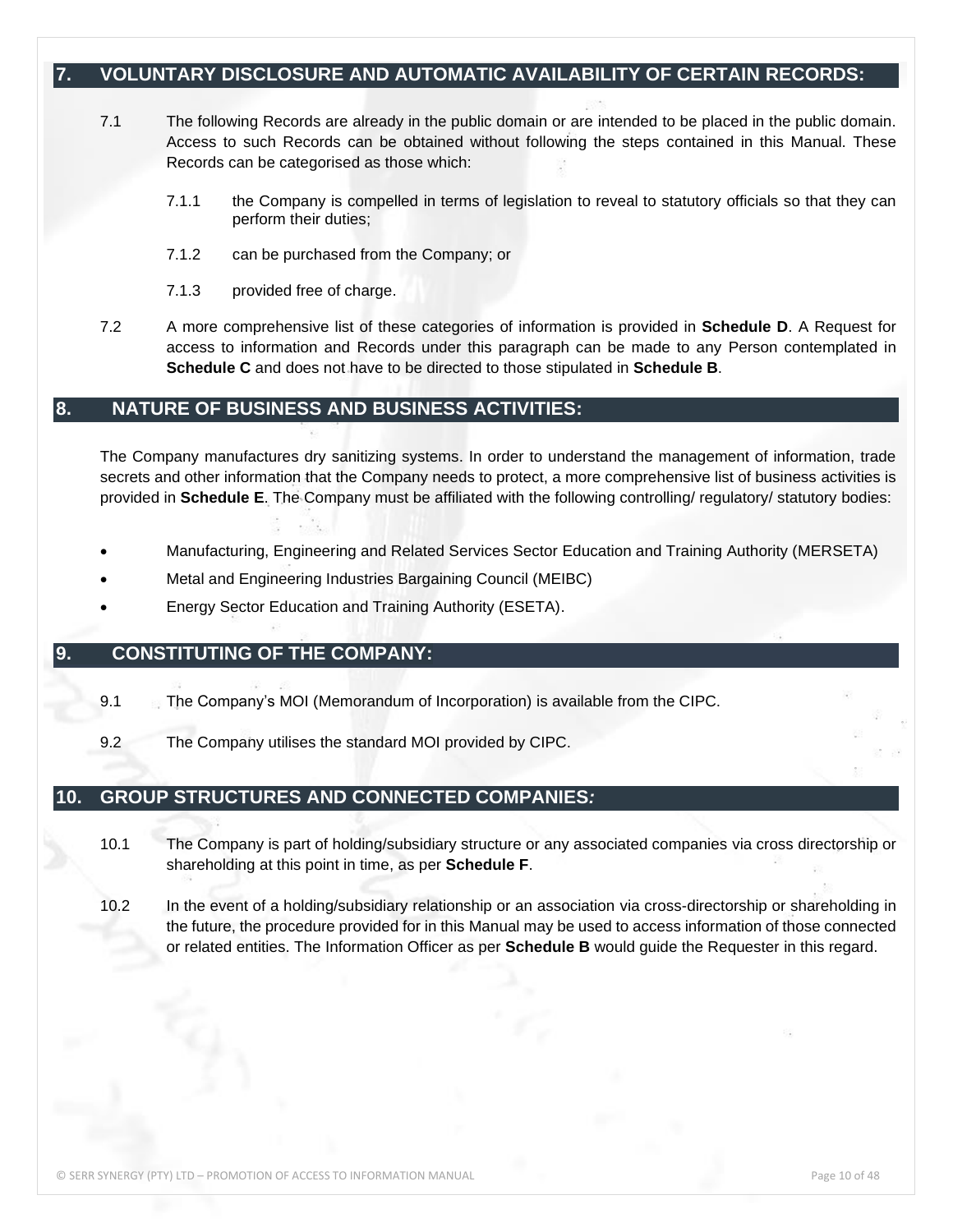## <span id="page-10-0"></span>**11. RECORDS AVAILABLE IN TERMS OF OTHER LEGISLATION***:*

- 11.1 Given the nature of the Company and accompanying business activities, the Company is from time to time in possession of records in terms of various pieces of legislation. A list of the legislation applicable on the Company can be found in **Schedule G***.*
- 11.2 The principle is that this information is usually only available to Persons specified in such legislation. However, in order to promote access, any Request would be considered subject to the normal balancing of rights as envisaged in the purpose of this Manual above.
- 11.3 In dealing with a Request for Records held in terms of specific legislation, the Requester can exercise its rights by following the less onerous route.

## **12***.* **PROCEDURE TO MAKE A REQUEST FOR ACCESS**

- 12.1 The Requester must duly complete and sign the prescribed form as per **Annexure 1** and forward such to the Information Officer specified in **Schedule B***.* Only the Information Officer mentioned in **Schedule B** may accept requests in terms of the Act and this Manual, unless provided for otherwise. Any reference to an Official in relation to any procedure for access shall only refer to an Information Officer mentioned in **Schedule B**.
- 12.2 The Information Officer must assist a Requester with any Request for access to information.
- 12.3 If a Request is made orally as a result of the illiteracy or a disability of a Requester, the Information Officer must complete the Prescribed Form on behalf of the Requester and provide a copy thereof to the Requester.
- 12.4 The Information Officer receiving a Request may refer the Request back to the Requester and insist that the prescribed form in terms of paragraph 12.1 above be used or that any additional information be provided such as the Information Officer may reasonably require to make a determination, in terms of the Act and this Manual.
- 12.5 Any Request or prescribed form referred back to the Requester shall be processed within seven (7) days of receipt of a Request.
- 12.6 If the Request is made on behalf of another Person, proof must be submitted of the capacity in which such Person makes the Request.
- 12.7 The Official shall notify the Requester as per the Prescribed Form as soon as practical possible, but not later than 30 days, of his/her decision to grant or refuse access. Access shall be granted in writing or in any reasonable manner as requested by the Requester.
- 12.8 If the Request for access is granted, the notice in terms of paragraph 12.5 above must state the following:
	- 12.8.1 The Access fee (if any) to be paid upon access
	- 12.8.2 The form in which access shall be given; and
	- 12.8.3 That the Requester may lodge an application with a Court to object to the Access fee to be paid or the form of access granted.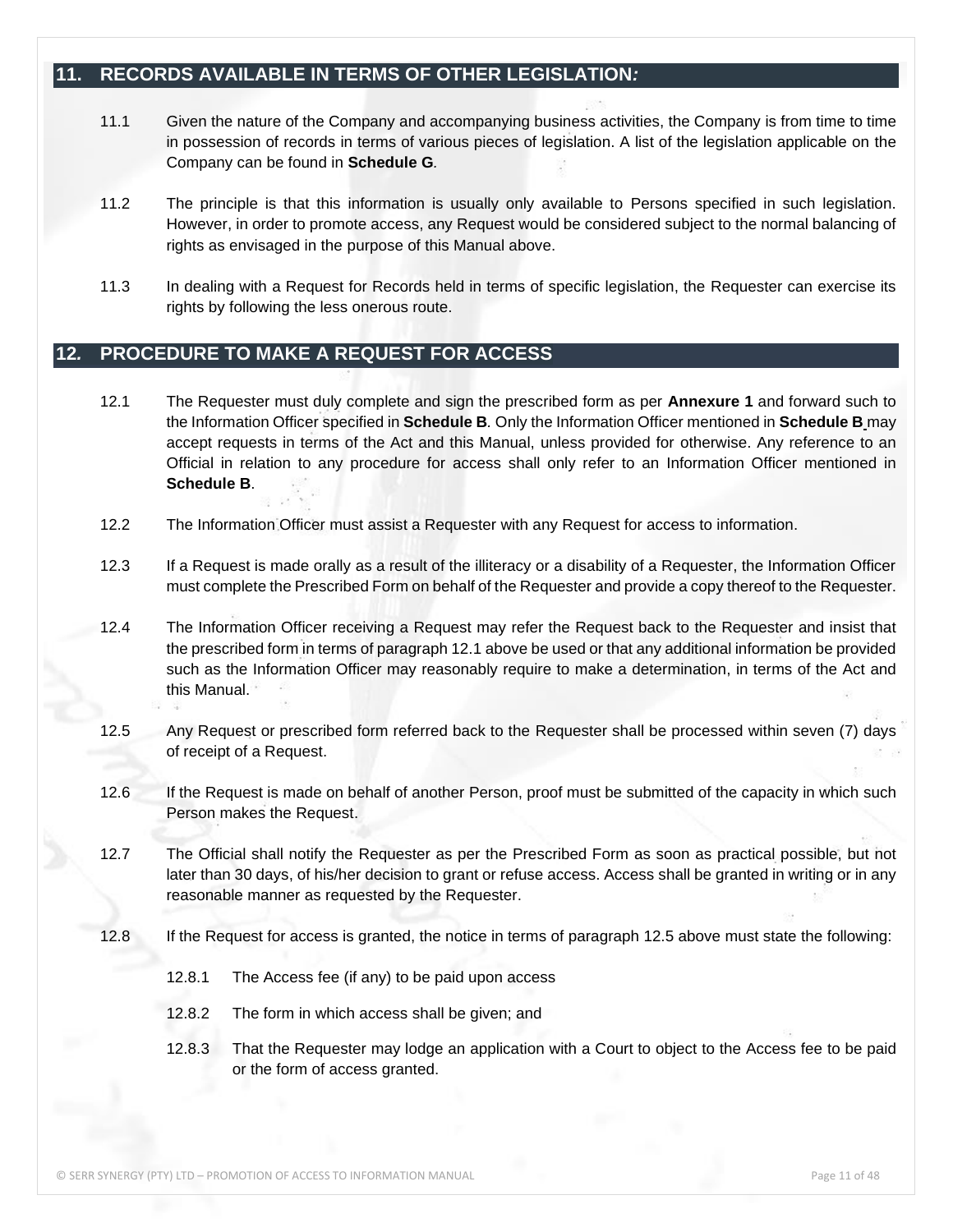- 12.9 If the Request for access is refused, the notice in terms of paragraph 12.5 above must-
	- 12.9.1 state adequate reasons for the refusal, including the provisions of the Act and this Manual on which such refusal is based;
	- 12.9.2 exclude from any such reasons any reference to the content of the Record; and
	- 12.9.3 state that the Requester may lodge an application with a Court to object to the refusal of the Request or may apply any other remedies available to the Requester.
- 12.10 The Information Officer to whom a Request has been addressed may once extend the period of 30 days referred to in paragraph 12.5 above (referred to as the "original period") for a further period of not more than 30 days, if-
	- 12.10.1 the Request is for a large number of Records or requires a search through a large number of Records and if compliance with the original period would unreasonably interfere with the activities of the Company concerned;
	- 12.10.2 the Request requires a search for Records in, or the collection thereof from, an office of the Company not situated within the same town or city as the office of the Head of the Company and which search cannot reasonably be completed within the original period;
	- 12.10.3 consultation among divisions of the Company or with another company is necessary, or desirable to reach a decision regarding the Request and which cannot reasonably be completed within the original period;
	- 12.10.4 more than one of the circumstances contemplated above exist in respect of the Request, making compliance with the original period not reasonably possible; or
	- 12.10.5 the Requester consents in writing to such extension.
- 12.11 If a period is extended in terms of paragraph 12.8 above, the Official must, as soon as reasonably possible, but in any event within 30 days after the Request is received, notify the Requester of such extension, the period of the extension and the reasons for the extension.
- 12.12 The notice in terms of paragraph 12.9 above must state-
	- 12.12.1 the period of extension;
	- 12.12.2 adequate reasons for the extension, including the provisions of the Act and this Manual that are relied upon; and
	- 12.12.3 that the Requester may lodge an application with a Court against the extension.
- 12.13 Severability
	- 12.13.1 If a Request is made for access to a Record of the Company containing information which may or must be refused, every part of the Record that does not contain such information, and where such information can reasonably be deleted, shall be disclosed.
	- 12.13.2 If a Request for access to a part of a Record is granted and the other part of the Record is refused, the provisions of paragraph 12.6 and paragraph 12.7 above shall apply.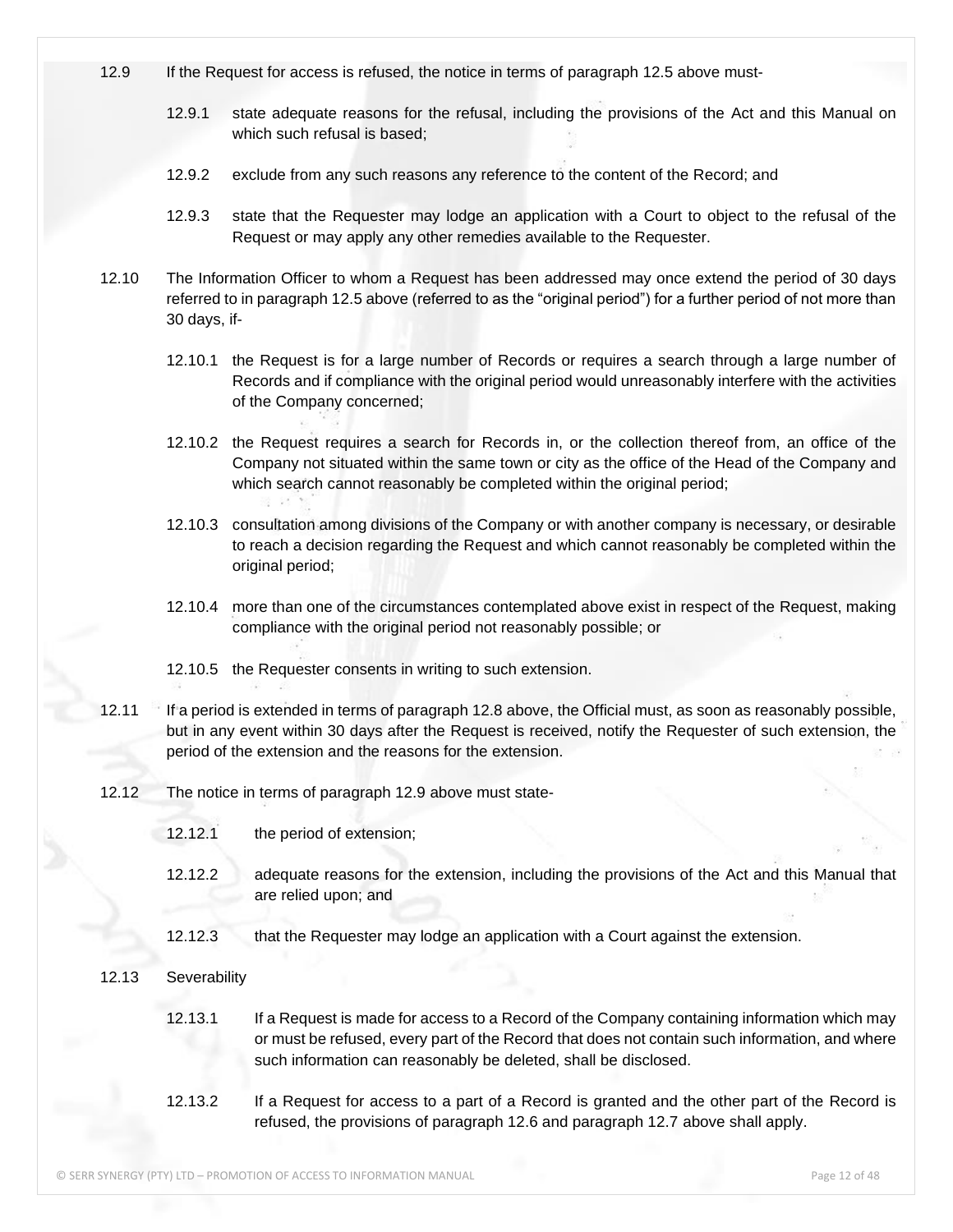## <span id="page-12-0"></span>**13. PRESCRIBED FEES**

- 13.1 The Information Officer to whom a Request is made must by notice require the Requester to pay the prescribed fee (if any) before further processing the Request. The prescribed fees are provided in **Annexure 2** and as amended from time to time in terms of the Regulations**.** The payment of fees shall not be applicable to a personal Requester.
- 13.2 If the search for a Record of the Company in respect of which a Request for access by a Requester other that a Personal Requester, has been made, and the preparation of the Record for disclosure, in the opinion of the Information Officer concerned, would require more than the 6 (six) hours prescribed in the Regulations for this purpose, the Information Officer shall by notice require the Requester, other than a Personal Requester, to pay a deposit which shall not be more than one third of the Access fee that would be payable if the Request is granted.
- 13.3 The notice referred to in paragraph 13.2 above must state-
	- 13.3.1 the amount of the deposit payable;
	- 13.3.2 that the Requester may lodge an application with a Court against the tender or payment of the Access fee in terms of paragraph 12.5 above, or tender or payment of a deposit in terms of paragraph 13.2 above, as the case may be.
- 13.4 If a deposit has been paid in respect of a Request for access which is refused, the Information Officer concerned must repay the deposit to the Requester.
- 13.5 The Information Officer may withhold a Record until the Requester concerned has paid the applicable fees (if any).
- 13.6 A Requester whose Request for access to a Record has been granted must pay an Access fee for reproduction and for search and preparation, respectively, and for any time reasonably required in excess of the prescribed hours to search for and prepare (including making any arrangements) the Record for disclosure.
- 13.7 Access fees prescribed for purposes of paragraph 13.6 above must provide for a reasonable Access fee for-
	- 13.7.1 the cost of making a copy of a Record, or a transcription of the content of a Record, if applicable, and the postal fee; and
	- 13.7.2 the time reasonably required to search for the Record and disclose the Record to the Requester.
	- 13.7.3 the cost of making any arrangement regarding the above search, preparation and disclosure to the Requester
- 13.8 The charging of fees shall always be subject to the determination and exclusion of certain categories of persons as determined by the Minister<sup>2</sup> or any other *Government Gazette* notice regulating fees and reproduction for specific professions.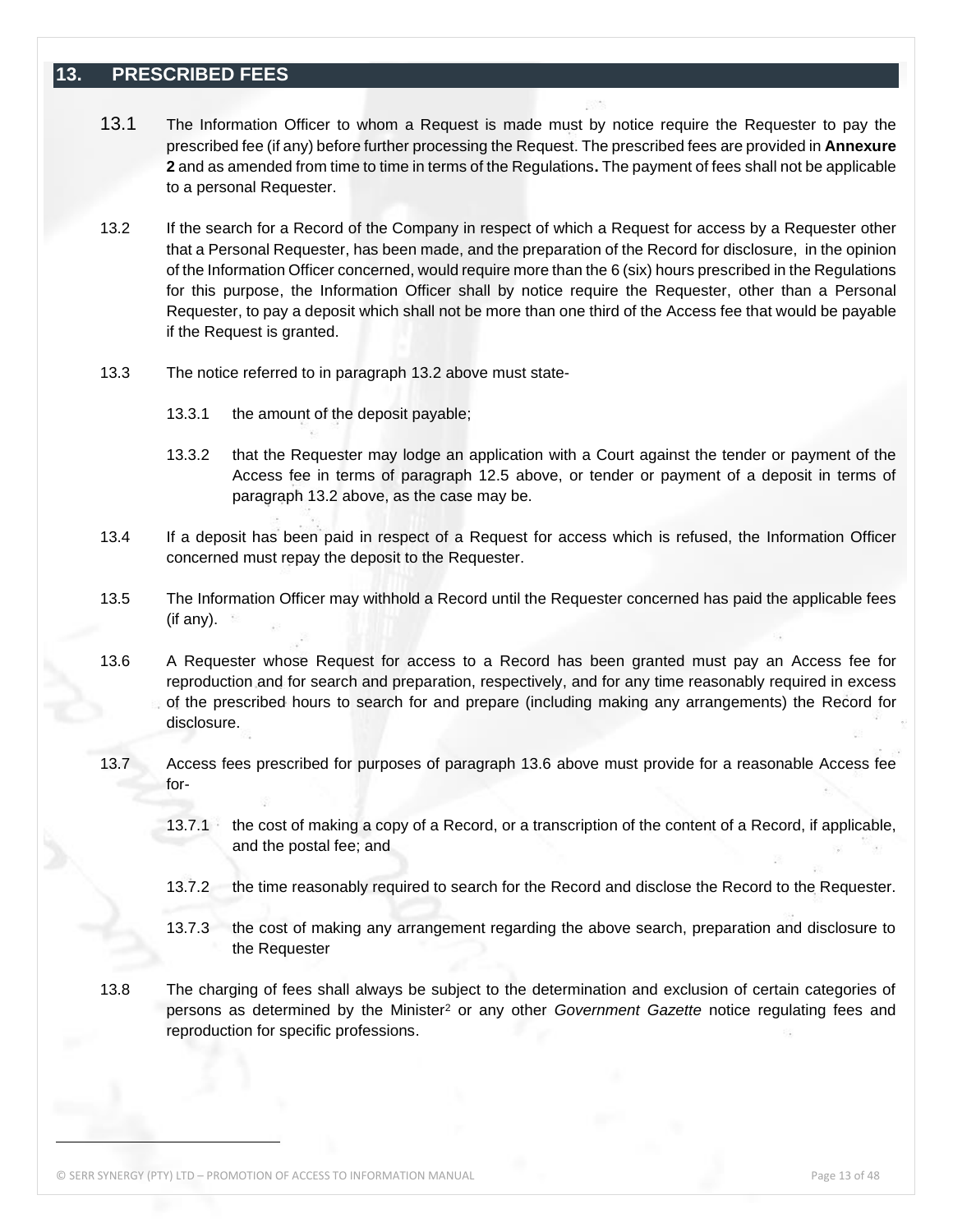## <span id="page-13-0"></span>**14. RECORDS THAT ARE LOST CANNOT BE FOUND OR DO NOT EXIST:**

14.1 In the event that:

- 14.1.1 all reasonable steps have been taken to find a Record requested; and
- 14.1.2 there are reasonable grounds for believing that the Record
	- 14.1.2.1 is in the Company's possession but cannot be found; or
	- 14.1.2.2 does not exist
- 14.1.3 the Information Officer must, by way of affidavit or affirmation, notify the Requester that it is not possible to give access to that Record.
- 14.2 The affidavit or affirmation referred to in paragraph 14.1 above must give a full account of all steps taken to find the Record in question or to determine whether the Record exists, as the case may be, including all communications with every Person who conducted the search on behalf of the Information Officer. For purposes of this Manual, the notice in terms of paragraph 14.1 above is to be regarded as a decision to refuse a Request for access to the Record concerned.
- 14.3 If, after notice is given in terms of paragraph 14.1 above, the Record in question is found, the Requester concerned must be given access to the Record unless access is refused on a ground for refusal contemplated in this Manual or the Act.

## <span id="page-13-1"></span>**15. REFUSAL OR DEEMED REFUSAL OF REQUEST***:*

- 15.1 If an Information Officer fail to make a decision within the 30-day period; or
- 15.2 If notice is given that the Record is lost or cannot be found or does not exist in terms of paragraph 14 above, it shall be deemed a refusal of a Request.
- 15.3 For all other instances, any written communication, be it on the prescribed form or not, refusing a Request for access shall constitute a refusal.

## <span id="page-13-2"></span>**16. RIGHTS OF THIRD PARTIES***:*

#### 16.1 **Notice to Third Parties:**

- 16.1.1 The Information Officer considering a Request for access to a Record shall take all reasonable steps to inform a Third Party to whom or which the Record relates of the Request.
- 16.1.2 The Information Officer must inform a Third Party in terms of paragraph 16.1.1 above
	- 16.1.2.1 as soon as reasonably possible, but in any event within 21 days after that Request is received; and
	- 16.1.2.2 by the fastest means reasonably possible.
- 16.1.3 When informing a Third Party in terms of paragraph 16.1.1 above, the Official considering a Request for access to a Record must-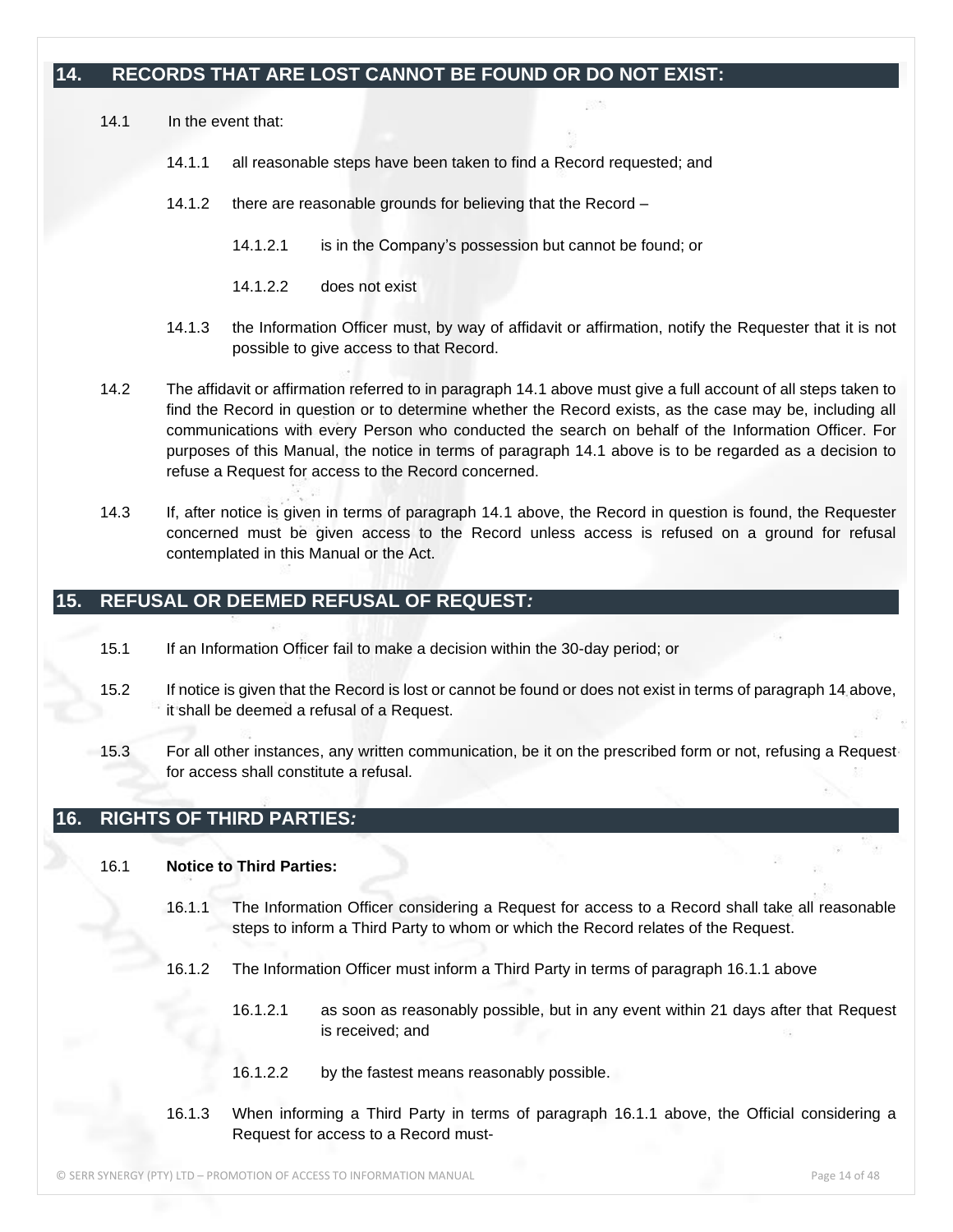- 16.1.3.1 describe the content of the Record;
- 16.1.3.2 furnish the name of the Requester;
- 16.1.3.3 describe the provisions of the Act and other legislation applicable to the Record as the case may be;
- 16.1.3.4 in any case where the Official believes that the public interest rules apply, describe those provisions in terms of the Act specifying which of the circumstances in the opinion of the Information Officer might apply and state the reasons why he or she is of the opinion that the Public Interest rules might apply; and
- 16.1.3.5 within 21 days after the Third Party is informed-
	- 16.1.3.5.1 make written or oral representations to the Information Officer why the Request for access should be refused;
	- 16.1.3.5.2 appear in person or by means of representation before the Information Officer; or
	- 16.1.3.5.3 give written consent for the disclosure of the Record to the Requester.

#### 16.2 **Representation and consent by Third Parties:**

.

- 16.2.1 A Third Party that is informed in terms of paragraph 16.1 above of a Request for access, may, within 21 days after being so informed-
	- 16.2.1.1 make written or oral representations to the Information Officer concerned as to why the Request should be refused; or
	- 16.2.1.2 appear in person or by means of representation before the Information Officer; or
	- 16.2.1.3 give written consent for the disclosure of the Request to the Requester concerned.
- 16.2.2 A Third Party that obtains knowledge about a Request for access other than in terms of paragraph 16.1 above may:
	- 16.2.2.1 make written or oral representations to the Information Officer concerned as to why the Request should be refused; or
	- 16.2.2.2 insist to appear in person or by means of representation before the Information Officer; or
	- 16.2.2.3 give written consent for the disclosure of the Request to the Requester concerned.

#### 16.3 **Decision on representation for refusal and notice thereof:**

16.3.1 The Information Officer must, as soon as reasonably possible, but in any event within 30 days after every Third Party is informed as provided for in paragraph 16.1 above: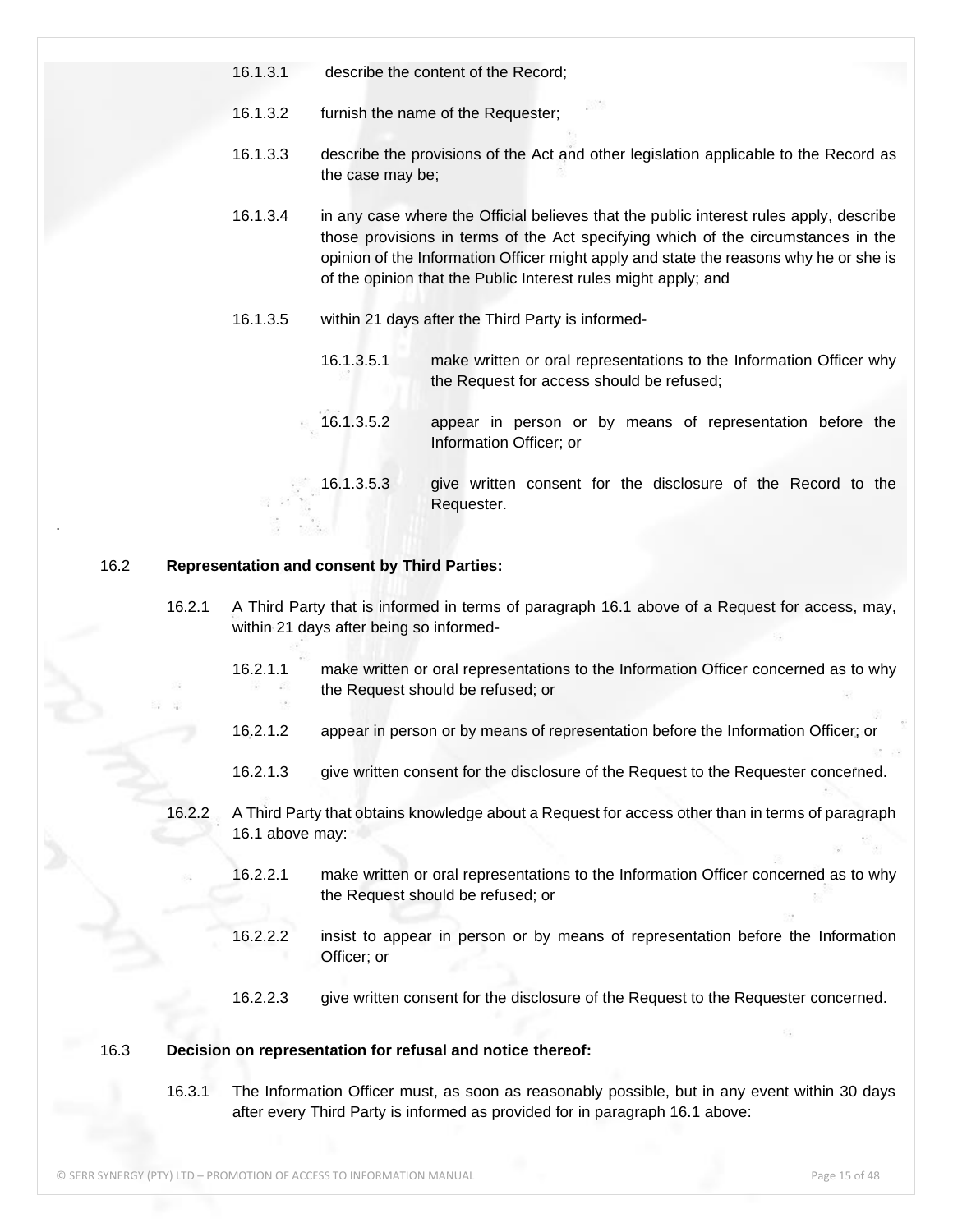- 16.3.1.1 decide, after due regard to any representations made by a Third Party in terms of paragraph 16.2 above, whether to grant the Request for access; and
- 16.3.1.2 notify the Third Party so informed and a Third Party not informed in terms of paragraph 16.1 above but which made representations in terms of paragraph 16.2 above or is located before the decision is taken, of the decision.
- 16.3.2 If, after all reasonable steps have been taken as required by paragraph 16.1 above, a Third Party is not informed of a Request, any decision whether to grant the Request for access must be made with due regard to the fact that the Third Party did not have the opportunity to make representations in terms of paragraph 16.2 above as to why the Request should be refused.
- 16.3.3 If the Request is granted, the notice must state-
	- 16.3.3.1 adequate reasons for granting the Request, including the provisions of the Act, other legislation and this Manual relied upon to justify granting of the Request;
	- 16.3.3.2 that the Third Party may lodge an application with a Court against the decision of the Official within 30 days after notice is given and other remedies available have been utilised; and
	- 16.3.3.3 that the Requester shall be given access to the Record after the expiry of the applicable period contemplated in paragraph 16.3.3.2, unless an application is lodged with a Court or any other administrative remedy<sup>3</sup> is utilised within that period.
- 16.3.4 If the Information Officer decides in terms of paragraph 16.3.1 above to grant the Request for access, he or she must give the Requester access to the Record concerned after the expiry of 30 days of written notice having been given, unless an application against the decision is lodged with a Court or any other remedy is utilised within that period.

#### 16.4 **General rights of Data Subjects:**

16.4.1 A Data Subject has the right to have his, her or its Personal Information processed in accordance with the conditions for the lawful processing of Personal Information as referred to in Chapter 3 of POPIA, including the right -

| 16.4.1.1 | to be notified that - |                                                                                                                                                                                                                 |
|----------|-----------------------|-----------------------------------------------------------------------------------------------------------------------------------------------------------------------------------------------------------------|
|          | 16.4.1.1.1            | personal Information about him, het or it is being collected as<br>provided for in terms of section 18 of POPIA; or                                                                                             |
|          | 16.4.1.1.2            | his, her or its Personal Information has been accessed or required<br>by an unauthorised person as provided for in terms of section 22<br>of POPIA:                                                             |
| 16.4.1.2 |                       | to established whether a Responsible Party holds Personal Information of that<br>Data Subject and to request access to his, her or its Personal Information as<br>provided for in terms of section 23 of POPIA; |
| 16.4.1.3 |                       | to request, where necessary, the correction, destruction or deletion of his, her or<br>its Personal Information as provided for in terms of section 24 of POPIA;                                                |

© SERR SYNERGY (PTY) LTD – PROMOTION OF ACCESS TO INFORMATION MANUAL Page 16 of 48 <sup>3</sup> Paragraphs 21-23: other than criminal proceedings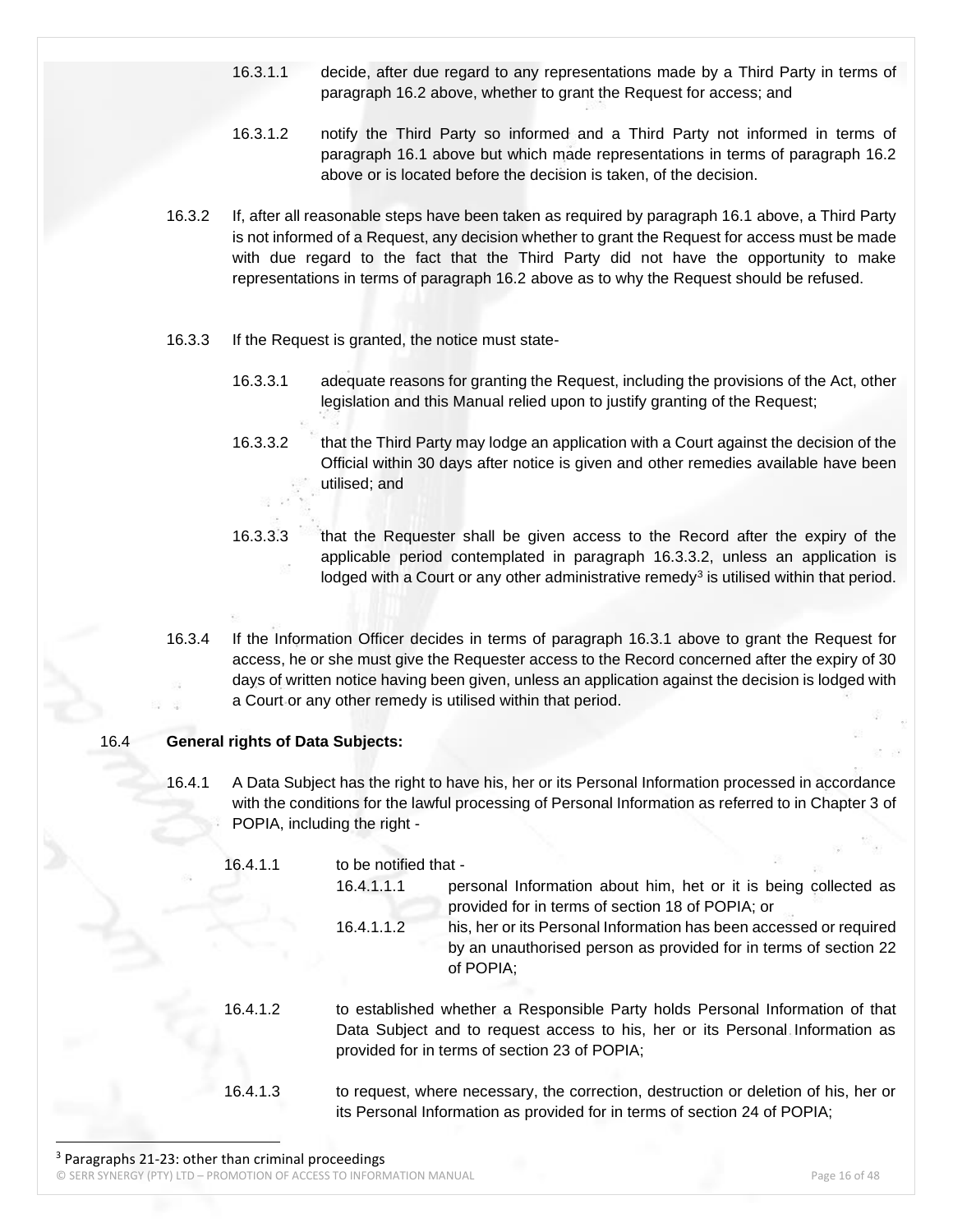- 16.4.1.4 to object, on reasonable grounds relating to his, her or its particular situation to the processing of his, her or its Personal Information as provided for in terms of section 11(3)(a) of POPIA;
- 16.4.1.5 to object to the processing of his, her or its Personal Information 16.4.1.5.1 at any time for purposes of direct marketing in terms of section 11(3)(b) of POPIA; or
	- 16.4.1.5.2 in terms of section 69(3)(c) of POPIA
- 16.4.1.6 not to have his, her or its Personal Information processed for purposes of direct marketing by means of unsolicited electronic communications except as referred to in section 69(1) of POPIA;
- 16.4.1.7 not to be subject, under certain circumstances, to a decision which is based solely on the basis of the automated processing of his, her or its Personal Information intended to provide a profile of such personal as provided for in terms of section 71 of POPIA;
- 16.4.1.8 to submit a complaint to the Regulator regarding the alleged interference with the Protection of Personal Information of any data subject or to submit a complaint to the Information Regulator in respect of a determination of an adjudicator as provided for in terms of section 74 of POPIA; and
- 16.4.1.9 to institute civil proceedings regarding the alleged interference with the protection of his, her, or its Personal Information as provided for in section 99 of POPIA.

## <span id="page-16-0"></span>**17. GRANTING OF ACCESS TO A RECORD IN GENERAL**

- 17.1 A Request for Personal Information shall only be processed in terms of the Act and POPIA if-
	- 17.1.1 the Data Subject consents to such processing;
	- 17.1.2 processing is necessary for the conclusion or execution of a contract to which the Data Subject is a Party;
	- 17.1.3 there is a legal obligation to proceed with processing;
	- 17.1.4 processing is required to protect the legitimate interests of the Data Subject;
	- 17.1.5 processing is necessary for a Public Body to perform a public law duty; or
	- 17.1.6 processing is necessary for the pursuit of legitimate interests of the Company;
	- 17.1.7 for a purely personal or household activity;
	- 17.1.8 by or on behalf of a Public Body if:
		- 17.1.8.1 national security is involved; or
		- 17.1.8.2 the purpose is to prevent, detect or investigate offences or to obtain proof of offences.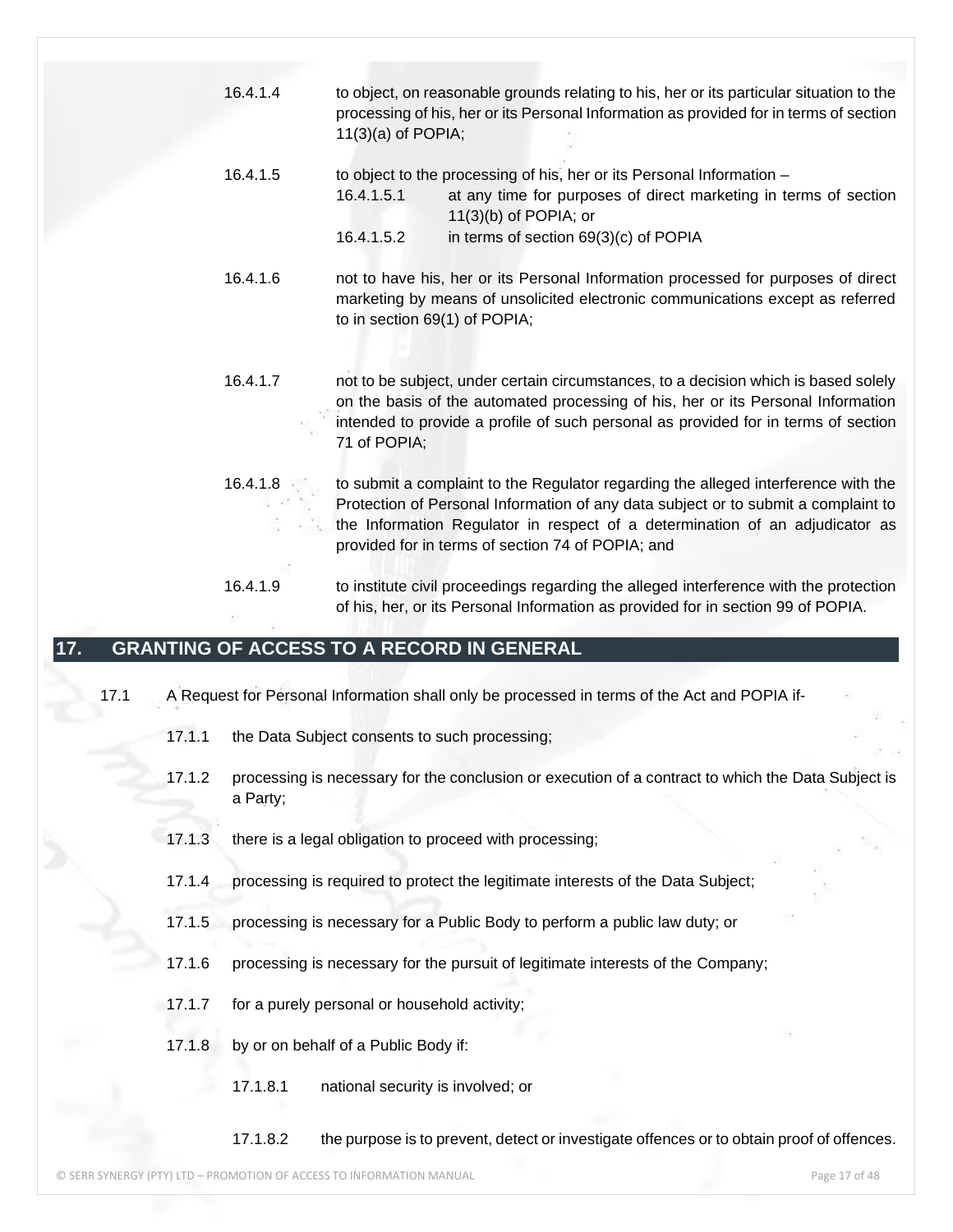- 17.1.9 Solely for the purpose of literary or artistic expression, to the extent that the right to privacy is balanced with the right to freedom of expression;
- 17.1.10 By Cabinet, its committees and the Executive Council of provinces;
- 17.1.11 When the Information Regulator grants any exemptions or authorisations in terms of Section 37 or 57 of POPIA;
- 17.1.12 Mandatory disclosure is in the public interest, such as the following:
	- 17.1.12.1 The disclosure of the Record would reveal evidence of 17.1.12.1.1 a substantial contravention of, or failure to comply with, the law; or 17.1.12.1.2 imminent and serious public safety or environmental risk; and 17.1.12.1.3 the public interest in the disclosure of the Record clearly outweighing the harm contemplated in the provision in question.
- 17.2 A Request for access to a Record may not be refused in terms of the Act insofar as it consists of information about the results of any product or environmental testing or other investigation supplied by, carried out by or on behalf of the Company, and when its disclosure would pose a serious public safety or environmental risk. The results of any product or environmental testing or other investigation do not include the results or preliminary testing or other investigation conducted for the purpose of developing methods of testing or other investigation.

## <span id="page-17-0"></span>**18. REFUSAL OF REQUEST FOR ACCESS TO A RECORD IN TERMS OF OTHER LEGISLATION IN GENERAL**

- 18.1 Certain information may be protected subject to an obligation of confidentiality by virtue of office, employment, profession or legal provision, or established by a written agreement;
- 18.2 A Request may be refused in the circumstances provided for in other legislation or as contemplated in POPIA;
- 18.3 The Act does not apply to a Record of a Public Body or Private Body if-
	- 18.3.1 that Record is requested for the purpose of criminal or civil proceedings;
	- 18.3.2 requested after the commencement of such criminal or civil proceedings, as the case may be; and
	- 18.3.3 the production of or access to that Record for the purpose referred to in paragraph 18.3.1 above is provided for in any other legislation.
- 18.4 The Company may refuse a Request for access to a Record which is in its possession without the consent of a Data Subject.
- 18.5 The processing of any Personal Information will have to be stopped or suspended in the event of an enforcement notice issued by the Information Regulator.
- 18.6 A Request for access will also be refused should the Requester not be able to establish *locus standi* in terms of the Act or convince the Company of the right the Requester wants to protect or exercise.
- 18.7 Should the Requester be a Public Body, it is only required to prove that it acts in the public interest.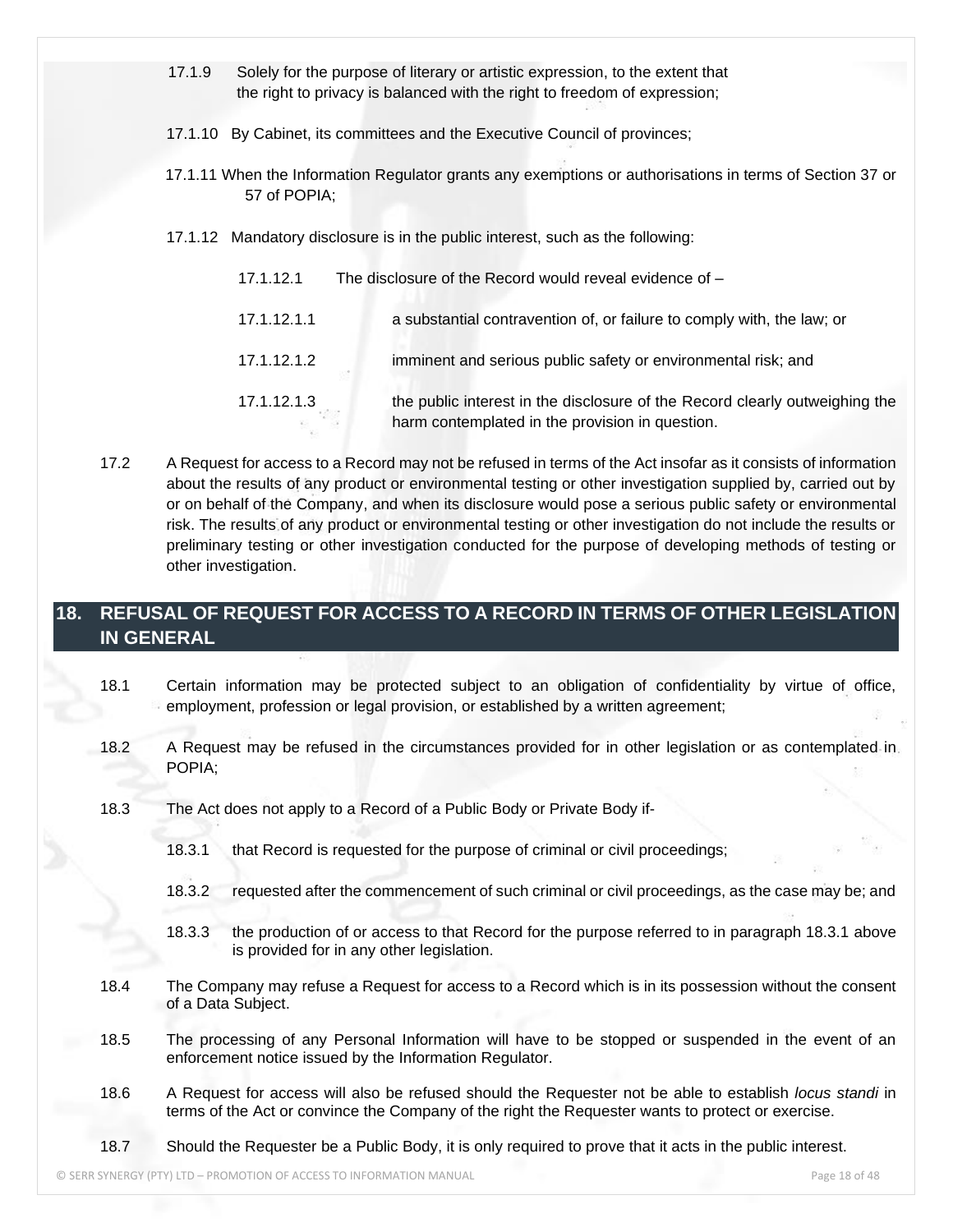## <span id="page-18-0"></span>**19. RECORDS HELD BY CONTRACTORS**

- 19.1 A Record in the possession or under the control of the Company and forwarded or provided to any independent provider of goods and services (referred to as "operators") is regarded as being a Record of the Company. The Company engages the following contractors/operators:
	- 19.1.1 Company Secretary
	- 19.1.2 Company Attorneys
	- 19.1.3 Labour consultants
	- 19.1.4 Accountants
	- 19.1.5 Auditors
	- 19.1.6 BEE Consultants
	- 19.1.7 IT consultants
	- 19.1.8 Other Consultants/Professionals
- 19.2 A Request for access of any of the Company's Records in the possession of the above-mentioned Operators must be directed to the Information stipulated in **Schedule B** or dealt with in terms of Supply Agreements concluded between the Company and such Operators.

## <span id="page-18-1"></span>**20. CLASSIFICATION AND CATEGORIES OF SENSITIVE AND PROTECTED RECORDS**

20.1 The following categories of Records are by virtue of their sensitivity protected by the Act and POPIA. Special rules apply and various other laws also apply to these Records. For expedience and clarity, these Records are categorised under two main groups, namely those related to natural people and those related to juristic persons such as Private Bodies:

#### 20.1.1 **Natural People**

- Personal Information in general.
- Special Personal Information.

#### 20.1.2 **Private Bodies**

- **Research**
- Sensitive commercial Records relating to trade secrets, etc.
- Sensitive commercial Records relating to trade secrets, etc. of other Private Bodies (Third Parties or Data Subjects)
- Records relating to the safety of individuals and protection of property
- Information protected subject to an obligation of confidentiality by virtue of office, employment, profession and privileged information or by agreement.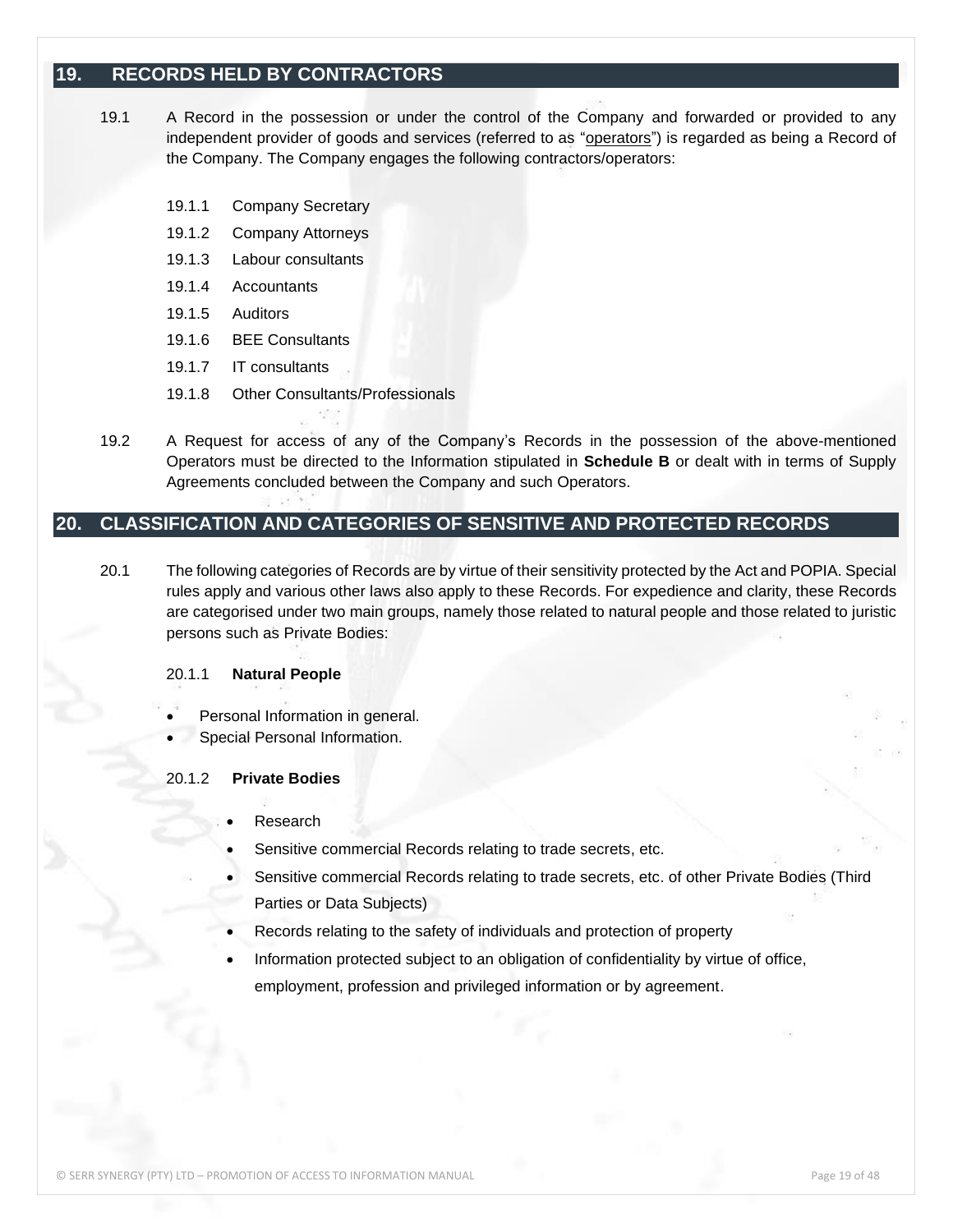| <b>1. PERSONAL INFORMATION</b>                       |                                                       |                   |                              |
|------------------------------------------------------|-------------------------------------------------------|-------------------|------------------------------|
| <b>Definition</b>                                    | <b>Types of information</b>                           | <b>Records</b>    | <b>Special</b><br>provisions |
|                                                      | Race                                                  |                   |                              |
|                                                      | Gender                                                |                   |                              |
|                                                      | Sex                                                   |                   |                              |
|                                                      | Pregnancy                                             |                   |                              |
|                                                      | <b>Marital status</b>                                 |                   |                              |
| Relates to an                                        | National or ethnic origin                             |                   |                              |
| identifiable living,<br>natural Person<br>and, where | Colour                                                |                   |                              |
|                                                      | Sexual orientation                                    |                   |                              |
|                                                      | Age                                                   |                   |                              |
| applicable, an                                       | Physical or mental health                             |                   |                              |
| identifiable                                         | Disability                                            |                   |                              |
| existing juristic                                    | Religion                                              |                   |                              |
| Person.                                              | Conscience                                            |                   |                              |
| Includes                                             | <b>Belief</b>                                         |                   |                              |
| information about                                    | Culture                                               |                   | Section                      |
| a deceased                                           | Language                                              |                   | 63 of the                    |
| individual <sup>4</sup>                              | Birth or death                                        |                   | Act                          |
|                                                      | Education                                             | See               |                              |
|                                                      | <b>Medical history</b>                                | <b>Schedule H</b> | Section                      |
|                                                      | <b>Financial history</b>                              |                   | $26$ of                      |
|                                                      | <b>Criminal history</b>                               |                   | <b>POPIA</b>                 |
|                                                      | <b>Employment history</b>                             |                   |                              |
|                                                      | Biometric info <sup>5</sup>                           |                   |                              |
|                                                      | ID number                                             |                   |                              |
|                                                      | Symbol                                                |                   |                              |
|                                                      | E-mail address                                        |                   |                              |
|                                                      | Physical address                                      |                   |                              |
|                                                      | Telephone number                                      |                   |                              |
|                                                      | Private or confidential correspondence                |                   |                              |
|                                                      | Personal views, opinions or preferences               |                   |                              |
|                                                      | A name, if it appears together with other Personal    |                   |                              |
|                                                      | Information or if disclosure of the name itself would |                   |                              |
|                                                      | reveal Personal Information about the Person.         |                   |                              |
|                                                      | Views or opinions of another individual about a       |                   |                              |
|                                                      | Person.                                               |                   |                              |

| A. NATURAL PEOPLE (continued)      |                |                           |  |  |
|------------------------------------|----------------|---------------------------|--|--|
| 2. SPECIAL PERSONAL INFORMATION    |                |                           |  |  |
| <b>Types of information</b>        | <b>Records</b> | <b>Special provisions</b> |  |  |
| Religious or philosophical beliefs |                | Section 28 of POPIA       |  |  |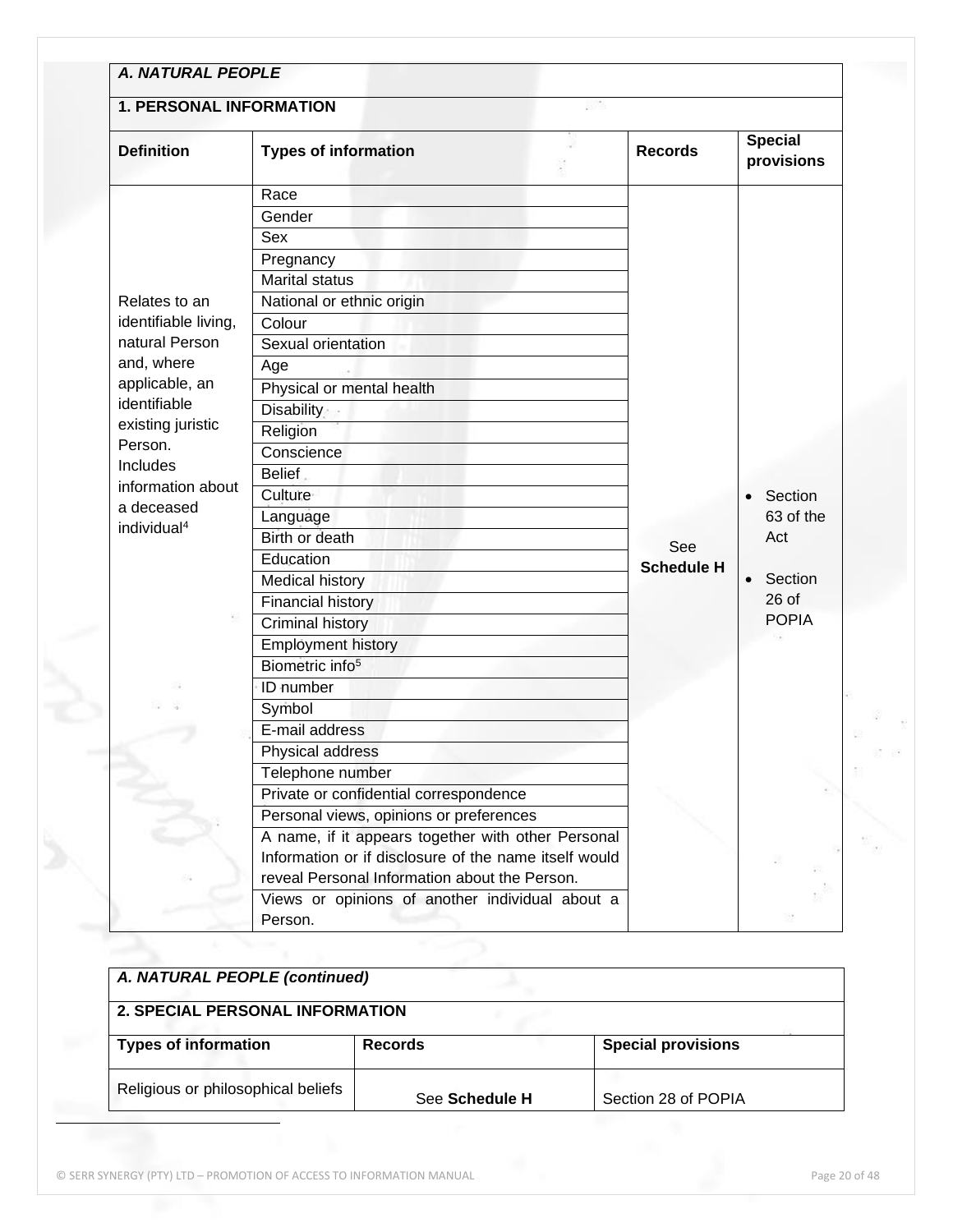| Race or ethnic origin    |                                                                                                                                                                                                                                          |                                                                                                                                                                | Section 29 of POPIA           |                              |
|--------------------------|------------------------------------------------------------------------------------------------------------------------------------------------------------------------------------------------------------------------------------------|----------------------------------------------------------------------------------------------------------------------------------------------------------------|-------------------------------|------------------------------|
| Trade union membership   |                                                                                                                                                                                                                                          |                                                                                                                                                                | Section 30 of POPIA           |                              |
| Political persuasion     |                                                                                                                                                                                                                                          |                                                                                                                                                                | Section 31 of POPIA           |                              |
|                          |                                                                                                                                                                                                                                          |                                                                                                                                                                | Section 32 of POPI A          |                              |
| Health and sex life      |                                                                                                                                                                                                                                          |                                                                                                                                                                | Section 61 of the Act         |                              |
|                          |                                                                                                                                                                                                                                          |                                                                                                                                                                | Section 63 (2) (d) of the Act |                              |
| Criminal behaviour       |                                                                                                                                                                                                                                          |                                                                                                                                                                | Section 33 of POPIA           |                              |
| <b>Biometrics</b>        |                                                                                                                                                                                                                                          | Section 33 of POPIA                                                                                                                                            |                               |                              |
| <b>B. PRIVATE BODIES</b> |                                                                                                                                                                                                                                          |                                                                                                                                                                |                               |                              |
| <b>Definition</b>        | <b>Types of information</b>                                                                                                                                                                                                              |                                                                                                                                                                | <b>Records</b>                | <b>Special</b><br>provisions |
| Research<br>(Category 1) | A Record containing information about<br>$\bullet$<br>the disclosure of which would be likely to<br>expose and serious disadvantage-<br>the Third Party;                                                                                 | research being or to be carried out by or on<br>behalf of a Third Party or the Company and<br><b>Schedule I</b><br>a Person who is or will be carrying out the |                               |                              |
|                          | research on behalf of the Third Party;<br>the subject matter of the research.                                                                                                                                                            |                                                                                                                                                                |                               |                              |
|                          | Contains trade secrets of the Company<br>$\bullet$                                                                                                                                                                                       |                                                                                                                                                                |                               |                              |
|                          | Contains financial, commercial, scientific or<br>technical information, other than trade secrets,<br>of the Company, the disclosure of which would<br>be likely to cause harm to the commercial or<br>financial interests of the Company |                                                                                                                                                                |                               |                              |
| Sensitive<br>commercial  | Contains information, the disclosure of which<br>could reasonably be expected-                                                                                                                                                           |                                                                                                                                                                |                               |                              |

|  | 1978), owned by the Company, except insofar | Is a computer program, as defined in section<br>I(I) of the Copyright Act 1978 (Act No. 98 of |  | as it is required to give access to a Record to<br>which access is granted in terms of this Act. |  |  |
|--|---------------------------------------------|-----------------------------------------------------------------------------------------------|--|--------------------------------------------------------------------------------------------------|--|--|
|--|---------------------------------------------|-----------------------------------------------------------------------------------------------|--|--------------------------------------------------------------------------------------------------|--|--|

- to put the Company at a disadvantage in

- to prejudice the Company in commercial

contractual or other negotiations; or

Records of the **Company (Category 2)**

**Schedule I**

Section 68 of the Act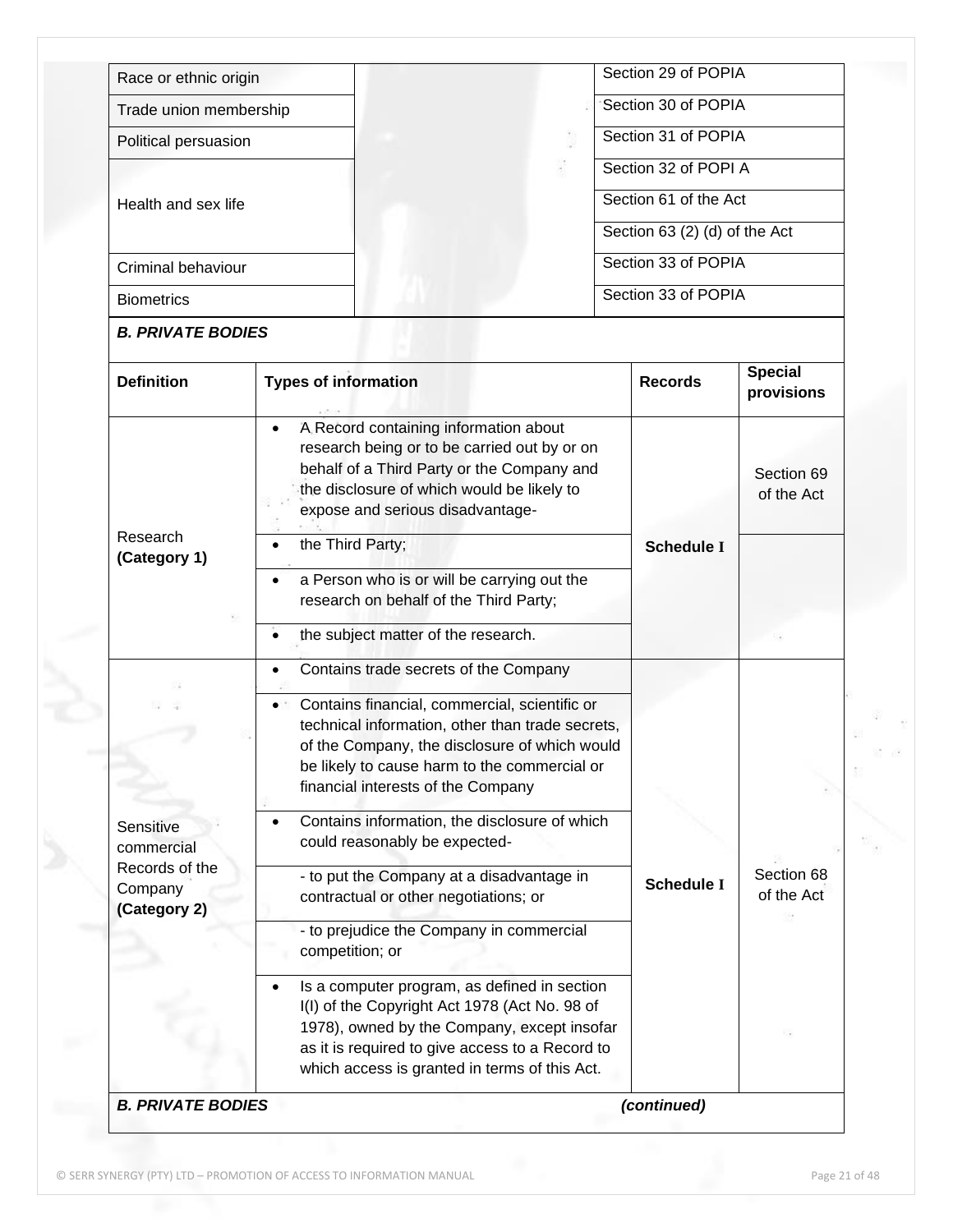| <b>Definition</b>                                        | <b>Types of information</b>                                                                                                                                                                                                                | <b>Records</b>    | <b>Special</b><br>provisions |
|----------------------------------------------------------|--------------------------------------------------------------------------------------------------------------------------------------------------------------------------------------------------------------------------------------------|-------------------|------------------------------|
|                                                          | Trade secrets of a Third Party or Data Subject;<br>$\bullet$                                                                                                                                                                               |                   |                              |
| Sensitive<br>commercial                                  | Financial, commercial, scientific or technical<br>information, other than trade secrets, of a Third<br>Party, the disclosure of which would be likely to<br>cause harm to the commercial or financial<br>interests of that Third Party; or |                   |                              |
| Records relating to<br>other Private<br>Bodies (Category | Information supplied in confidence by a Third<br>Party, the disclosure of which could reasonably<br>be expected-                                                                                                                           | <b>Schedule I</b> | Section 64<br>of the Act     |
| 3)                                                       | - to put that Third Party at a disadvantage in<br>contractual or other negotiations; or                                                                                                                                                    |                   |                              |
|                                                          | - To prejudice that Third Party in commercial<br>competition.                                                                                                                                                                              |                   |                              |
|                                                          | Records of the Company if its disclosure could<br>reasonably be expected to endanger the life or<br>physical safety of an individual.                                                                                                      |                   |                              |
|                                                          | A Record of the Company if its disclosure would<br>be likely to prejudice or impair the security of-                                                                                                                                       |                   |                              |
| Records relating to                                      | - a building, structure or system, including, but<br>not limited to, a computer or communication<br>system;                                                                                                                                |                   |                              |
| the safety of<br>individuals and                         | - a means of transport; or                                                                                                                                                                                                                 | <b>Schedule I</b> | Section 66                   |
| protection of<br>property (Category                      | - any other property; or                                                                                                                                                                                                                   |                   | of the Act                   |
| 4)                                                       | - methods, systems, plans or procedures for the<br>protection of-                                                                                                                                                                          |                   |                              |
|                                                          | - an individual in accordance with a witness<br>protection scheme;                                                                                                                                                                         |                   |                              |
|                                                          | - the safety of the public, or any part of the<br>public; or                                                                                                                                                                               |                   |                              |
|                                                          | - the security of property contemplated in terms<br>of the Act.                                                                                                                                                                            |                   |                              |

| <b>B. PRIVATE BODIES</b>                                                             |                             | (continued)       |                           |
|--------------------------------------------------------------------------------------|-----------------------------|-------------------|---------------------------|
| <b>Definition</b>                                                                    | <b>Types of information</b> | <b>Records</b>    | <b>Special provisions</b> |
| Information protected subject<br>to an obligation of<br>confidentiality by virtue of | Privileged information      | <b>Schedule I</b> | Section 67 of the Act     |

© SERR SYNERGY (PTY) LTD – PROMOTION OF ACCESS TO INFORMATION MANUAL Page 22 of 48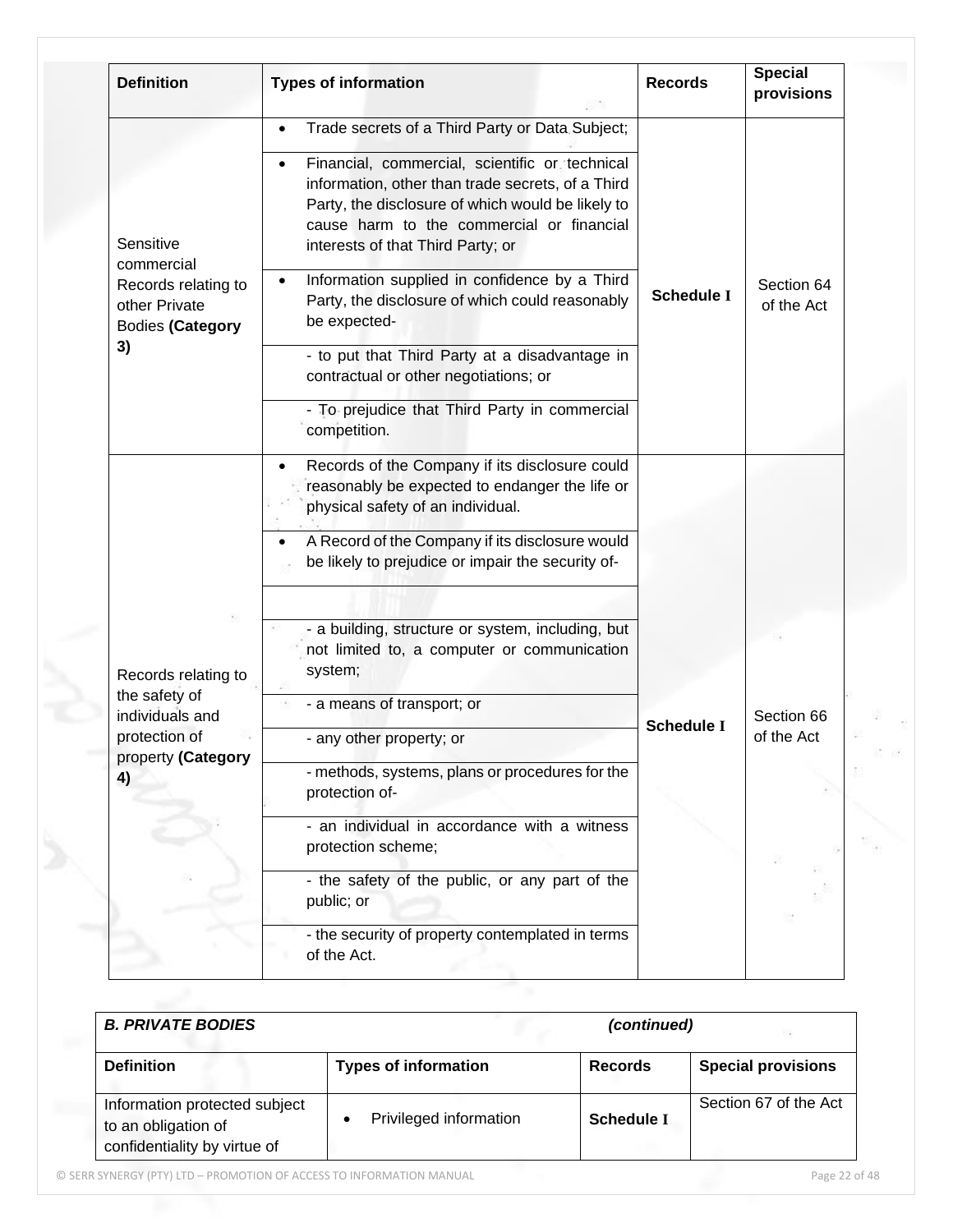| office, employment, profession<br>and privileged information or<br>by agreement (Category 5) | After commencement of<br>$\bullet$<br>criminal/civil proceedings | Sections 5, 6 and 7 of<br>the Act<br>5376<br>Contractual law |
|----------------------------------------------------------------------------------------------|------------------------------------------------------------------|--------------------------------------------------------------|
|                                                                                              | ä                                                                | Common<br>law<br>Attorney/client                             |
|                                                                                              |                                                                  | <b>Companies Act</b>                                         |
|                                                                                              |                                                                  | <b>POPI</b>                                                  |

## <span id="page-22-0"></span>**21. FAIRNESS AND PREVENTION OF DISPUTES:**

- 21.1 The Act does not provide for an appeal procedure for Private Bodies in the event of refusal of access or any remedy for an aggrieved Requester other than an application to a Court.
- 21.2 Due to the time delay when approaching a Court and to adhere to the principles and values of the Constitution and the Act and the purpose of this Manual, the Company adopted the following mechanisms as an alternative to Court proceedings in order to expedite access and to avoid unnecessary disputes.
- 21.3 Any alternative to Court proceedings introduced in paragraphs 22 and 23 below shall not detract in any way from an aggrieved Party's right to lodge an application as contemplated in the Act.
- 21.4 Any aggrieved Requester as Complainant is entitled to lodge a complaint in terms of Regulation 10 in the prescribed manner with the Information Regulator.

## <span id="page-22-1"></span>**22. EXPERT OPINION***:*

- 22.1 An Information Officer stipulated in **Schedule B** may refer any Request in terms of the Act and this Manual to an expert to-
	- 22.1.1 consider the matter as provided for below and express an opinion and give advice to the Official concerned;
	- 22.1.2 make a final determination if the Information Officer considers himself/herself compromised or not in a position to consider the matter objectively and fairly; or
	- 22.1.3 act as an appeals authority in the event of refusal by the Information Officer, and if an aggrieved Party has expressed dissatisfaction or lodged an application for reconsideration of the Request.
- 22.2 Whenever any Person is required to act "*as an expert and not as an arbitrator*" in terms of this Manual, then-
	- 22.2.1 the determination of the expert shall be final insofar as any internal remedies of an administrative nature are concerned;
	- 22.2.2 subject to any express provision to the contrary, the expert shall determine the liability for his or its charges, which shall be paid by the Company;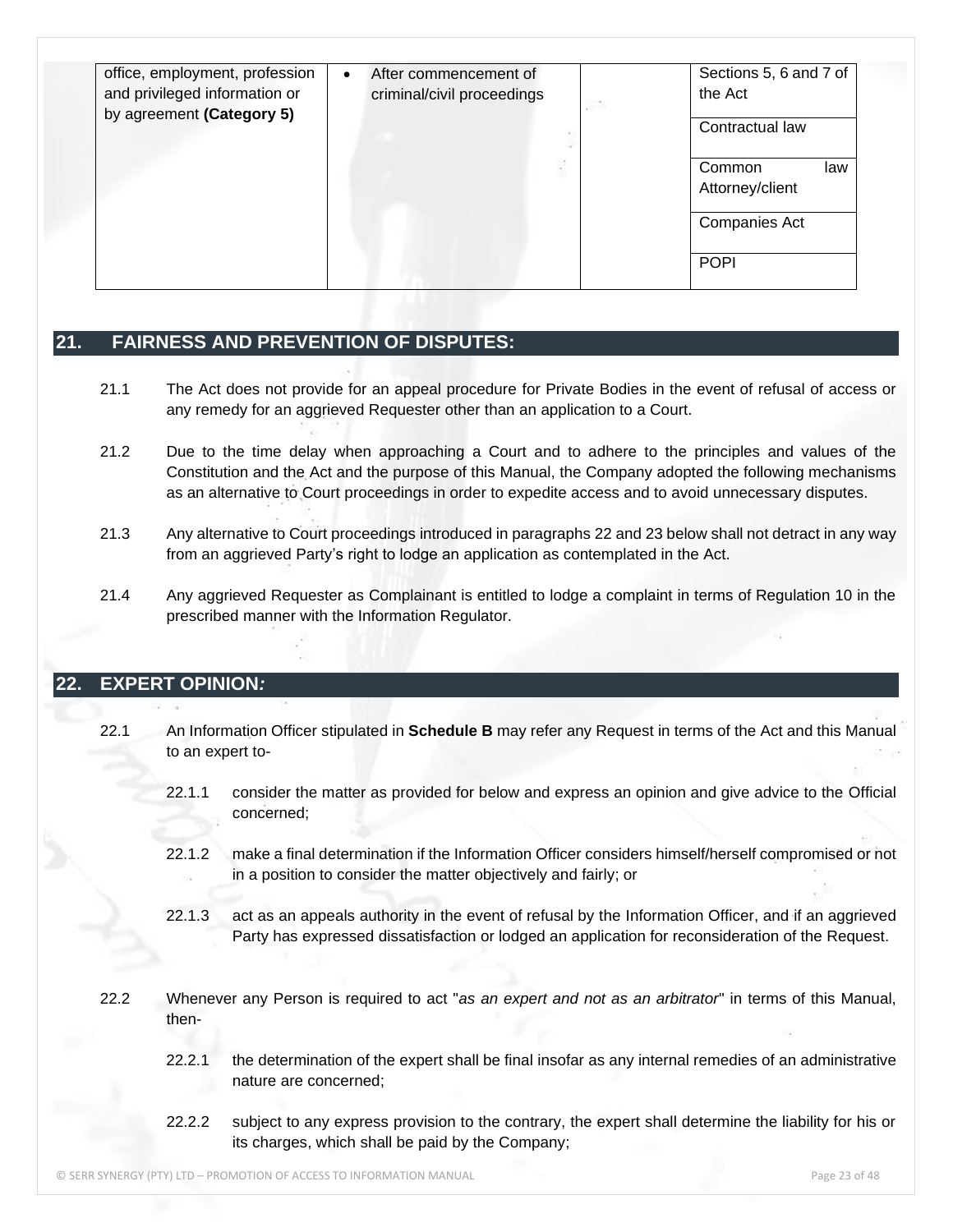- 22.2.3 the expert shall be entitled to determine such methods and processes as he or it may, in his or its sole discretion, deem appropriate in the circumstances, provided that the expert may not adopt any process which is manifestly biased, unfair or unreasonable;
- 22.2.4 the expert shall consult with the relevant parties (provided that the extent of the expert's consultation shall be in his or its sole discretion) prior to rendering a determination; and
- 22.2.5 having regard to the sensitivity of any confidential information, the expert shall be entitled to take advice from any Person considered by him or it to have expert knowledge with reference to the matter in question.
- 22.2.6 the provisions of POAJ shall be act as a guideline.
- 22.3 The period of 30 days shall apply irrespective of the use of an expert in terms of this paragraph.

#### <span id="page-23-0"></span>**23. ARBITRATION***:*

- 23.1 Without detracting from the statutory right of a Requester to lodge a Court application, the Company and the Requester or any other aggrieved Party may, besides the procedure provided for in terms of paragraph 22 above, agree to resolve the dispute by means of arbitration.
- 23.2 Any dispute arising from or in connection with this Manual or the subject matter of this Manual, including, without limitation, any dispute concerning the following may be resolved by alternative means:
	- 23.2.1 The interpretation and effect of the Act, legislation and this Manual;
	- 23.2.2 The Parties' respective rights or obligations under the Act or this Manual.

#### 23.3 **Appointment of Arbitrator**

- 23.3.1 The Parties shall agree on the arbitrator who shall be an attorney or advocate on the panel of arbitrators of the Arbitration Foundation of Southern Africa (**AFSA**). If agreement is not reached within 15 business days after any Party calls in writing for such agreement, the arbitrator shall in the interim be an attorney or advocate nominated by the Registrar of AFSA.
- 23.3.2 The Request to nominate an arbitrator shall be made in writing, outlining the claim and any counterclaim of which the Party concerned is aware and, if desired, suggesting suitable nominees for appointment as arbitrator. A copy shall be furnished to the other Party who may, within 10 days, submit written comments on the Request to the addressee of the Request, with a copy to the first Party.

#### 23.4 **Venue and period for completion of Arbitration**

The arbitration shall be held in the town or city or the magisterial district of the main place of business of the Company, and the Parties shall endeavour to ensure that such arbitration is completed within 60 days after notice requiring the claim to be referred to arbitration is given.

#### 23.5 **Arbitration Act – Rules**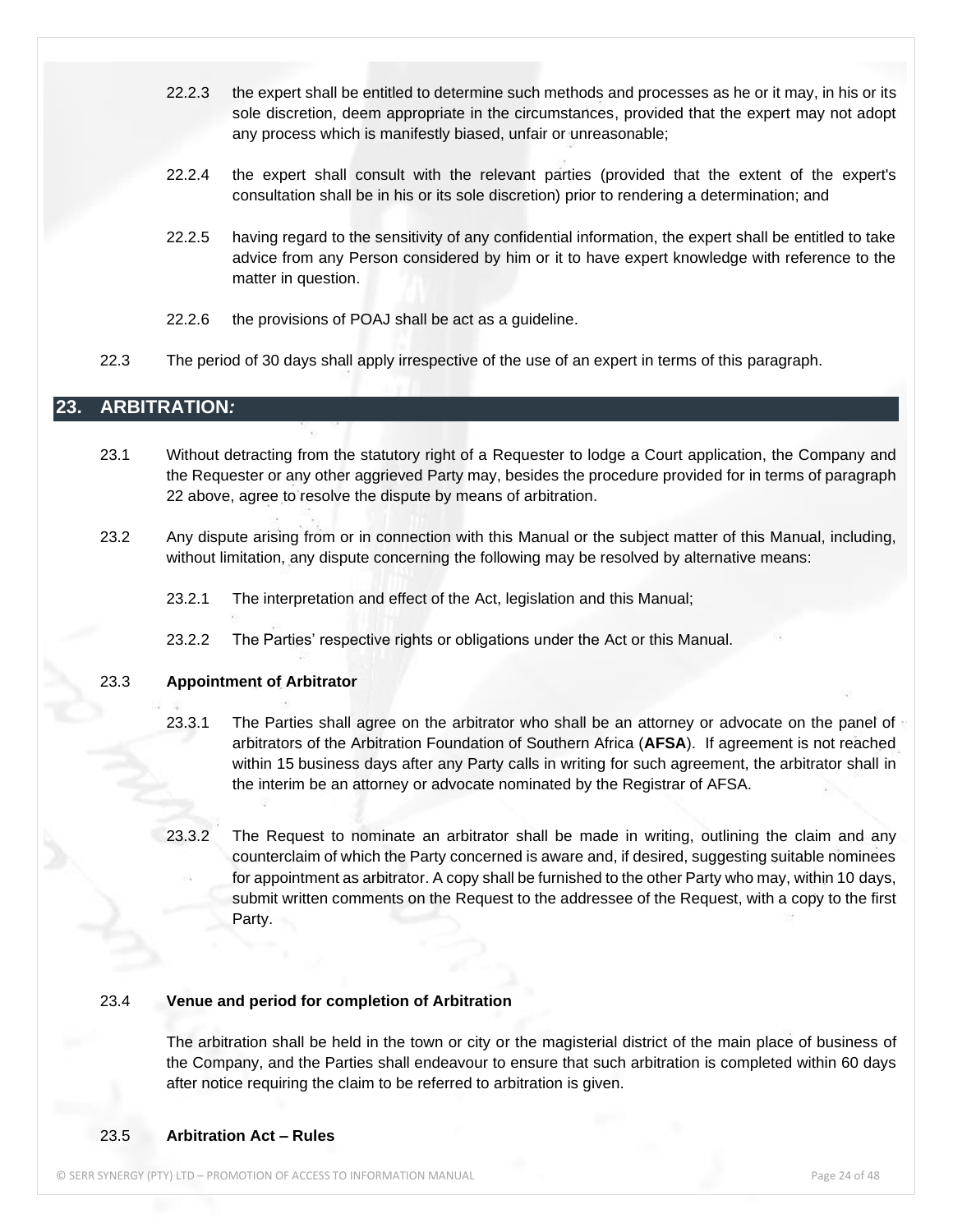The arbitration shall be governed by the Arbitration Act, 1965, or any replacement Act, and shall take place in accordance with the Commercial Arbitration Rules of AFSA.

#### 23.6 **Application to court for urgent interim relief**

Nothing contained in paragraph 23 above, shall prohibit a Party from approaching any Court for urgent interim relief pending resolution of the dispute by arbitration.

#### <span id="page-24-0"></span>**24. APPLICATIONS TO COURT***:*

- 24.1 In terms of the Act, a Requester or a Third party which is aggrieved by a decision of an Information Officer in relation to any matter relating to a Request for access, may:
- 24.2 by way of an application;
- 24.3 within 30 days;
- 24.4 apply to a Court for appropriate relief; and
- 24.5 for the purpose of receiving and being served with any Court notices, the Company nominates the persons as per **Schedule B** as the authorised Officials of the Company, and the physical address appearing in either **Schedule A or B** as the *domicilia citandi et executandi* for giving notice in terms of this paragraph.

### <span id="page-24-1"></span>**25. OTHER REMEDIES***:*

An aggrieved Party can also resort to the following remedies in an attempt to have a grievance addressed:

- 25.1 Report the matter to the Information Regulator who has extensive powers in terms of PAIA and POPIA to investigate and, amongst others, issue compliance notices, etc.
- 25.2 If the matter falls within the ambit of the Consumer Protection Act, report the matter to the National Consumer Tribunal whose details are available at **www.thenct.org.za.**
- 25.3 If any offence has been committed in terms of destroying, damaging, altering, concealing of falsifying of Records in terms of Section 90 of the Act or any contravention of Regulation 9 of the Regulations relating to the Manual or neglecting regular updates, or any other offences in terms of POPI, the matter may be reported to the Information Regulator or the South African Police Service or both.

## **ACCEPTANCE BY THE COMPANY BY VIRTUE OF THE FOLLOWING DULY AUTHORISED OFFICIAL:**

#### MARK DESMOND ESSEX LA TROBE

**FULL NAMES OF OFFICIAL**

## DIRECTOR **DESIGNATION AND/OR POSITION**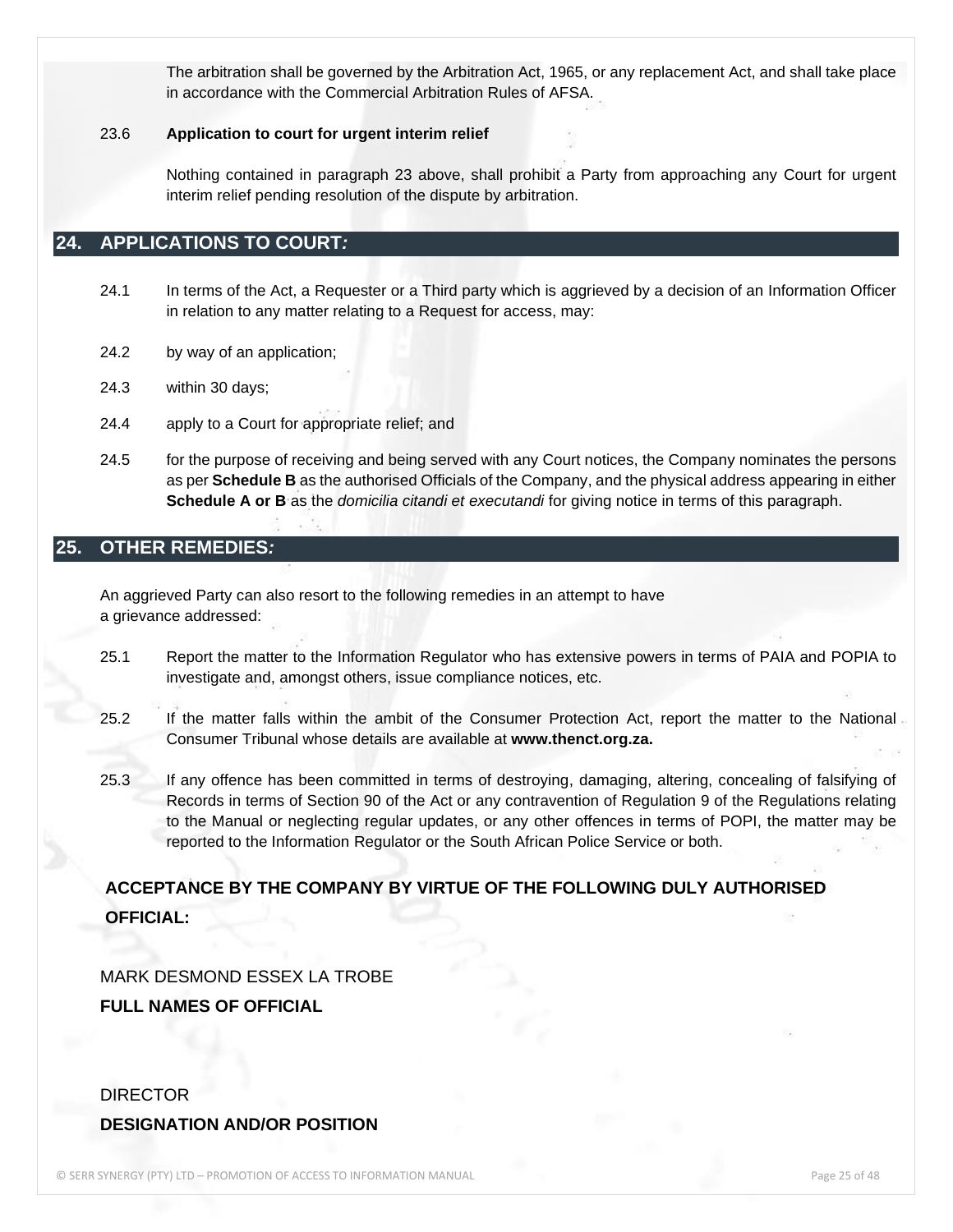## **SCHEDULE A**

## **DETAILS OF PRIVATE BODY (COMPANY)**

**MAIN PLACE OF BUSINESS :** 27 Pillans Street

**TELEPHONE NUMBER :** +27 11 762 1624 **FAX NUMBER :** +27 11 762 3717

**WEBSITE ADDRESS :** [www.enviro-loo.com](http://www.enviro-loo.com/)

<span id="page-25-0"></span>**REGISTERED NAME : ENVIRO OPTIONS (PTY) LTD**

**TRADING AS : ENVIRO LOO**

Chamdor KRUGERSDORP 1754

**E-MAIL ADDRESS :** [info@enviroloo.co.za](mailto:info@enviroloo.co.za)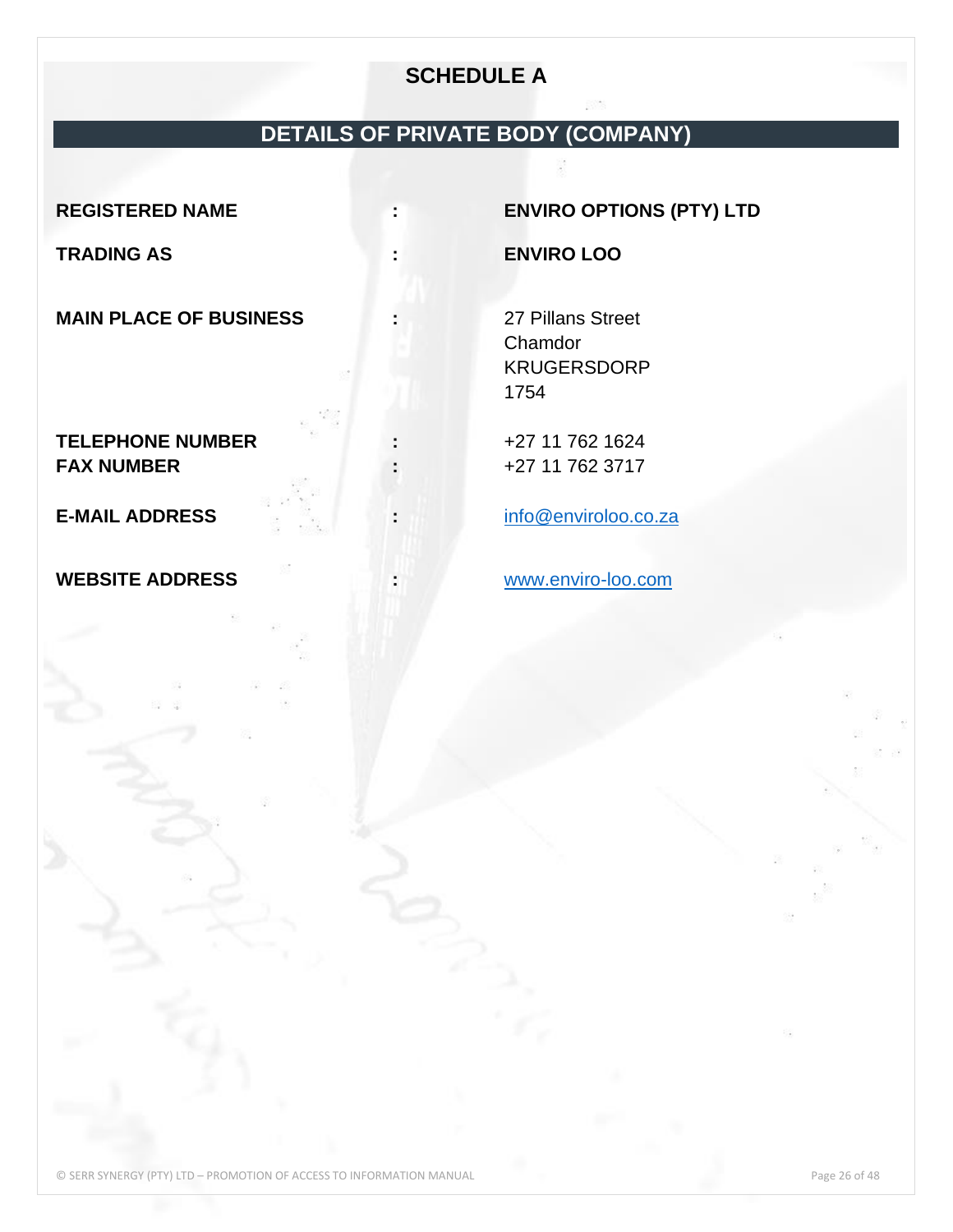## **SCHEDULE B**

## **HEAD OF THE PRIVATE BODY (COMPANY)**

**POSITION** : Director

**PHYSICAL ADDRESS** : 27 Pillans Street

**POSTAL ADDRESS** : Postnet suíte #505

**TELEPHONE NUMBER**  $+27 11 762 1624$ <br>**FAX NUMBER**  $+27 11 762 3717$ 

*INFORMATION OFFICER:*

**POSITION** : Director

**PHYSICAL ADDRESS** : 27 Pillans Street

## **POSTAL ADDRESS** : Postnet suíte #505

#### **TELEPHONE NUMBER**  $+27$  11 762 1624 **FAX NUMBER**  $+27$  11 762 3717

<span id="page-26-0"></span>**NAME** : Mark Desmond Essex La Trobe

Chamdor KRUGERSDORP 1754

Private Bag x 5 FOURWAYS NORTH 2086

**FAX NUMBER** : +27 11 762 3717

**E-MAIL** : [mark.latrobe@enviro-loo.com](mailto:mark.latrobe@enviro-loo.com)

**NAME III. A RESERVING CONSTRUCTED MARK Desmond Essex La Trobe** 

**Chamdor** KRUGERSDORP 1754

Private Bag x 5 FOURWAYS NORTH 2086

**E-MAIL** : [mark.latrobe@enviro-loo.com](mailto:mark.latrobe@enviro-loo.com)

Is Information Officer also appointed as such officer in terms of POPIA? **YES**

© SERR SYNERGY (PTY) LTD – PROMOTION OF ACCESS TO INFORMATION MANUAL Page 27 of 48 Is Information Officer also the designated appointee in terms of Consumer Protection Act? **NO**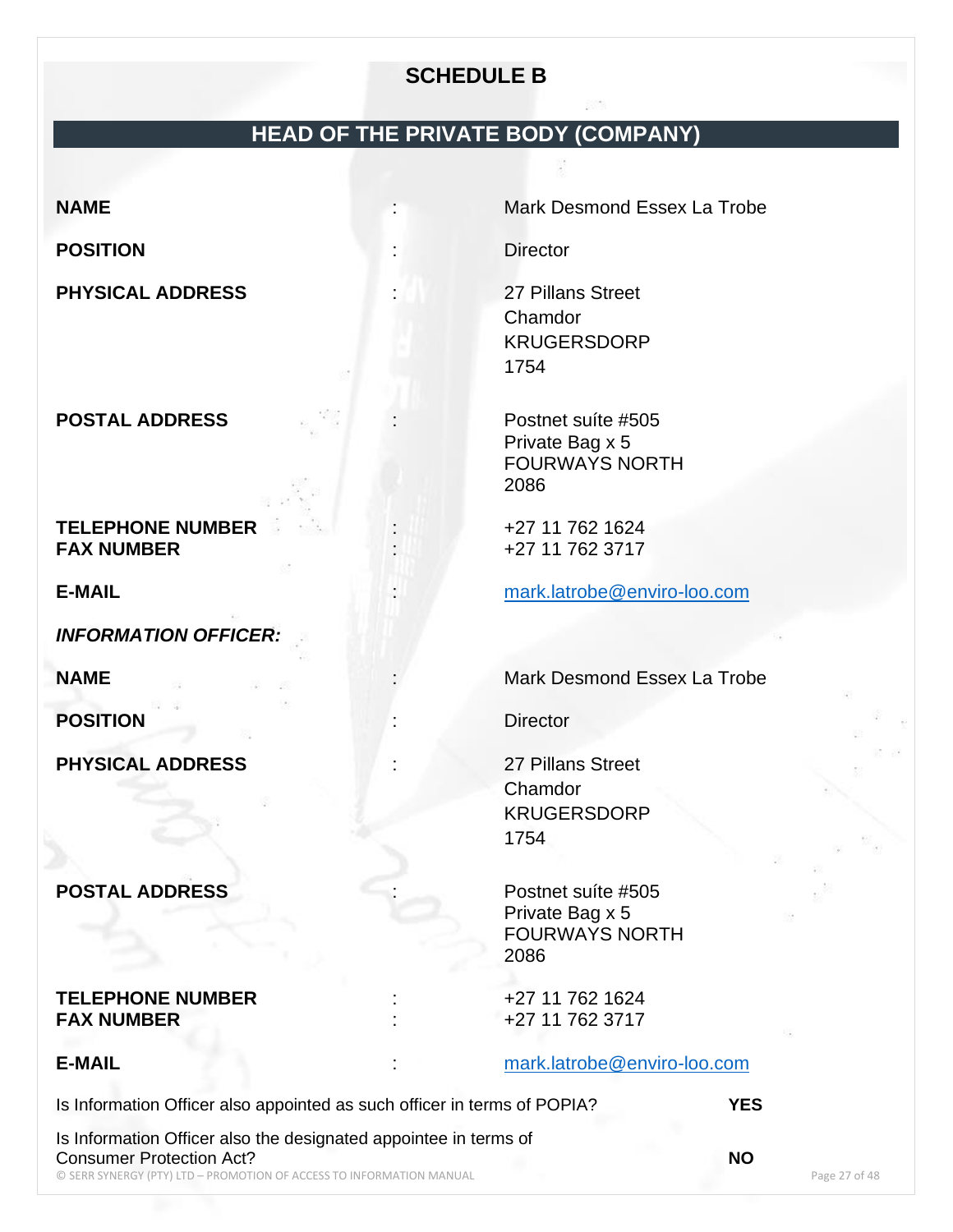## **SCHEDULE C**

## <span id="page-27-0"></span>**OTHER DIRECTORS AND PRESCRIBED OFFICERS OF THE PRIVATE BODY (COMPANY)**

**TELEPHONE NUMBER :** +27 11 762 1624

<span id="page-27-1"></span>

**DIRECTOR :** Jonathan Narayadoo

**E-MAIL ADDRESS :** [info@enviroloo.co.za](mailto:info@enviroloo.co.za)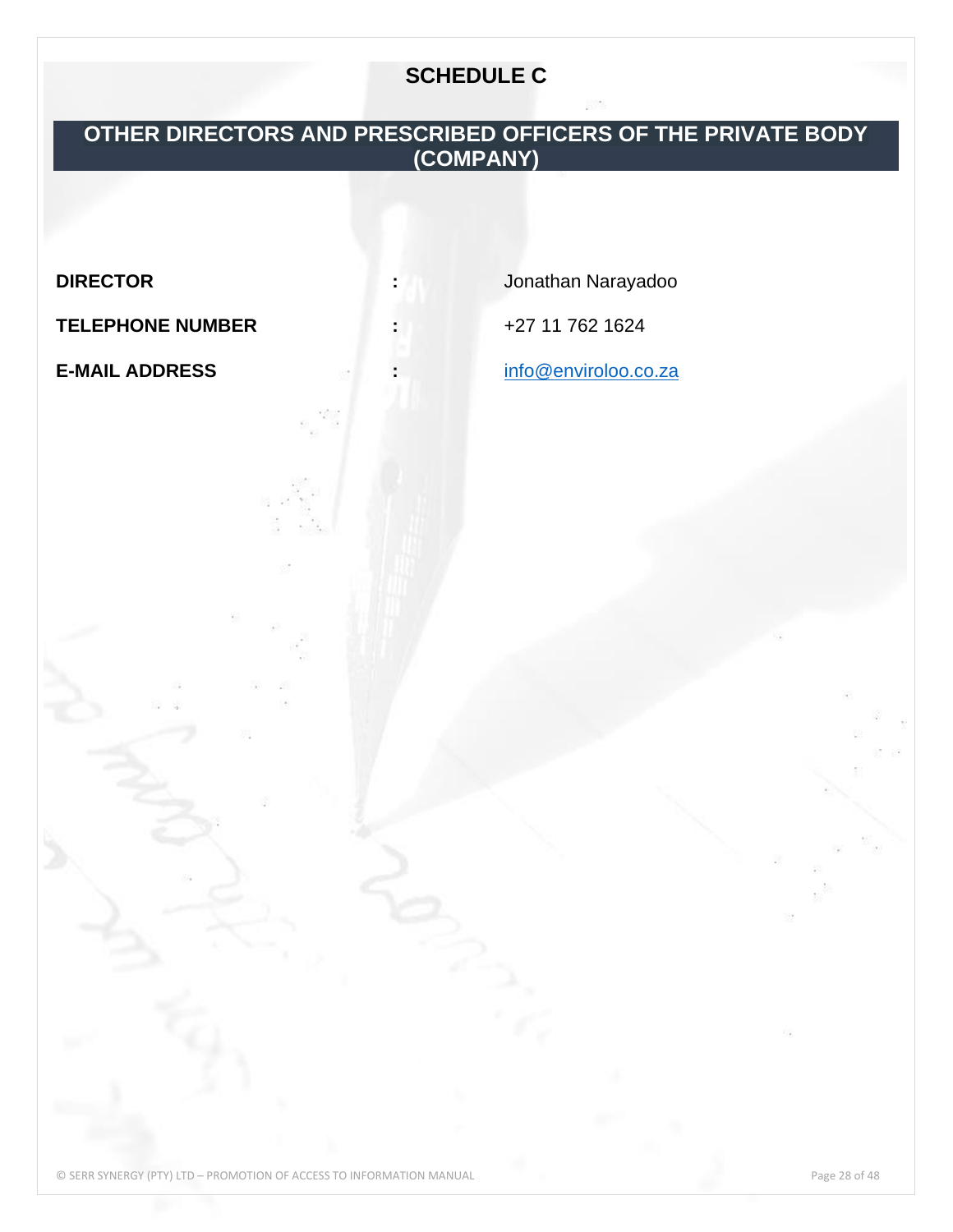## **SCHEDULE D**

## **AUTOMATICALLY AVAILABLE RECORDS AND ACCESS TO SUCH RECORDS:**

**(Section 52 of the Promotion of Access to Information Act, 2000 (Act 2 of 2000)) [Regulation 9A]**

## **THE PRIVATE BODY (COMPANY)**

<span id="page-28-0"></span>

| <b>DESCRIPTION OF CATEGORY OF RECORDS</b><br><b>AUTOMATICALLY AVAILABLE IN TERMS OF SECTION</b><br>52 (1) (a) OF THE PROMOTION OF ACCESS TO<br><b>INFORMATION ACT, 2000</b> | <b>MANNER OF ACCESS TO RECORDS (e.g.</b><br>website) (SECTION 52 (1) (b)) |
|-----------------------------------------------------------------------------------------------------------------------------------------------------------------------------|---------------------------------------------------------------------------|
| FOR INSPECTION IN TERMS OF SECTION 52 (1)(a)(iii):                                                                                                                          |                                                                           |
| Labour Contracts of Employment                                                                                                                                              | Inspection by Labour Inspector                                            |
| Letters of Employment<br>$\bullet$<br>Pay slips<br>$\bullet$                                                                                                                | Inspection by Bargaining Council<br>$\bullet$<br>Agents                   |
| Occupational Health & Safety Assessments & Reports                                                                                                                          | Inspection by Public Health Inspectors<br>$\bullet$                       |
| FOR PURCHASING IN TERMS OF SECTION 52 (1)(a)(ii):                                                                                                                           |                                                                           |
|                                                                                                                                                                             |                                                                           |
| FOR COPYING IN TERMS OF SECTION 52 (1)(a)(ii):                                                                                                                              |                                                                           |
| AVAILABLE FREE OF CHARGE IN TERMS OF SECTION 52 (1)(a)(iii):                                                                                                                |                                                                           |
| <b>Business Cards</b>                                                                                                                                                       |                                                                           |
| <b>Business Profile - Facebook</b><br>$\bullet$                                                                                                                             | Electronic by means of e-mail Request,                                    |
| <b>Client General Newsletters</b><br>$\bullet$                                                                                                                              | website                                                                   |
| <b>Company Profile</b><br>$\bullet$                                                                                                                                         |                                                                           |
| Leaflets - Marketing<br>$\bullet$                                                                                                                                           |                                                                           |
| Newspaper Adverts<br>$\bullet$                                                                                                                                              |                                                                           |
| Newspaper Articles and Columns<br>$\bullet$                                                                                                                                 |                                                                           |
| <b>Product Brochures</b>                                                                                                                                                    | Hard copies from employees,                                               |
| <b>Product Pamphlets</b><br>$\bullet$                                                                                                                                       | marketing staff                                                           |
| Quotations                                                                                                                                                                  |                                                                           |
| Website                                                                                                                                                                     |                                                                           |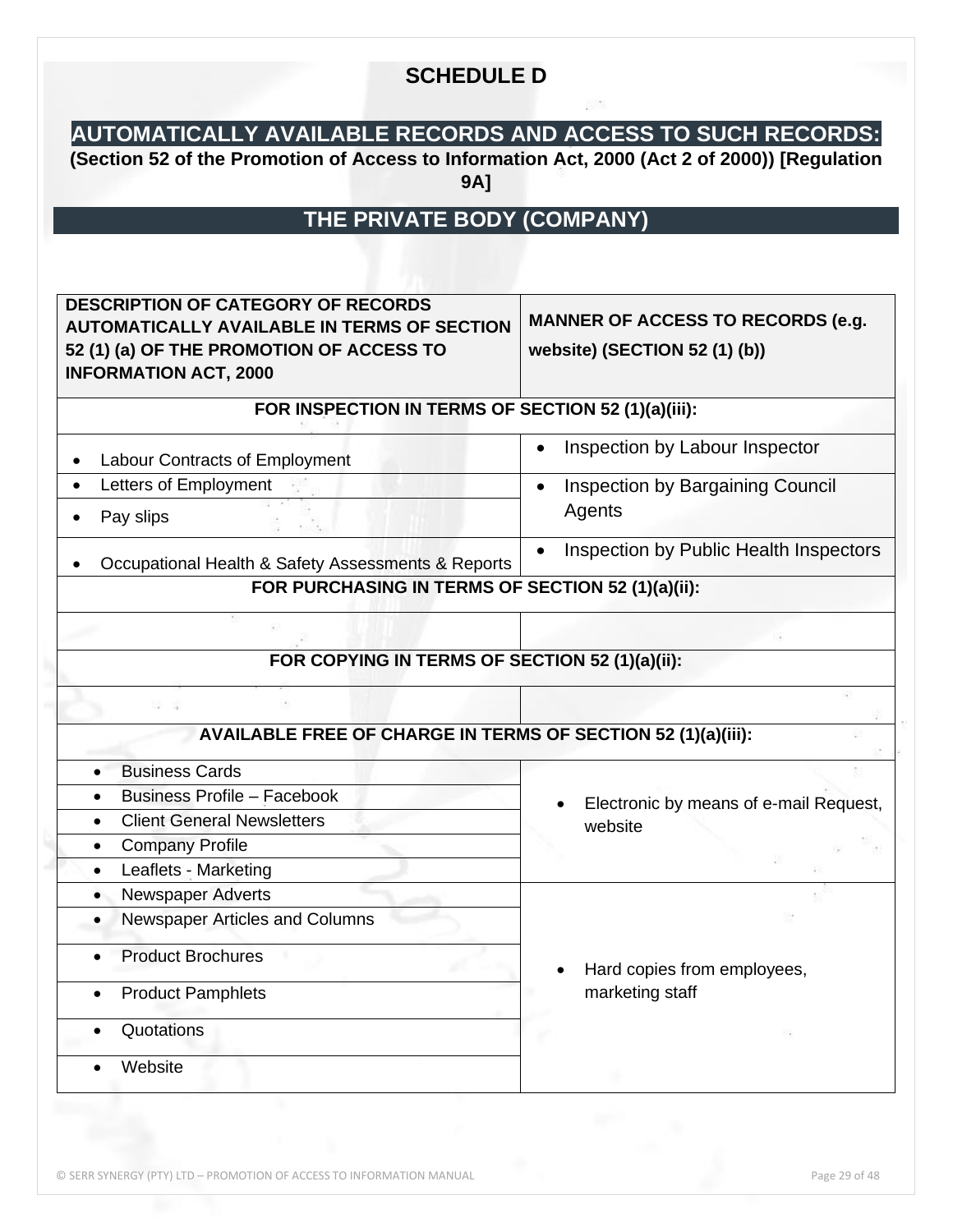## **SCHEDULE E**

## **BUSINESS ACTIVITIES OF THE PRIVATE BODY (COMPANY)**

**Enviro Options** manufactures dry (waterless) sanitation systems that are affordable, sustainable, have longer life expectancy and are more cost effective over their lifetime compared to other systems.

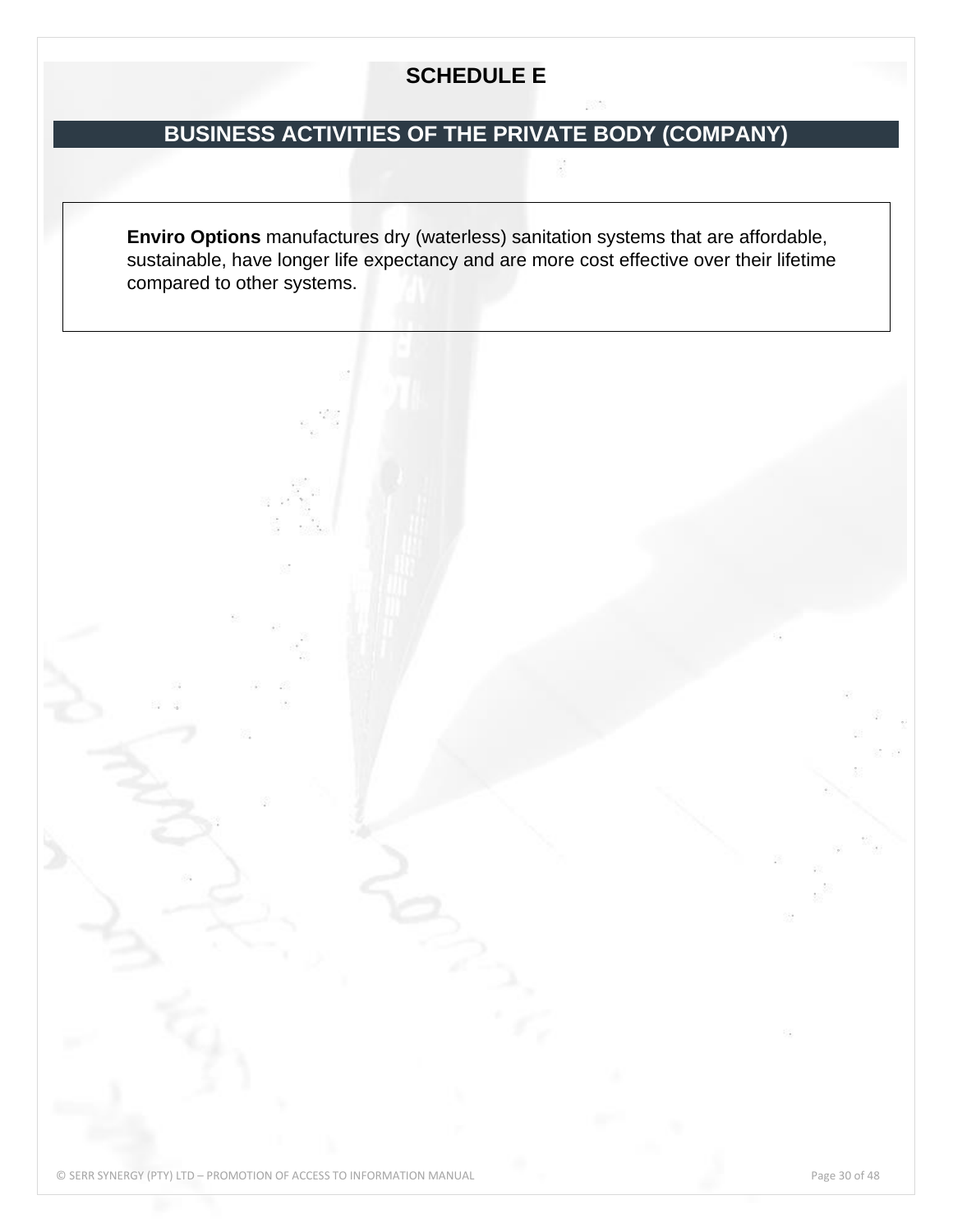## **SCHEDULE F**

## <span id="page-30-0"></span>**GROUP STRUCTURE(S) AND CONNECTED COMPANIES OF THE PRIVATE BODY (COMPANY)**

- ENVIRO OPTIONS (PTY) LTD is involved in a holding / subsidiary relationship.
- Cross directors / shareholding existing in relation to:

**Company name : ENVIRO OPTIONS HOLDINGS (PTY) LTD Company name : ENVIRO OPTIONS SHARED SERVICES (PTY) LTD Director :** MARK DESMOND ESSEX LA TROBE

**Company name COUTE COMPONENTS (PTY) LTD**<br> **COMPONENTS (PTY) LTD**<br> **INDALI INTERNATIONAL (PTY) LTD Company name : MBALI INTERNATIONAL (PTY) LTD Director :** JONATHAN NARAYADOO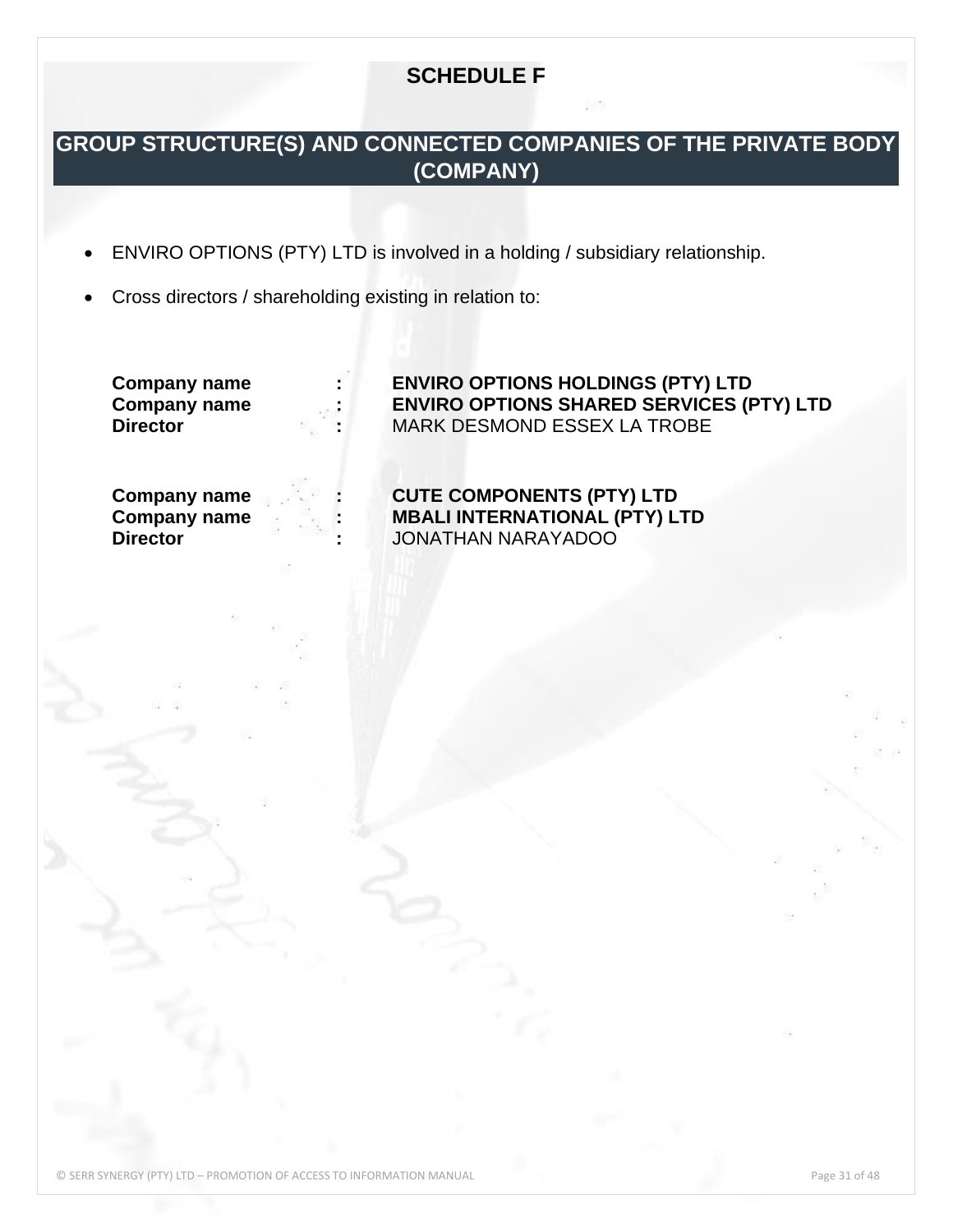## **SCHEDULE G**

## <span id="page-31-0"></span>**LEGISLATION APPLICABLE TO THE PRIVATE BODY (COMPANY)**

1. Apart from POPIA and PAIA, the following legislation also applies to the company in respect of the protection of Personal Information and Records:

- 1.1 Auditing Professions Act 26 of 2005
- 1.2 Basic Conditions of Employment Act 75 of 1997
- 1.3 Companies Act 71 of 2008
- 1.4 Consumer Protection Act 68 of 2008
- 1.5 Electronic Communications and Transaction Act 25 of 2002
- 1.6 Employment Equity Act 55 of 1998
- 1.7 Financial Advisory and Intermediary Services Act 37 of 2002
- 1.8 Financial Institutions (Protection of Funds) Act 28 of 2001
- 1.9 Financial Intelligence Centre Act 38 of 2001 as amended in 2008
- 1.10 Financial Services Ombud Schemes Act 37 of 2004
- 1.11 Income Tax Act 58 of 1962
- 1.12 Labour Relations Act 66 of 1995
- 1.13 National Credit Act 34 of 2005
- 1.14 Promotion of Equality and Prevention of Unfair Discrimination Act 4 of 2000
- 1.15 Stock Exchanges Control Act 1 of 1985 and the rules and listings, requirements of the JSE Securities Exchange authorised in terms thereof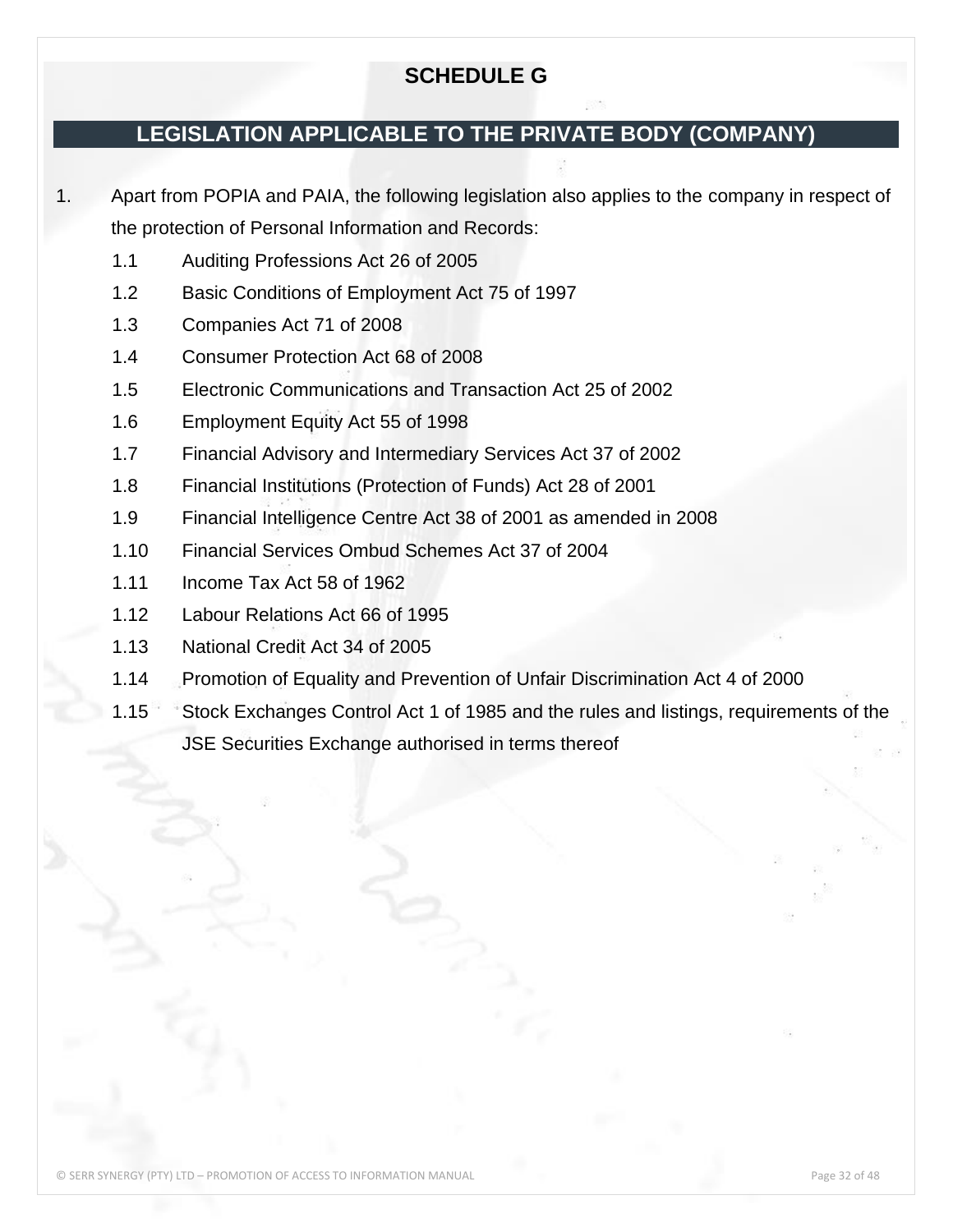## **SCHEDULE H**

# <span id="page-32-0"></span>**LIST OF RECORDS OF NATURAL PEOPLE OF THE PRIVATE BODY (COMPANY)**

| PERSONAL INFORMATION                        | SPECIAL PERSONAL INFORMATION        |
|---------------------------------------------|-------------------------------------|
| <b>Employment Equity Plans</b>              |                                     |
| Attendance Register                         |                                     |
| <b>Disciplinary Records</b>                 |                                     |
| <b>Employee Information Records</b>         | <b>Employee Information Records</b> |
| Employee Loans                              |                                     |
| <b>Employment Applications</b>              |                                     |
| <b>Employment Contracts</b>                 |                                     |
| <b>Employment Equity Reports</b>            |                                     |
| IRP 5 and IT 3 Certificates                 |                                     |
| Letters of Appointment                      |                                     |
| Leave Applications                          |                                     |
| <b>Maternity Leave Policy</b>               |                                     |
| Payroll                                     |                                     |
| <b>Recruitment and Appointments</b>         |                                     |
| Salary Slips and Wage Registers             |                                     |
| Salary Slips and Wage Records               |                                     |
| <b>Scholarships and Bursaries</b>           |                                     |
| <b>Staff Records after Employment</b>       | Staff Records after Employment      |
| <b>Study Assistance Schemes</b>             |                                     |
| <b>Time Records</b>                         |                                     |
| Labour Inspection Reports                   |                                     |
| <b>Training and Development</b>             |                                     |
| UIF, PAYE and SDL Returns                   |                                     |
| <b>Workmen's Compensation Documentation</b> |                                     |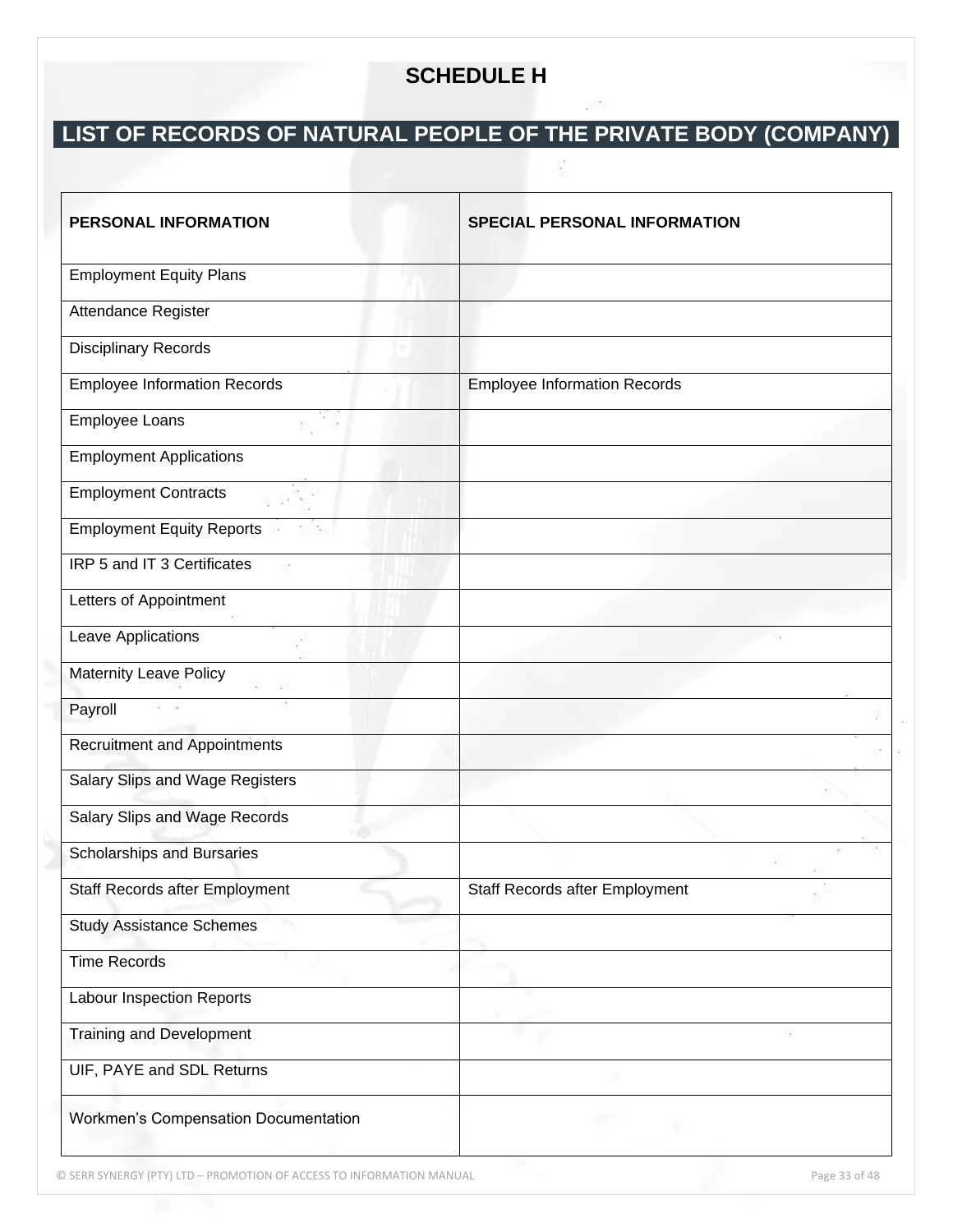| <b>Annual Training Reports</b>              |                               |
|---------------------------------------------|-------------------------------|
| Workplace Skills Plan                       |                               |
| <b>CCMA/Labour Court/Bargaining Council</b> |                               |
| Awards/Disputes                             |                               |
| <b>Medical Records</b>                      | <b>Medical Records</b>        |
| Safety Incident Reports                     |                               |
| <b>Resignation Letters</b>                  |                               |
| <b>Temporary Employment Records</b>         |                               |
| Race or Ethnic origin                       | Race or Ethnic origin         |
| <b>Trade Union Membership</b>               | <b>Trade Union Membership</b> |
| Health                                      | Health                        |
| <b>Biometrics</b>                           | <b>Biometrics</b>             |
| <b>Share Certificates</b><br>22             |                               |
| <b>Directors Resolutions</b><br>24324       |                               |
| Minutes of Directors meetings               |                               |
| <b>Shareholders Agreements</b>              |                               |
| <b>Standard MOI</b>                         |                               |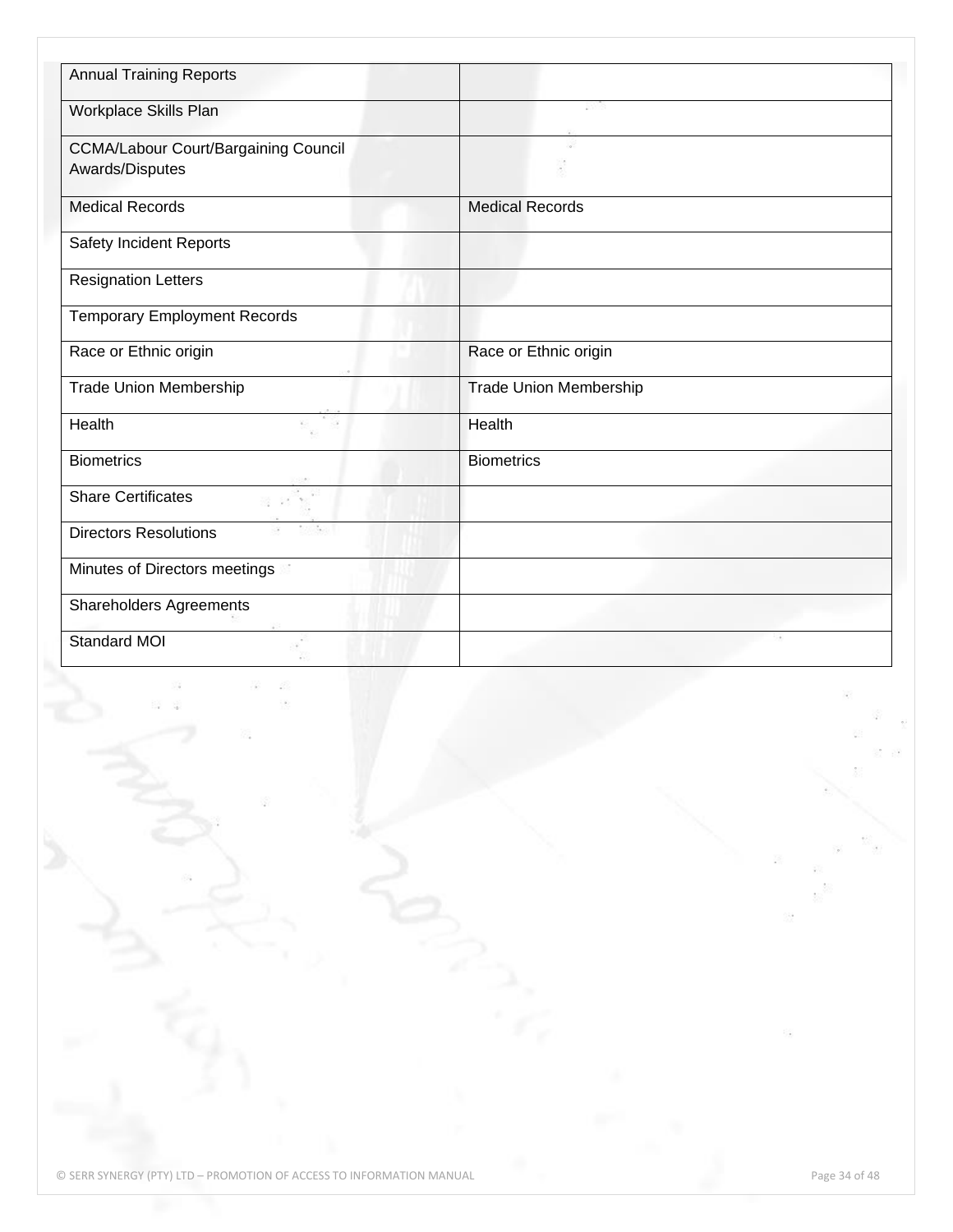## **SCHEDULE I**

## <span id="page-34-0"></span>**CLASSIFICATION AND CATEGORIES FOR PROTECTION OF THE PRIVATE BODY (COMPANY)**

## **– Paragraph 20**

## **1. AA – Automatically Available:**

Records available in the public domain or intended to be placed in the public domain.

- **2. Personal Information:** means an identifiable, living or deceased, natural person, and where applicable, an identifiable, existing juristic Person including, but not limited to pregnancy, age etc.
- **3. Special Personal Information:** means Religious or Philosophical beliefs, Race or Ethnic origin, Trade Union Membership, Political persuasion, Health and sex life, Criminal Behaviour
- **4. Category 1:** A Record containing information about research being or to be carried out by or on behalf of a Third Party or the Company.
- **5. Category 2:** Sensitive commercial Records of the Company, Contains trade secrets of the Company etc.
- **6. Category 3:** Sensitive commercial Records relating to other Private Bodies. Trade secrets of a Third Party or Data Subject.
- **7. Category 4:** Records relating to the safety of individuals a protection of property
- **8. Category 5:** Information protected subject to an obligation of confidentiality by virtue of office, employment, profession and privileged information or by agreement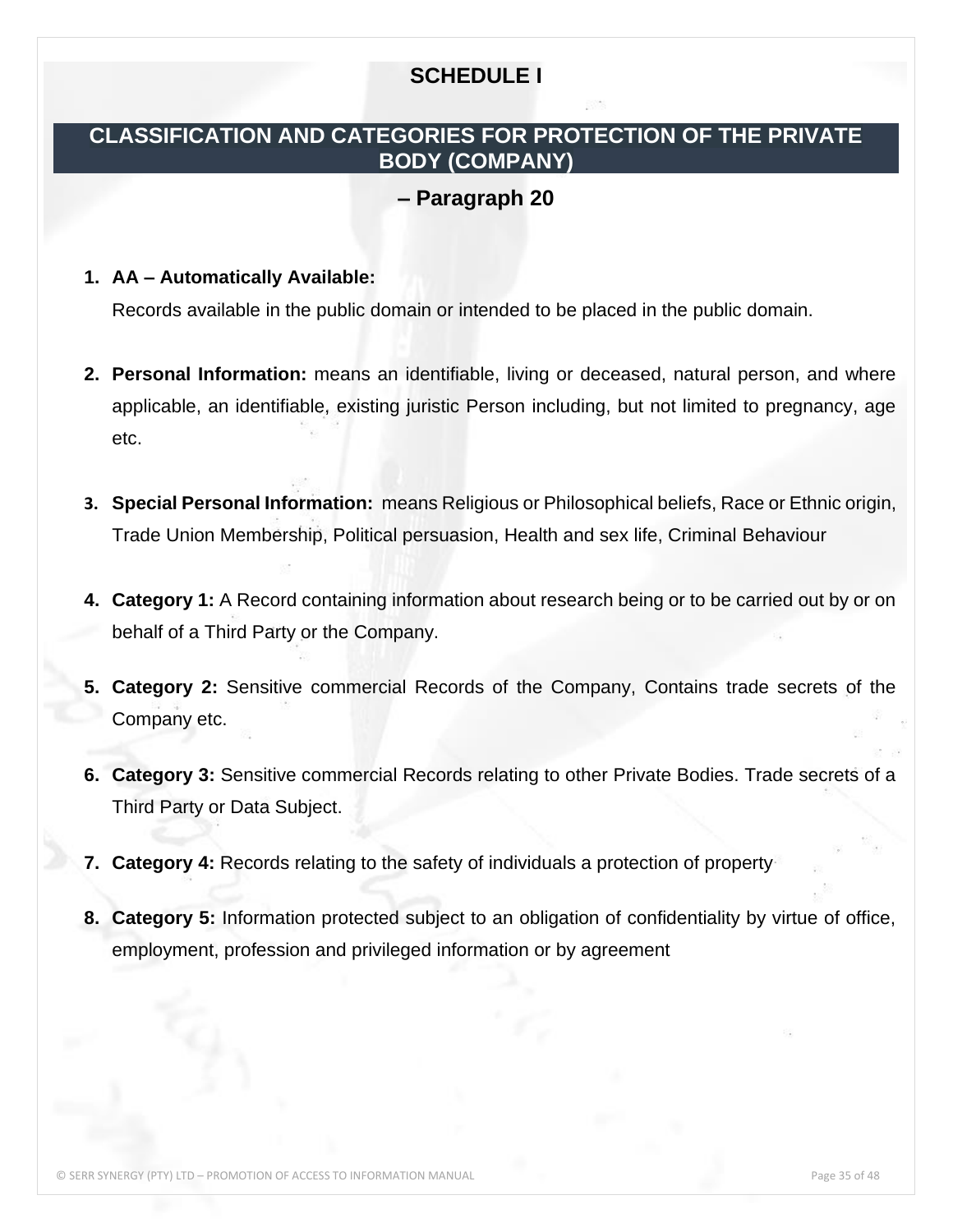|                                                          | <b>AA</b> | <b>PERSONAL</b><br><b>INFO</b> | <b>SPECIAL</b><br><b>PERSONAL</b><br><b>INFO</b> | <b>CAT</b><br>1 | <b>CAT</b><br>$\overline{2}$ | <b>CAT</b><br>3 | <b>CAT</b><br>$\overline{\mathbf{4}}$ | <b>CAT</b><br>$5\phantom{.}$ |
|----------------------------------------------------------|-----------|--------------------------------|--------------------------------------------------|-----------------|------------------------------|-----------------|---------------------------------------|------------------------------|
| <b>ACCOUNTING/FINANCIAL RECORDS:</b>                     |           |                                |                                                  |                 |                              |                 |                                       |                              |
| Annual financial<br>statements                           |           |                                |                                                  |                 | X                            |                 |                                       |                              |
| General ledger                                           |           |                                |                                                  |                 | X                            |                 |                                       |                              |
| Subsidiary ledgers<br>(receivables, payables<br>$etc.$ ) |           |                                |                                                  |                 | X                            | X               |                                       |                              |
| Bank statements,                                         |           |                                |                                                  |                 | X                            |                 |                                       |                              |
| Cheque books &<br>cheques                                |           | 322                            |                                                  |                 | X                            | X               |                                       |                              |
| Customer and supplier<br>statements                      |           |                                |                                                  |                 | X                            | X               |                                       |                              |
| Invoices (general)                                       | X         |                                |                                                  |                 | X                            | X               |                                       |                              |
| Deposit slips                                            | X         |                                |                                                  |                 | X                            |                 |                                       |                              |
| Cash books                                               |           |                                |                                                  |                 | X                            |                 |                                       |                              |
| Petty cash books                                         |           |                                |                                                  |                 | X                            |                 |                                       |                              |
| Fixed asset register                                     | 镓         |                                |                                                  |                 | X                            |                 |                                       | 滚                            |
| Tax returns and<br>assessments                           |           |                                |                                                  |                 | X                            |                 |                                       |                              |
| VAT returns                                              | 3         |                                |                                                  |                 | X                            |                 |                                       |                              |
| Lease or installments<br>sale agreements                 |           |                                |                                                  |                 | $\pmb{\mathsf{X}}$           |                 |                                       |                              |
| <b>Budgets plans</b>                                     |           |                                |                                                  |                 | X                            |                 |                                       |                              |
| <b>Business plans</b>                                    |           |                                |                                                  |                 | X                            |                 |                                       |                              |
| Insurance records                                        |           |                                |                                                  |                 | X                            |                 |                                       |                              |
| Credit agreements                                        |           |                                |                                                  |                 | X                            |                 | 掇                                     |                              |
| Capital expenditure                                      |           |                                |                                                  |                 | X                            |                 |                                       |                              |
| Invoices with T & C's                                    |           |                                |                                                  |                 |                              |                 |                                       |                              |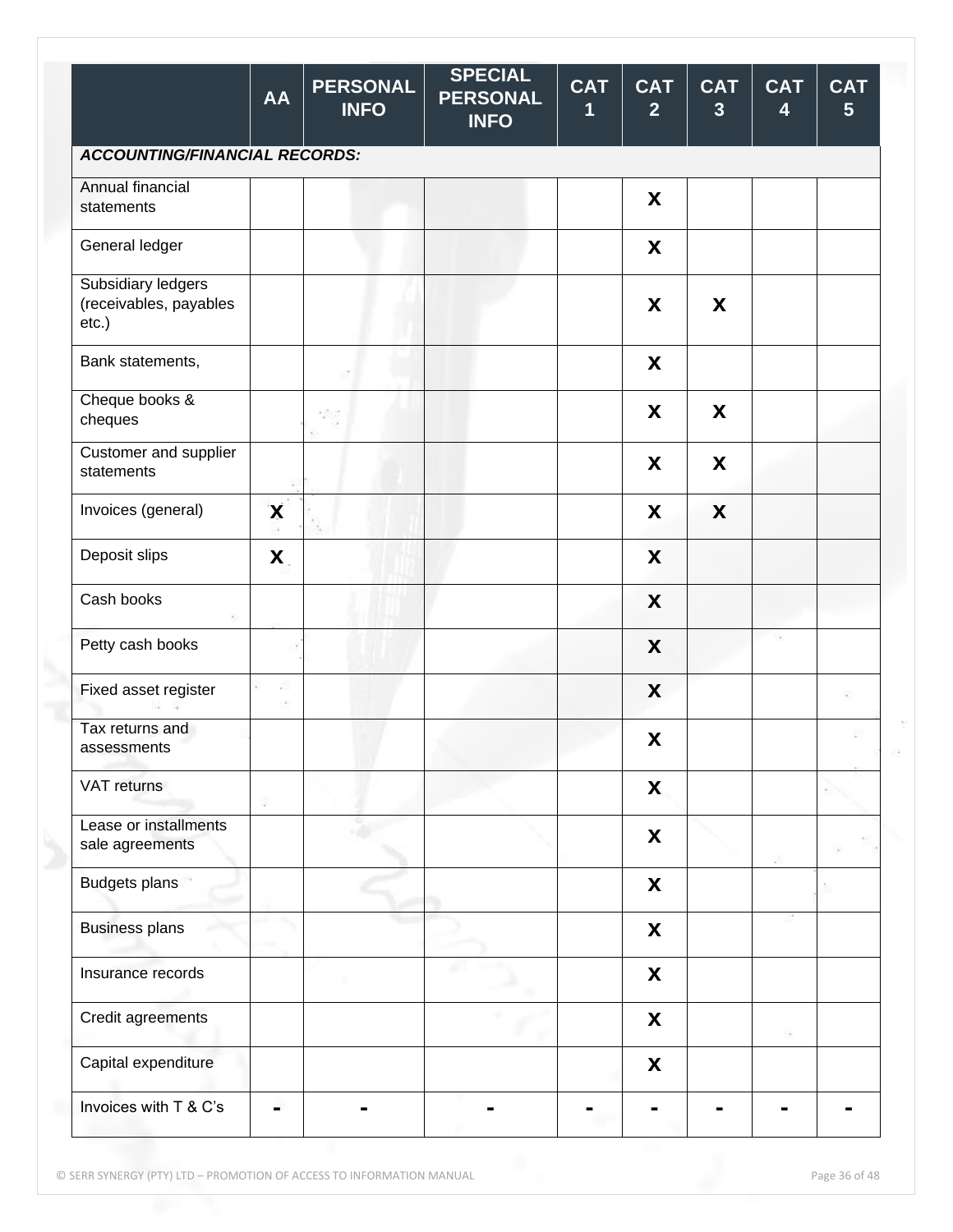| Quotations                                | X              |                           |   | X                         | X |   |   |
|-------------------------------------------|----------------|---------------------------|---|---------------------------|---|---|---|
| Receipts                                  |                |                           |   | X                         | X |   |   |
| Confirmation of<br><b>Banking details</b> |                |                           |   | X                         |   |   |   |
| Cash Flow Projections                     |                |                           |   | X                         |   |   |   |
| Other                                     | $\blacksquare$ |                           |   |                           |   |   |   |
| <b>STAFF/EMPLOYEE RECORDS:</b>            |                |                           |   |                           |   |   |   |
| Training manuals                          |                |                           |   |                           | X |   |   |
| Salary scales                             |                |                           |   | X                         |   |   |   |
| <b>Employment Equity</b><br>Plans         |                | X                         |   | X                         |   |   |   |
| Attendance Register                       |                | X                         |   |                           |   |   |   |
| <b>Disciplinary Records</b>               | ×              | X<br>939                  |   |                           |   |   |   |
| Employee Information<br>Records           |                | X                         | X |                           |   |   | X |
| Employee Loans                            | ※3             | X                         |   |                           |   |   |   |
| Employment<br>Applications                | 68             | X                         |   |                           |   |   | ĸ |
| <b>Employment Contracts</b>               |                | X                         |   |                           |   |   | X |
| <b>Employment Equity</b><br>Reports       |                | X                         |   | X                         |   |   |   |
| Group Life                                | $\blacksquare$ |                           |   | -                         |   | ۰ |   |
| IRP 5 and IT 3<br>Certificates            |                | $\boldsymbol{\mathsf{X}}$ |   | $\boldsymbol{\mathsf{X}}$ |   |   |   |
| Letters of Appointment                    |                | $\boldsymbol{\mathsf{X}}$ |   |                           |   |   | X |
| Leave Applications                        |                | $\pmb{\mathsf{X}}$        |   |                           |   |   |   |
| Maternity Leave Policy                    |                | $\boldsymbol{\mathsf{X}}$ |   |                           |   |   |   |
| Payroll                                   |                | $\boldsymbol{\mathsf{X}}$ |   |                           |   |   | X |
| <b>Personnel Files</b>                    | ۰              |                           |   |                           |   |   |   |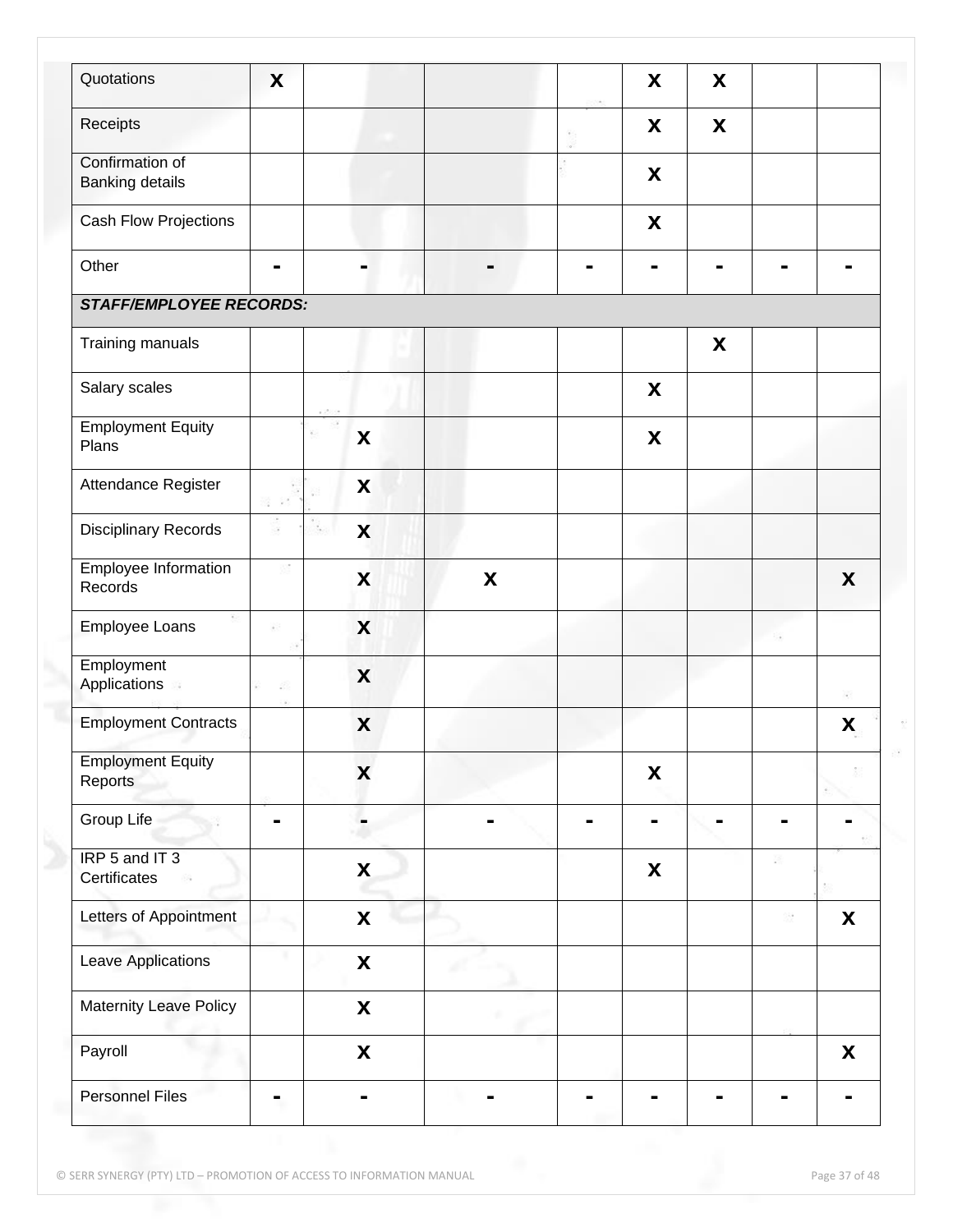| Policies and<br>Procedures                                           |                           |                           |   |   | X   |   |
|----------------------------------------------------------------------|---------------------------|---------------------------|---|---|-----|---|
| Recruitment and<br>Appointments                                      | X                         |                           |   | X |     |   |
| Salary and Wage<br>Registers                                         | X                         |                           |   |   |     | X |
| Salary Slips and Wage<br>Records                                     | X                         |                           |   |   |     | X |
| Scholarships and<br><b>Bursaries</b>                                 | X                         |                           |   |   |     |   |
| Staff Records after<br>Employment                                    | $\boldsymbol{\mathsf{x}}$ | X                         |   |   |     | X |
| <b>Study Assistance</b><br><b>Schemes</b>                            | X                         |                           |   |   |     |   |
| <b>Time Records</b>                                                  | X                         |                           |   |   |     |   |
| Labour Inspection<br>Reports<br>58 63                                | X<br>전                    |                           | X |   |     |   |
| <b>Training and</b><br>Development                                   | X                         |                           |   |   |     |   |
| UIF, PAYE and SDL<br>Returns                                         | X                         |                           | X |   |     | X |
| Workmen's<br>Compensation<br>Documentation                           | $\boldsymbol{\mathsf{X}}$ |                           | X |   | 33  |   |
| <b>OHS Reports</b>                                                   |                           |                           | X |   | X   |   |
| <b>OHS Assessments</b>                                               |                           |                           |   |   |     |   |
| <b>OHS Minutes</b><br>8                                              |                           |                           | X |   | X   |   |
| <b>Annual Training</b><br>Reports                                    | X                         |                           |   |   | œ   |   |
| Workplace Skills Plan                                                | $\overline{\mathbf{X}}$   |                           | X |   | 89  |   |
| <b>CCMA/Labour</b><br>Court/Bargaining<br>Council<br>Awards/Disputes | X                         |                           | X |   |     |   |
| <b>Medical Records</b>                                               | X                         | $\boldsymbol{\mathsf{X}}$ |   |   | -53 | X |
| Safety Incident<br>Reports                                           | $\boldsymbol{\mathsf{X}}$ |                           |   |   | X   |   |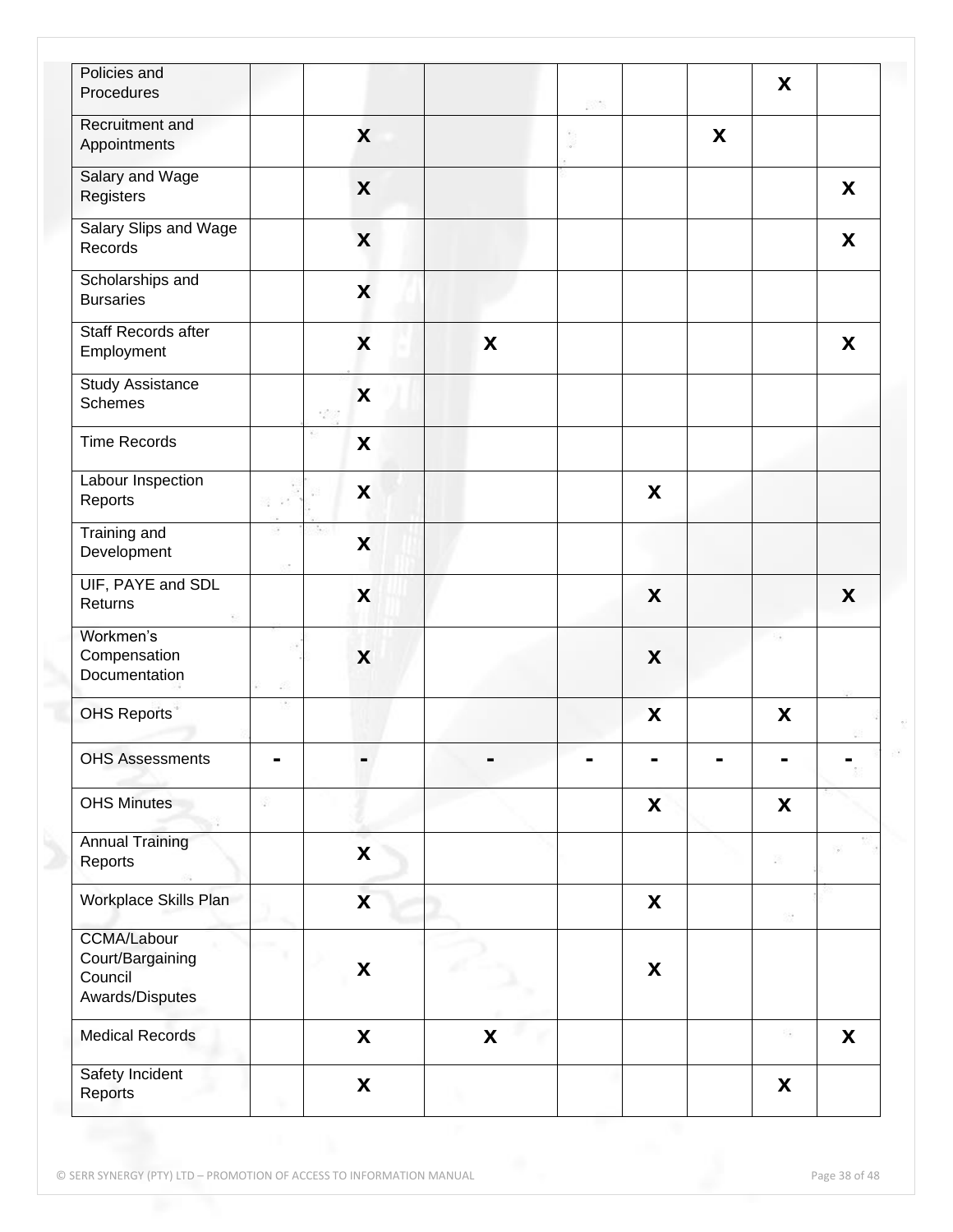| Confidentiality<br>Agreements               | Ξ.             |     |   |   |  |   |
|---------------------------------------------|----------------|-----|---|---|--|---|
|                                             |                |     |   |   |  |   |
| <b>Resignation Letters</b>                  |                | X   |   |   |  |   |
| Temporary<br><b>Employment Records</b>      |                | X   |   |   |  |   |
| Other                                       | $\blacksquare$ |     | - |   |  |   |
| <b>INSURANCE RECORDS:</b>                   |                |     |   |   |  |   |
| Claim records                               |                |     |   | X |  |   |
| Details of coverage,<br>limits and insurers |                |     |   | X |  |   |
| Insurance policies                          |                | 380 |   | X |  |   |
| Other                                       | $\blacksquare$ |     |   |   |  |   |
| <b>INTELLECTUAL PROPERTY:</b>               |                |     |   |   |  |   |
| License agreements                          |                |     |   | X |  |   |
| Secrecy agreements                          | ۰,             |     |   |   |  |   |
| Research and<br>development<br>agreements   |                |     |   | X |  |   |
| Consulting agreements                       |                |     |   | X |  | ĸ |
| Use agreements                              |                |     |   | X |  |   |
| Joint venture<br>agreements                 |                |     |   |   |  |   |
| Join development<br>agreements              |                |     |   |   |  |   |
| Royalty agreements                          |                |     |   | X |  |   |
| Franchise agreements                        |                |     |   | X |  |   |
| Warranties                                  |                |     |   | X |  |   |
| Settlement<br>Agreements                    | -              |     |   |   |  |   |
| <b>Litigation Records</b>                   |                |     |   | X |  |   |
| Service Agreements                          |                |     | m | X |  |   |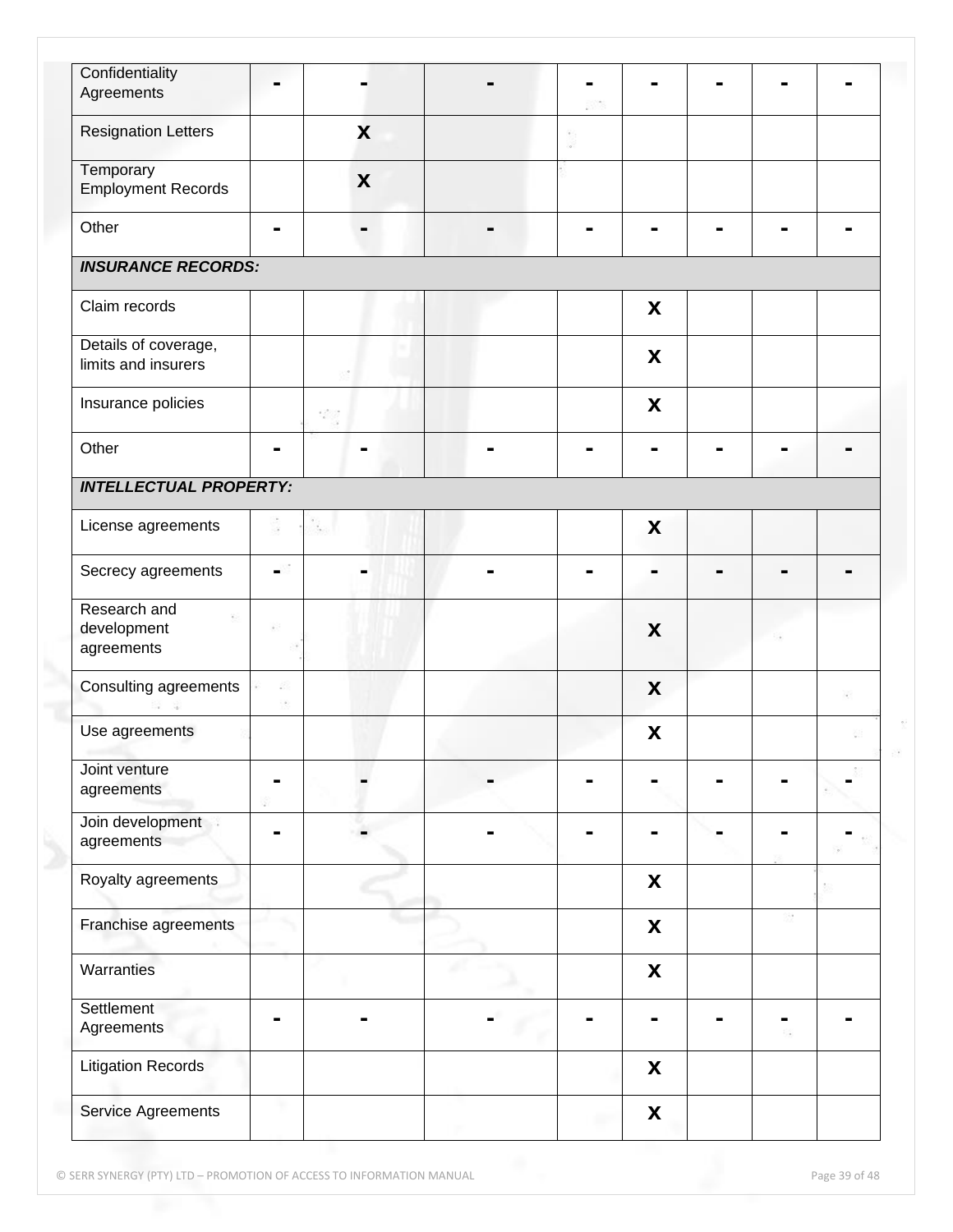| <b>Supplier Agreements</b>                       |                |     |   | X |   |   |   |
|--------------------------------------------------|----------------|-----|---|---|---|---|---|
| Merchant Agreements                              | $\blacksquare$ |     |   |   | н | - |   |
| <b>Export Agreements</b>                         | ۰              |     | - |   | н | - |   |
| <b>Import Agreements</b>                         | $\blacksquare$ |     |   |   |   |   |   |
| Other                                            |                |     |   |   |   |   |   |
| <b>MARKETING RECORDS:</b>                        |                |     |   |   |   |   |   |
| <b>Business Cards</b>                            | X              |     |   |   |   |   |   |
| Business Profile -<br>Facebook/World Wide<br>Web | X              | 322 |   |   |   |   |   |
| <b>Client General</b><br>Newsletters             |                |     |   |   |   |   |   |
| <b>Company Profile</b>                           | X              |     |   |   |   |   |   |
| Leaflets                                         | X              |     |   |   |   |   |   |
| News Paper Adverts                               |                |     |   |   |   |   |   |
| <b>News Paper Articles</b><br>and Columns        |                |     |   |   |   |   |   |
| <b>Product Brochures</b>                         | X              |     |   |   |   |   | ĸ |
| <b>Product Pamphlets</b>                         | X              |     |   |   |   |   |   |
| Vouchers                                         |                |     |   |   |   |   |   |
| Promotional<br>Competitions                      |                |     |   |   |   |   |   |
| Labeling                                         | $\blacksquare$ |     | - |   |   |   |   |
| <b>Mail Shots</b>                                |                |     |   |   |   |   |   |
| Prospectus                                       |                |     |   |   |   |   |   |
| Other                                            | ۰              |     |   |   |   |   |   |
| <b>TRADE SECRETS:</b>                            |                |     |   |   |   |   |   |
| <b>Training Needs</b>                            | ۰              |     |   |   |   |   |   |
| <b>Training Modules</b>                          | ь              |     |   |   |   |   |   |

© SERR SYNERGY (PTY) LTD – PROMOTION OF ACCESS TO INFORMATION MANUAL Page 40 of 48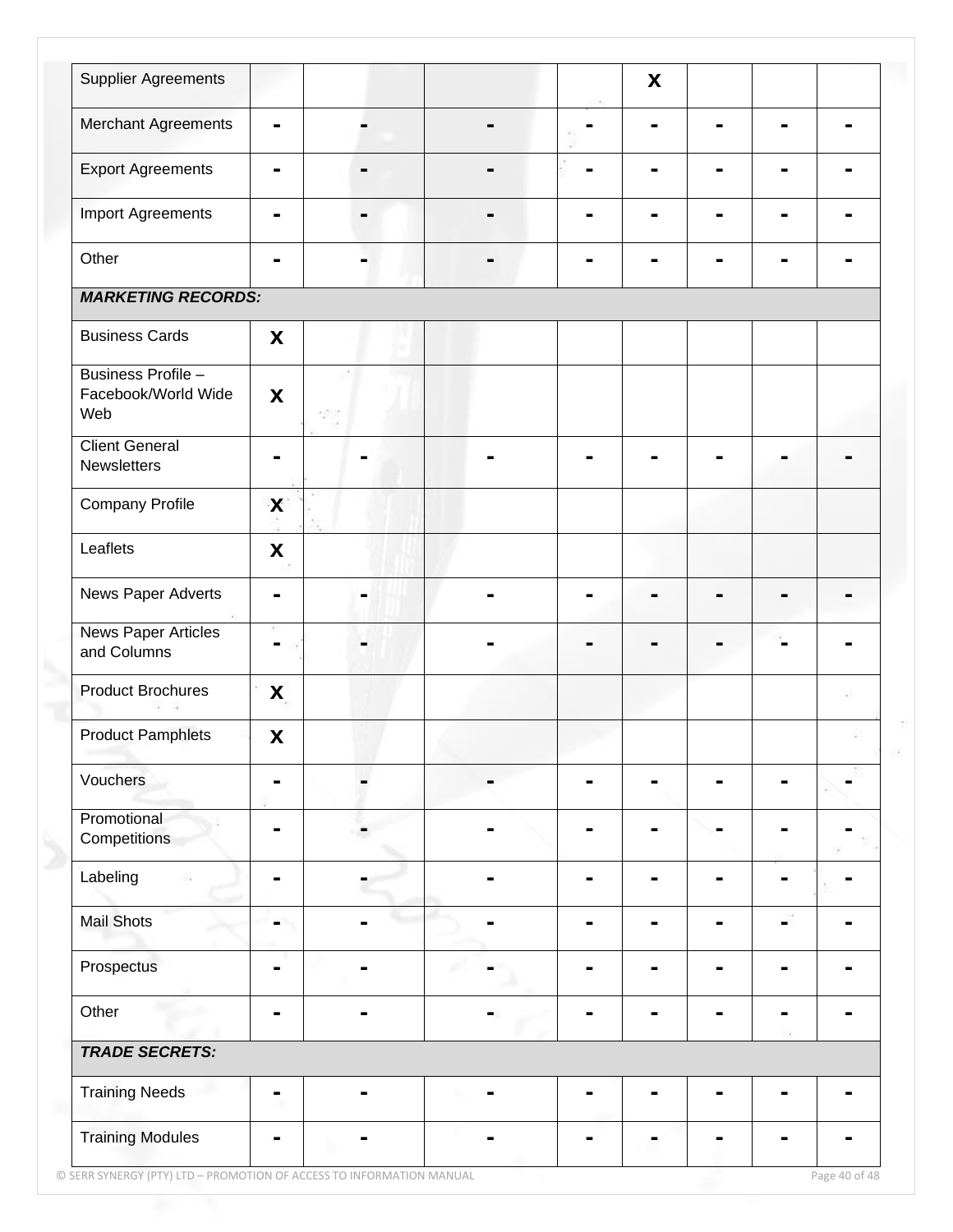| <b>Training Minutes</b>                             |                |                           |   |  | н              |   |
|-----------------------------------------------------|----------------|---------------------------|---|--|----------------|---|
| <b>Price Schedules</b>                              | $\blacksquare$ |                           |   |  |                |   |
| <b>Quality Controls</b>                             | ۰              |                           |   |  |                |   |
| Product specification                               |                |                           |   |  |                |   |
| Employee<br>Confidentiality<br>agreements           |                |                           |   |  |                |   |
| Customer<br>Confidentiality<br>Agreements           |                |                           |   |  |                |   |
| Agreements with<br>clients/providers                |                |                           |   |  |                |   |
| Remuneration<br>Tables/Schedules                    |                |                           |   |  |                |   |
| Unique procedures                                   |                |                           |   |  |                |   |
| Research records<br>obtained or generated<br>itself |                |                           |   |  |                |   |
| Other                                               | $\blacksquare$ |                           |   |  | $\blacksquare$ |   |
| RECORDS REFLECTING SPECIAL PERSONAL INFORMATION:    |                |                           |   |  |                |   |
| Religious or<br>philosophical beliefs               |                |                           |   |  |                |   |
| Race or Ethnic origin                               |                | $\pmb{\mathsf{X}}$        |   |  |                |   |
| <b>Trade Union</b><br>Membership                    | 89             | $\pmb{\mathsf{X}}$        |   |  |                |   |
| Political persuasion                                |                |                           |   |  |                |   |
| Health                                              |                | $\pmb{\mathsf{X}}$        |   |  |                |   |
| Sex life                                            | ۰              |                           | ۰ |  | ۰              | - |
| Criminal behaviour                                  | ۰              |                           |   |  | ۰              |   |
| <b>Biometrics</b>                                   |                | $\boldsymbol{\mathsf{X}}$ |   |  | -53            |   |
| Other                                               |                |                           |   |  |                |   |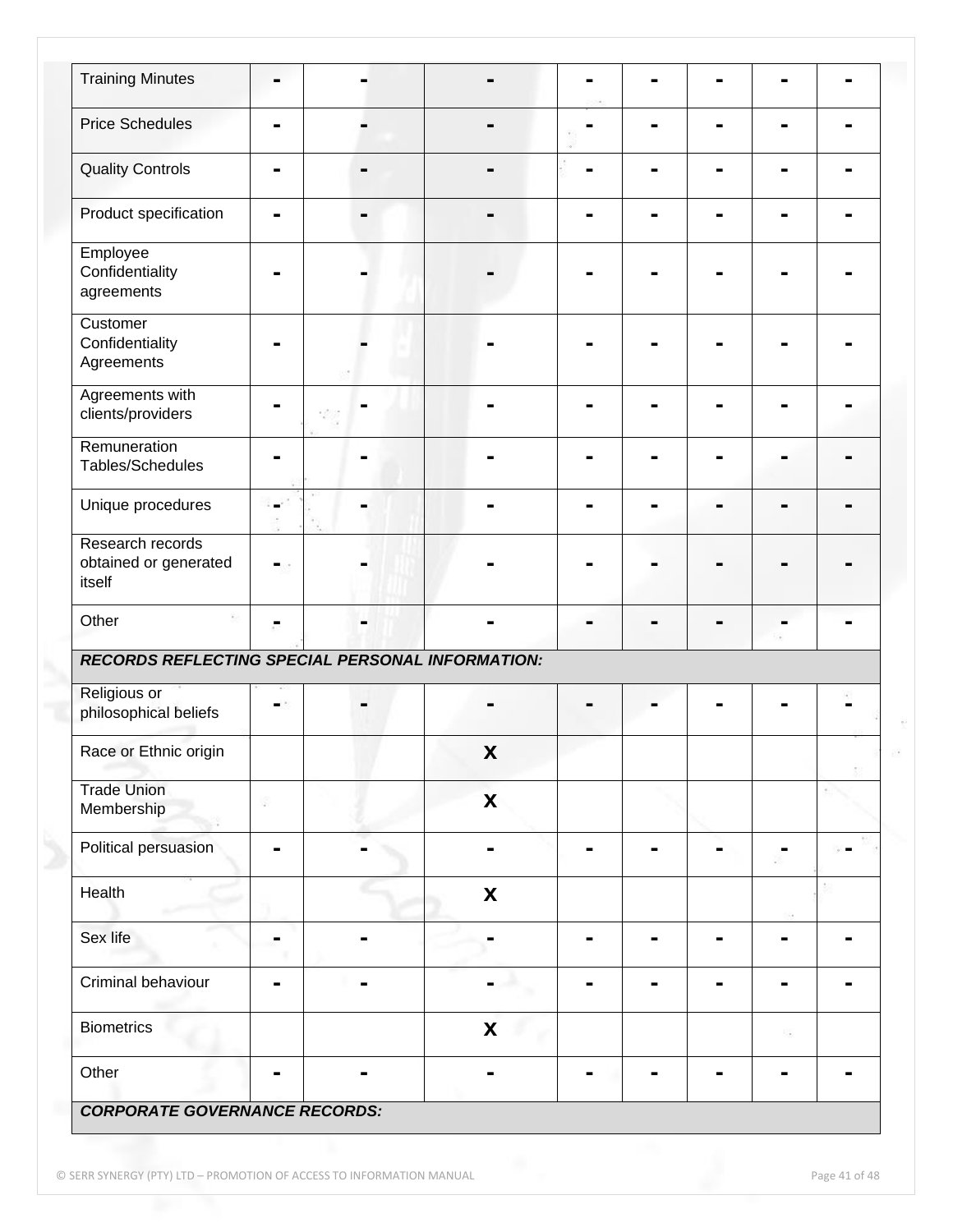| <b>Directors Agreements</b>             |   |  |   |  |  |
|-----------------------------------------|---|--|---|--|--|
| <b>Share Certificates</b>               | X |  |   |  |  |
| <b>Directors Resolutions</b>            | X |  |   |  |  |
| <b>Minutes of Directors</b><br>meetings | X |  |   |  |  |
| Shareholder<br>Agreements               | X |  | X |  |  |
| Standard MOI                            | X |  | X |  |  |
| Special drafted MOI                     |   |  |   |  |  |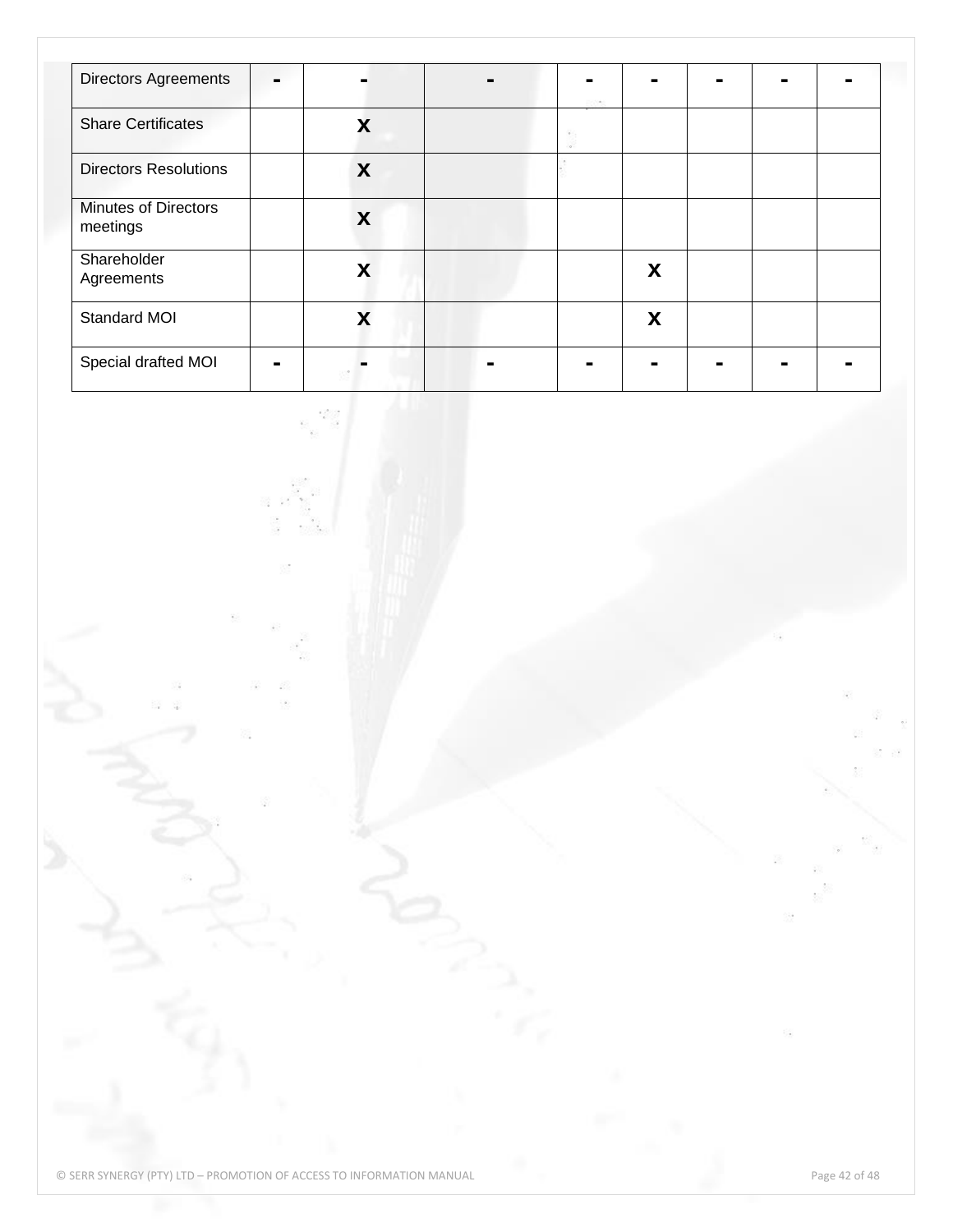## **ANNEXURE 1**

## **REQUEST FOR ACCESS TO RECORD OF PRIVATE BODY (COMPANY)**

*[Section 53(1) of the Promotion of Access to Information Act, 2000*

## *(Act No. 2 of 2000)] [Regulation 10]*

#### Note:

1. Proof of identity must be attached by the requester.

2. If requests made on behalf of another person, proof of such authorization, must be attached to this form.

TO: \*The information officer

| (Address) |  |
|-----------|--|

\_\_\_\_\_\_\_\_\_\_\_\_\_\_\_\_\_\_\_\_\_\_\_

E-mail address:

Fax number:

Mark with an "X"

Request is made in my own name **Request** is made on behalf of another person

|                                                                                                                                                                                                                                                                                                                   |              | PERSONAL INFORMATION                   |            |  |
|-------------------------------------------------------------------------------------------------------------------------------------------------------------------------------------------------------------------------------------------------------------------------------------------------------------------|--------------|----------------------------------------|------------|--|
| Full names:                                                                                                                                                                                                                                                                                                       |              |                                        |            |  |
| Identity number:                                                                                                                                                                                                                                                                                                  |              |                                        |            |  |
| Capacity in which                                                                                                                                                                                                                                                                                                 |              |                                        |            |  |
| request is made                                                                                                                                                                                                                                                                                                   | æ            |                                        |            |  |
| (when made on behalf                                                                                                                                                                                                                                                                                              |              |                                        |            |  |
| Of another person):                                                                                                                                                                                                                                                                                               |              |                                        |            |  |
| <b>Postal Address:</b>                                                                                                                                                                                                                                                                                            |              |                                        |            |  |
| <b>Street Address:</b>                                                                                                                                                                                                                                                                                            |              |                                        |            |  |
| E-mail Address:                                                                                                                                                                                                                                                                                                   |              |                                        |            |  |
| Contact numbers                                                                                                                                                                                                                                                                                                   | Tel. $(B)$ : |                                        | Facsimile: |  |
|                                                                                                                                                                                                                                                                                                                   | Cellular:    |                                        |            |  |
| Full names of person                                                                                                                                                                                                                                                                                              |              |                                        |            |  |
| On whose behalf                                                                                                                                                                                                                                                                                                   |              |                                        |            |  |
| Request is made (if                                                                                                                                                                                                                                                                                               |              |                                        |            |  |
| applicable):                                                                                                                                                                                                                                                                                                      |              |                                        |            |  |
| Identity number:                                                                                                                                                                                                                                                                                                  |              |                                        |            |  |
| <b>Postal Address:</b>                                                                                                                                                                                                                                                                                            |              |                                        |            |  |
| <b>Street Address:</b>                                                                                                                                                                                                                                                                                            |              |                                        |            |  |
| E-mail Address:                                                                                                                                                                                                                                                                                                   |              |                                        |            |  |
| Contact numbers                                                                                                                                                                                                                                                                                                   | Tel. $(B)$ : |                                        | Facsimile: |  |
|                                                                                                                                                                                                                                                                                                                   | Cellular:    |                                        |            |  |
|                                                                                                                                                                                                                                                                                                                   |              | <b>PARTICULARS OF RECORD REQUESTED</b> |            |  |
| Provide full particulars of the record to which access is requested, including the reference number if that is known to you, to<br>enable the record to be located. (If the provided space is inadequate, please continue on a separate page and attach it to this<br>form. All additional pages must be signed.) |              |                                        |            |  |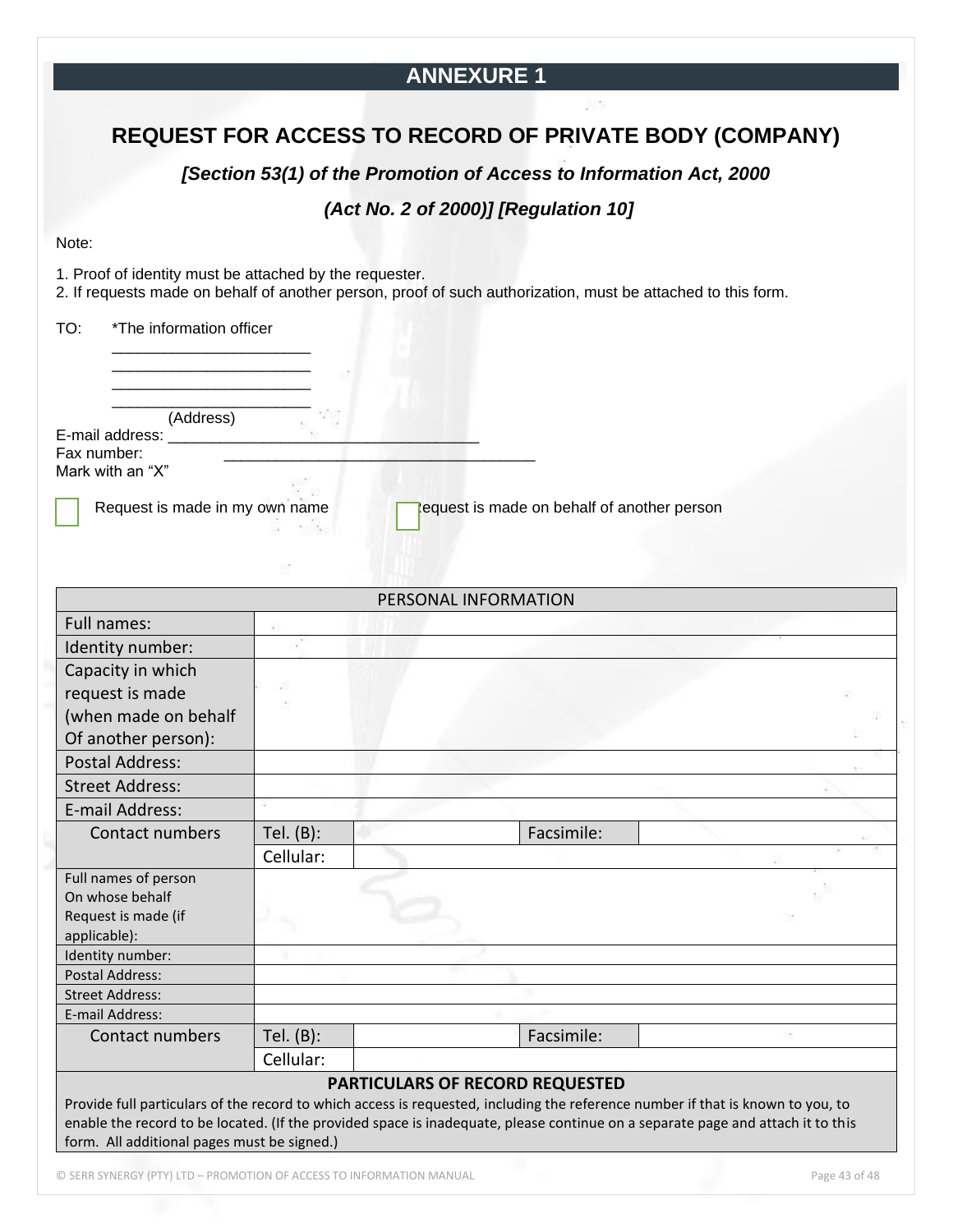| Description of record                                     |                                                                                                 |  |
|-----------------------------------------------------------|-------------------------------------------------------------------------------------------------|--|
| of relevant part of the                                   |                                                                                                 |  |
| record:                                                   |                                                                                                 |  |
|                                                           |                                                                                                 |  |
|                                                           |                                                                                                 |  |
|                                                           |                                                                                                 |  |
| Reference number, if                                      |                                                                                                 |  |
| available:                                                |                                                                                                 |  |
|                                                           |                                                                                                 |  |
|                                                           |                                                                                                 |  |
|                                                           |                                                                                                 |  |
|                                                           |                                                                                                 |  |
| Any further particulars                                   |                                                                                                 |  |
| of record:                                                |                                                                                                 |  |
|                                                           |                                                                                                 |  |
|                                                           |                                                                                                 |  |
|                                                           |                                                                                                 |  |
|                                                           |                                                                                                 |  |
|                                                           | <b>TYPE OF RECORD</b>                                                                           |  |
|                                                           | (Mark the applicable box with an "X")                                                           |  |
| Record is in written of printed form                      |                                                                                                 |  |
|                                                           | Record comprises virtual images (this includes photographs, slides, video recordings,           |  |
| Computer-generated images, sketches, etc.)                |                                                                                                 |  |
|                                                           | Record consists of recorded words or information which can be reproduced in sound               |  |
|                                                           | Record is held on a computer or in an electronic, or machine-readable form                      |  |
|                                                           | <b>FORM OF ACCESS</b>                                                                           |  |
|                                                           | (Mark the applicable box with an "X")                                                           |  |
|                                                           | Printed copy of record (including copies of any virtual images, transcriptions and information  |  |
|                                                           | Held on computer or in an electronic or machine-readable form)                                  |  |
|                                                           | Written or printed transcription of virtual images (this includes photographs, slides, video    |  |
| Recordings, computer-generated images, sketches, etc.)    |                                                                                                 |  |
| Transcription of soundtrack (written of printed document) |                                                                                                 |  |
|                                                           | Copy of record on flash drive (including virtual images and soundtracks)                        |  |
|                                                           | Copy of record on compact disc drive (including virtual images and soundtracks)                 |  |
| Copy of record saved on cloud storage server              |                                                                                                 |  |
|                                                           | <b>MANNER OF ACCESS</b>                                                                         |  |
|                                                           | (Mark the applicable box with an "X")                                                           |  |
|                                                           | Personal inspection of record at registered address of public/private body (including listening |  |
|                                                           | to recorded words, information which can be reproduced in sound, or information held on         |  |
|                                                           |                                                                                                 |  |
|                                                           | computer or in an electronic or machine-readable form)                                          |  |
| Postal services to postal address                         |                                                                                                 |  |
| Postal services to street address                         |                                                                                                 |  |
| Courier service to street address                         |                                                                                                 |  |
|                                                           | Facsimile of information in written or printed format (including transcriptions)                |  |
|                                                           | E-mail of information (including soundtracks if possible)                                       |  |
| Cloud share/fire transfer                                 |                                                                                                 |  |
| Preferred language:                                       |                                                                                                 |  |
|                                                           | (Note that if the record is not available in the language you prefer, access may be granted in  |  |
| the language in which the record is available)            |                                                                                                 |  |
|                                                           |                                                                                                 |  |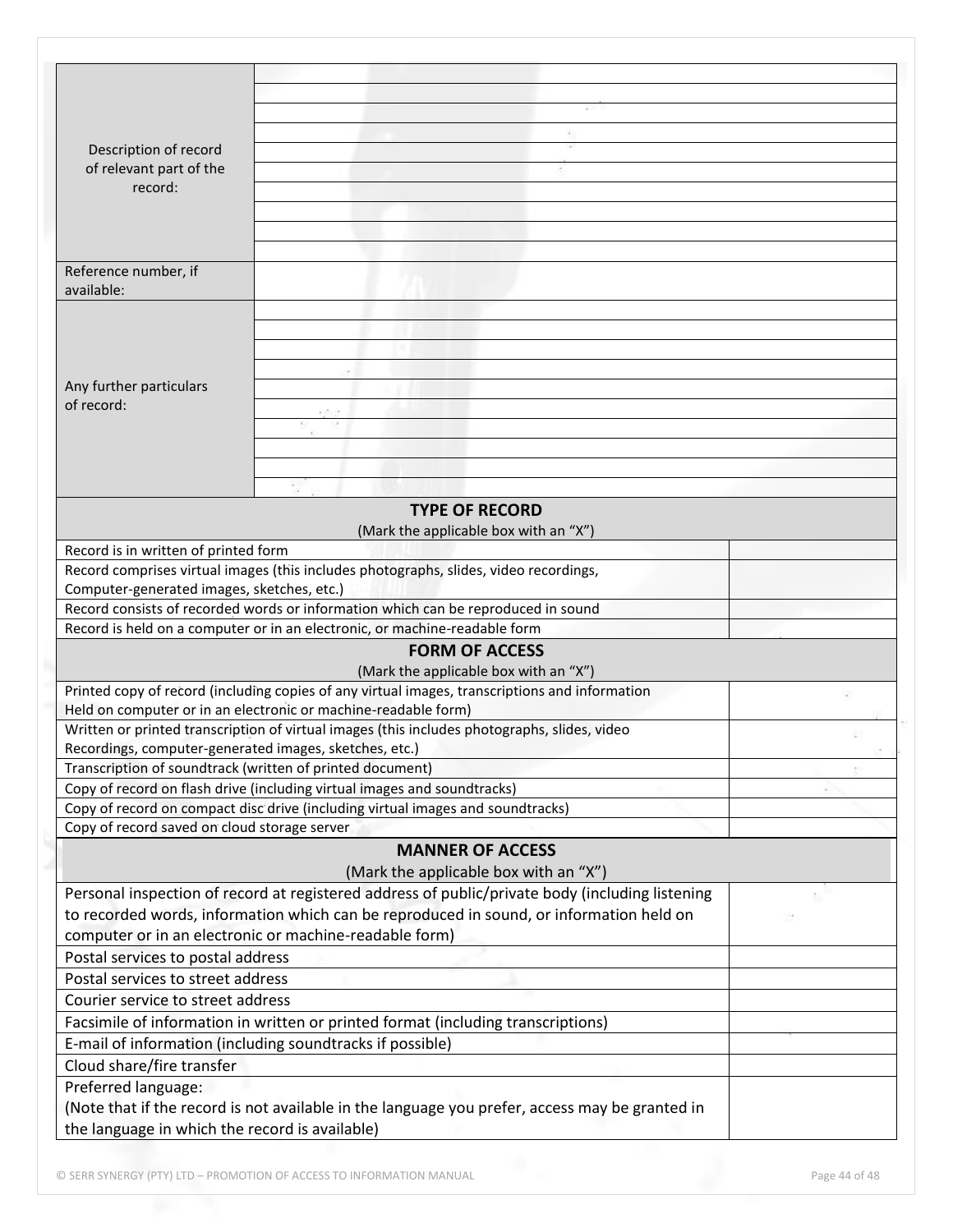| If the provided space is inadequate, please continue on a separate page and attach it to this Form. The requester must sign all the<br>Indicate which right is to<br>be exercised or<br>protected:<br>Explain why the record<br>requested is required for<br>the exercise or<br>protection of the<br>aforementioned right:<br>A request fee must be paid before the request will be considered.<br>a)<br>You will be notified of the amount of the access fee to be paid.<br>b)<br>The fee payable for access to a record depends on the form in which access is required and<br>$\mathsf{C}$<br>the reasonable time required to search for and prepare a record.<br>If you qualify for exemption of the payment of any fee, please state the reason for exemption.<br>d)<br>Reason: | additional pages.<br><b>FEES</b> |        |                                              |  |
|--------------------------------------------------------------------------------------------------------------------------------------------------------------------------------------------------------------------------------------------------------------------------------------------------------------------------------------------------------------------------------------------------------------------------------------------------------------------------------------------------------------------------------------------------------------------------------------------------------------------------------------------------------------------------------------------------------------------------------------------------------------------------------------|----------------------------------|--------|----------------------------------------------|--|
|                                                                                                                                                                                                                                                                                                                                                                                                                                                                                                                                                                                                                                                                                                                                                                                      |                                  |        |                                              |  |
|                                                                                                                                                                                                                                                                                                                                                                                                                                                                                                                                                                                                                                                                                                                                                                                      |                                  |        |                                              |  |
|                                                                                                                                                                                                                                                                                                                                                                                                                                                                                                                                                                                                                                                                                                                                                                                      |                                  |        |                                              |  |
|                                                                                                                                                                                                                                                                                                                                                                                                                                                                                                                                                                                                                                                                                                                                                                                      |                                  |        |                                              |  |
|                                                                                                                                                                                                                                                                                                                                                                                                                                                                                                                                                                                                                                                                                                                                                                                      |                                  |        |                                              |  |
|                                                                                                                                                                                                                                                                                                                                                                                                                                                                                                                                                                                                                                                                                                                                                                                      |                                  |        |                                              |  |
|                                                                                                                                                                                                                                                                                                                                                                                                                                                                                                                                                                                                                                                                                                                                                                                      |                                  |        |                                              |  |
|                                                                                                                                                                                                                                                                                                                                                                                                                                                                                                                                                                                                                                                                                                                                                                                      |                                  |        |                                              |  |
|                                                                                                                                                                                                                                                                                                                                                                                                                                                                                                                                                                                                                                                                                                                                                                                      |                                  |        |                                              |  |
|                                                                                                                                                                                                                                                                                                                                                                                                                                                                                                                                                                                                                                                                                                                                                                                      |                                  |        |                                              |  |
|                                                                                                                                                                                                                                                                                                                                                                                                                                                                                                                                                                                                                                                                                                                                                                                      |                                  |        |                                              |  |
|                                                                                                                                                                                                                                                                                                                                                                                                                                                                                                                                                                                                                                                                                                                                                                                      |                                  |        |                                              |  |
|                                                                                                                                                                                                                                                                                                                                                                                                                                                                                                                                                                                                                                                                                                                                                                                      |                                  |        |                                              |  |
|                                                                                                                                                                                                                                                                                                                                                                                                                                                                                                                                                                                                                                                                                                                                                                                      |                                  |        |                                              |  |
|                                                                                                                                                                                                                                                                                                                                                                                                                                                                                                                                                                                                                                                                                                                                                                                      |                                  |        |                                              |  |
|                                                                                                                                                                                                                                                                                                                                                                                                                                                                                                                                                                                                                                                                                                                                                                                      |                                  |        |                                              |  |
|                                                                                                                                                                                                                                                                                                                                                                                                                                                                                                                                                                                                                                                                                                                                                                                      |                                  |        |                                              |  |
|                                                                                                                                                                                                                                                                                                                                                                                                                                                                                                                                                                                                                                                                                                                                                                                      |                                  |        |                                              |  |
|                                                                                                                                                                                                                                                                                                                                                                                                                                                                                                                                                                                                                                                                                                                                                                                      |                                  |        |                                              |  |
|                                                                                                                                                                                                                                                                                                                                                                                                                                                                                                                                                                                                                                                                                                                                                                                      |                                  |        |                                              |  |
|                                                                                                                                                                                                                                                                                                                                                                                                                                                                                                                                                                                                                                                                                                                                                                                      |                                  |        |                                              |  |
|                                                                                                                                                                                                                                                                                                                                                                                                                                                                                                                                                                                                                                                                                                                                                                                      |                                  |        |                                              |  |
| You will be notified in writing whether your request has been approved or denied and if approved the costs relating to your<br>request, if any. Please indicate your preferred manner of correspondence:<br>Postal address                                                                                                                                                                                                                                                                                                                                                                                                                                                                                                                                                           | Facsimile                        |        | Electronic communication<br>(Please specify) |  |
|                                                                                                                                                                                                                                                                                                                                                                                                                                                                                                                                                                                                                                                                                                                                                                                      |                                  |        |                                              |  |
|                                                                                                                                                                                                                                                                                                                                                                                                                                                                                                                                                                                                                                                                                                                                                                                      |                                  |        |                                              |  |
|                                                                                                                                                                                                                                                                                                                                                                                                                                                                                                                                                                                                                                                                                                                                                                                      |                                  |        |                                              |  |
|                                                                                                                                                                                                                                                                                                                                                                                                                                                                                                                                                                                                                                                                                                                                                                                      |                                  |        |                                              |  |
| Signed at<br>this                                                                                                                                                                                                                                                                                                                                                                                                                                                                                                                                                                                                                                                                                                                                                                    |                                  | day of | 20                                           |  |
|                                                                                                                                                                                                                                                                                                                                                                                                                                                                                                                                                                                                                                                                                                                                                                                      |                                  |        |                                              |  |
|                                                                                                                                                                                                                                                                                                                                                                                                                                                                                                                                                                                                                                                                                                                                                                                      |                                  |        |                                              |  |
|                                                                                                                                                                                                                                                                                                                                                                                                                                                                                                                                                                                                                                                                                                                                                                                      |                                  |        |                                              |  |
| Signature of requester / person on whose behalf request is made                                                                                                                                                                                                                                                                                                                                                                                                                                                                                                                                                                                                                                                                                                                      |                                  |        |                                              |  |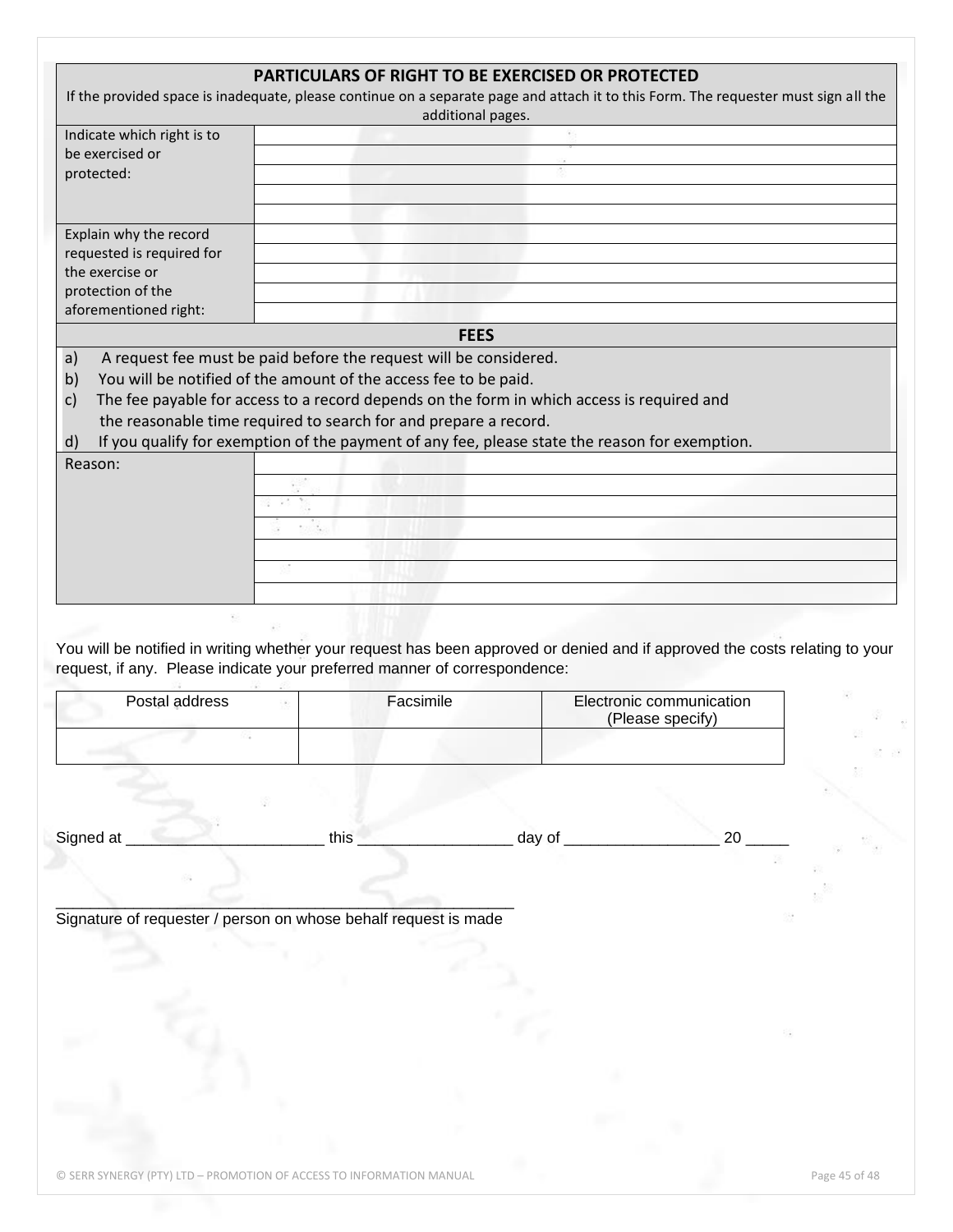|                                  | 5376<br>FOR OFFICIAL USE |   |
|----------------------------------|--------------------------|---|
| Reference number:                |                          |   |
| Request received by:             |                          |   |
| (state rank, name and            |                          |   |
| surname of information           |                          |   |
| Officer)                         |                          |   |
| Date received:<br>Access fees:   |                          |   |
| Deposit (if any):                |                          |   |
|                                  |                          |   |
|                                  |                          |   |
|                                  |                          |   |
| Signature of information officer |                          |   |
|                                  |                          |   |
|                                  |                          |   |
|                                  |                          |   |
|                                  |                          |   |
|                                  |                          |   |
|                                  |                          |   |
|                                  |                          |   |
|                                  |                          |   |
|                                  |                          |   |
|                                  |                          |   |
|                                  |                          |   |
|                                  |                          |   |
|                                  |                          |   |
|                                  |                          |   |
|                                  |                          |   |
|                                  |                          |   |
|                                  |                          |   |
|                                  |                          |   |
|                                  |                          |   |
|                                  |                          |   |
|                                  |                          |   |
|                                  |                          |   |
|                                  |                          |   |
|                                  |                          |   |
|                                  |                          |   |
|                                  |                          |   |
|                                  |                          |   |
|                                  |                          |   |
|                                  |                          | 掇 |
|                                  |                          |   |
|                                  |                          |   |
|                                  |                          |   |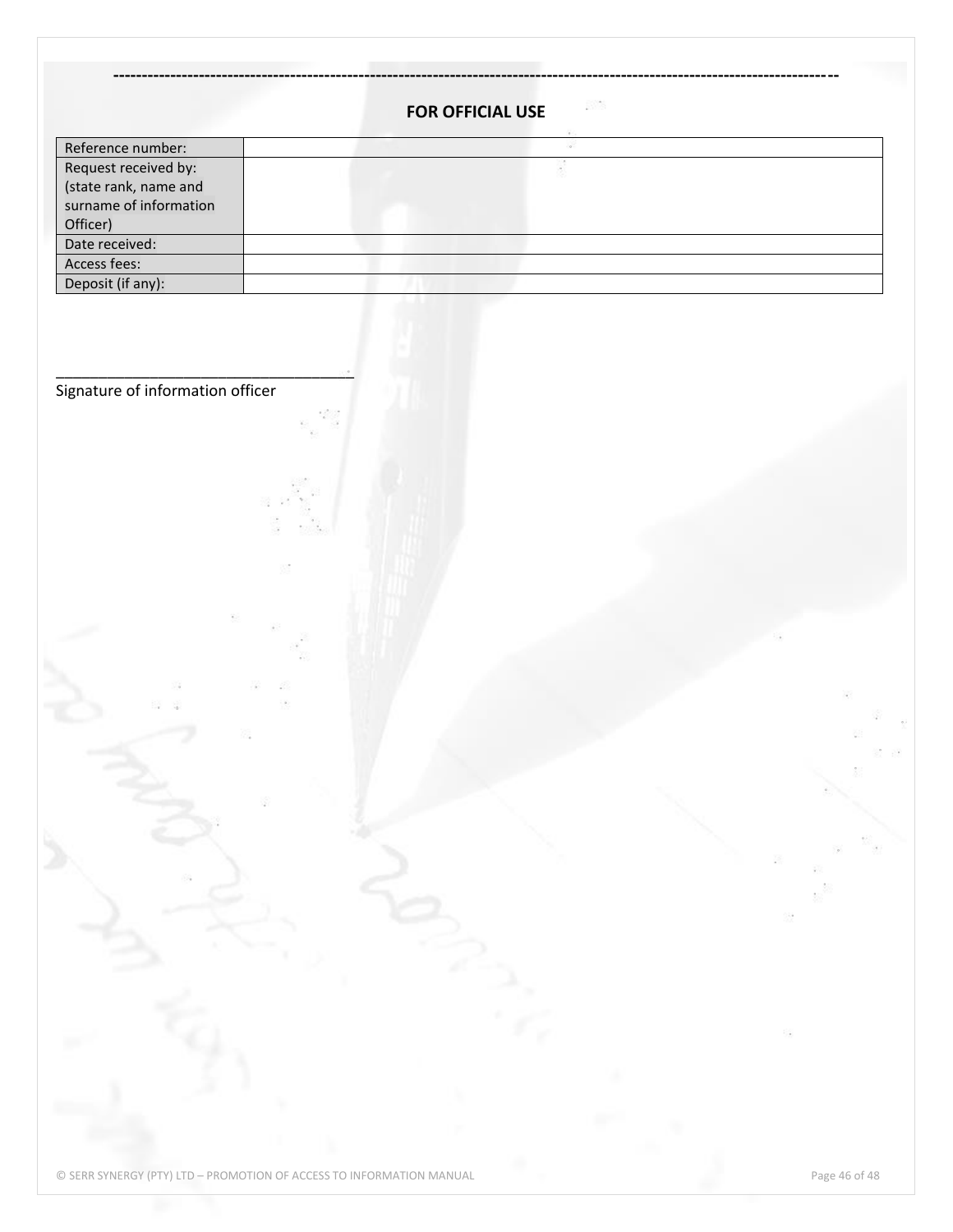## **ANNEXURE 2**

# **FEES FOR RECORDS OF PRIVATE BODY (COMPANY)**

| Item             | <b>Description</b>                                    | <b>Amount</b>                        |
|------------------|-------------------------------------------------------|--------------------------------------|
| 1.               | The request fee payable by every requester            | R140.00                              |
| 2.               | Photocopy/printed black & white copy of A4-size       | R2.00 per page or part thereof.      |
|                  | page                                                  |                                      |
| 3.               | Printed copy of A4-size page                          | R2.00 per page or part thereof.      |
| Item             | <b>Description</b>                                    | <b>Amount</b>                        |
| $\overline{4}$ . | For a copy in a computer-readable form on:            |                                      |
|                  | (iii) Flash drive (to be provided by requestor)       | R40.00                               |
|                  | (iv) Compact disc                                     |                                      |
|                  | If provided by requestor                              | R40.00                               |
|                  | If provided to the requestor                          | R60.00                               |
| 5.               | For a transcription of visual images per A4-size page | Service to be outsourced. Will       |
| 6.               | Copy of visual images                                 | depend on quotation from Service     |
|                  |                                                       | provider.                            |
| 7.               | Transcription of an audio record, per A4-size page    | R24.00                               |
| 8.               | Copy of an audio record on:                           |                                      |
|                  | (v) Flash drive (to be provided by requestor)         | R40.00                               |
|                  | (vi) Compact disc                                     |                                      |
|                  | If provided by requestor                              | R40.00                               |
|                  | If provided to the requestor                          | R60.00                               |
| 9.               | To search for and prepare the record for disclosure   | R145.00                              |
|                  | for each hour or part of an hour, excluding the first |                                      |
|                  | hour, reasonably required for such search and         |                                      |
|                  | preparation.                                          |                                      |
|                  | To not exceed a total cost of                         | R435.00                              |
| 10.              | Deposit: If search exceeds 6 hours                    | One third of amount per request      |
|                  |                                                       | calculated in terms of items 2 to 8. |
| 11.              | Postage, e-mail or any other electronic transfer      | Actual expense, if any.              |